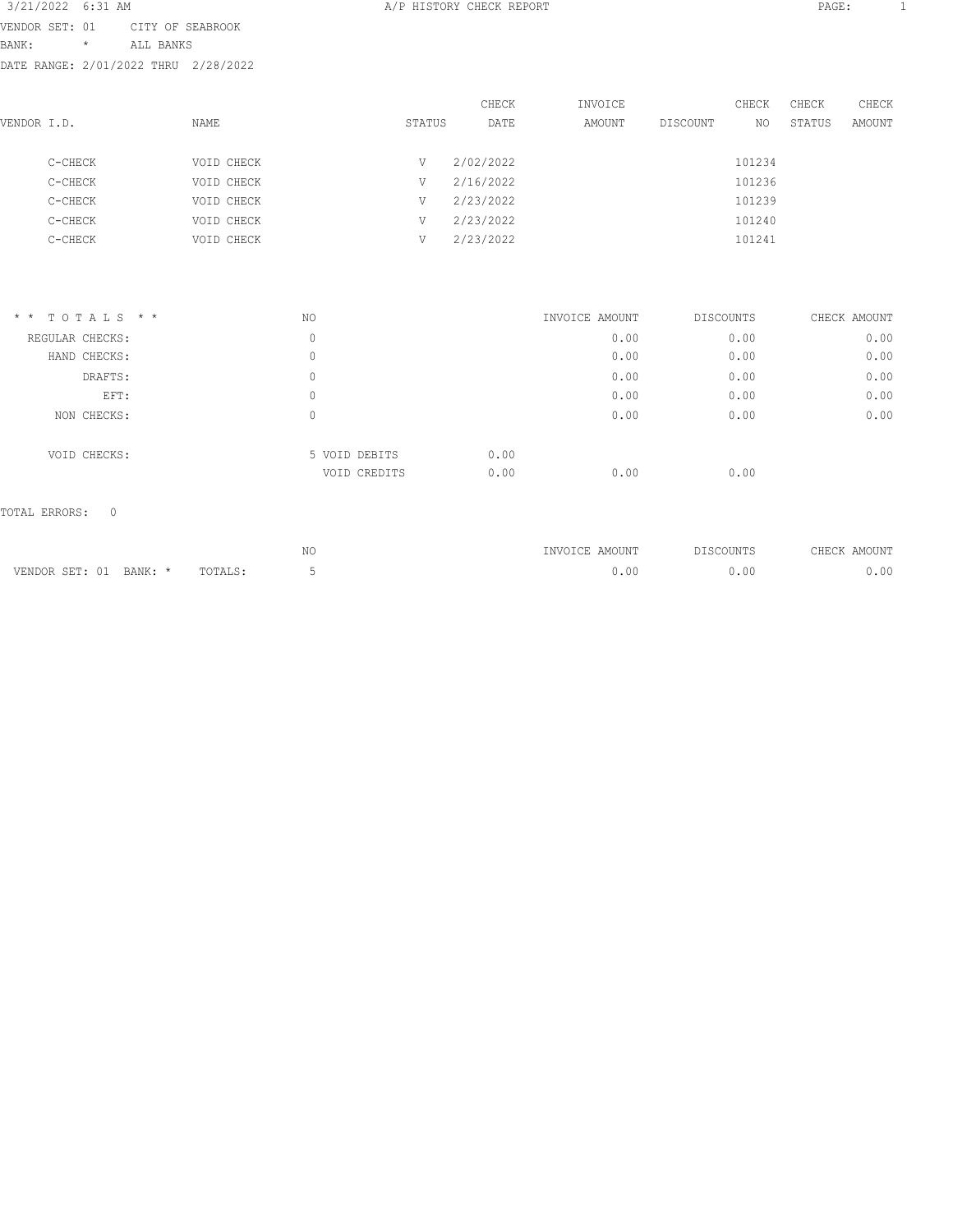VENDOR SET: 99 CITY OF SEABROOK

BANK: \* ALL BANKS

DATE RANGE: 2/01/2022 THRU 2/28/2022

|             |         |                     |          |        | CHECK     | INVOICE |          | CHECK  | CHECK  | CHECK   |
|-------------|---------|---------------------|----------|--------|-----------|---------|----------|--------|--------|---------|
| VENDOR I.D. |         | NAME                |          | STATUS | DATE      | AMOUNT  | DISCOUNT | NO     | STATUS | AMOUNT  |
| 0836        |         | APOLLO TIRE & WHEEL |          |        |           |         |          |        |        |         |
|             | C-CHECK | APOLLO TIRE & WHEEL | UNPOST V |        | 2/02/2022 |         |          | 142514 |        | 60.00CR |
| 0836        |         | APOLLO TIRE & WHEEL |          |        |           |         |          |        |        |         |
|             | M-CHECK | APOLLO TIRE & WHEEL | UNPOST   | V      | 2/08/2022 |         |          | 142514 |        |         |
|             | C-CHECK | VOID CHECK          |          | V      | 2/02/2022 |         |          | 142533 |        |         |
|             | C-CHECK | VOID CHECK          |          | V      | 2/02/2022 |         |          | 142537 |        |         |
|             | C-CHECK | VOID CHECK          |          | V      | 2/02/2022 |         |          | 142550 |        |         |
|             | C-CHECK | VOID CHECK          |          | V      | 2/09/2022 |         |          | 142590 |        |         |
|             | C-CHECK | VOID CHECK          |          | V      | 2/16/2022 |         |          | 142609 |        |         |
|             | C-CHECK | VOID CHECK          |          | V      | 2/16/2022 |         |          | 142621 |        |         |
|             | C-CHECK | VOID CHECK          |          | V      | 2/16/2022 |         |          | 142622 |        |         |
|             | C-CHECK | VOID CHECK          |          | V      | 2/16/2022 |         |          | 142629 |        |         |
|             | C-CHECK | VOID CHECK          |          | V      | 2/16/2022 |         |          | 142630 |        |         |
|             | C-CHECK | VOID CHECK          |          | V      | 2/16/2022 |         |          | 142642 |        |         |
|             | C-CHECK | VOID CHECK          |          | V      | 2/16/2022 |         |          | 142647 |        |         |
|             | C-CHECK | VOID CHECK          |          | V      | 2/16/2022 |         |          | 142648 |        |         |
|             | C-CHECK | VOID CHECK          |          | V      | 2/23/2022 |         |          | 142664 |        |         |
|             | C-CHECK | VOID CHECK          |          | V      | 2/23/2022 |         |          | 142666 |        |         |
|             | C-CHECK | VOID CHECK          |          | V      | 2/23/2022 |         |          | 142681 |        |         |
|             | C-CHECK | VOID CHECK          |          | V      | 2/23/2022 |         |          | 142685 |        |         |
|             | C-CHECK | VOID CHECK          |          | V      | 2/23/2022 |         |          | 142687 |        |         |
|             | C-CHECK | VOID CHECK          |          | V      | 2/23/2022 |         |          | 142688 |        |         |
|             | C-CHECK | VOID CHECK          |          | V      | 2/23/2022 |         |          | 142689 |        |         |
|             |         |                     |          |        |           |         |          |        |        |         |

| $*$ * TOTALS * * | NO                             | INVOICE AMOUNT             | DISCOUNTS | CHECK AMOUNT |
|------------------|--------------------------------|----------------------------|-----------|--------------|
| REGULAR CHECKS:  | 0                              | 0.00                       | 0.00      | 0.00         |
| HAND CHECKS:     | 0                              | 0.00                       | 0.00      | 0.00         |
| DRAFTS:          | 0                              | 0.00                       | 0.00      | 0.00         |
| EFT:             | 0                              | 0.00                       | 0.00      | 0.00         |
| NON CHECKS:      | 0                              | 0.00                       | 0.00      | 0.00         |
| VOID CHECKS:     | 20 VOID DEBITS<br>VOID CREDITS | 0.00<br>60.00CR<br>60.00CR | 0.00      |              |

TOTAL ERRORS: 0

|                        |         |         | NΟ | INVOICE AMOUNT | DISCOUNTS | CHECK AMOUNT |
|------------------------|---------|---------|----|----------------|-----------|--------------|
| VENDOR SET: 99 BANK: * |         | TOTALS: | 20 | 60.00CR        | 0.00      | 0.00         |
|                        |         |         |    |                |           |              |
| BANK: *                | TOTALS: |         | 25 | 60.00CR        | 0.00      | 0.00         |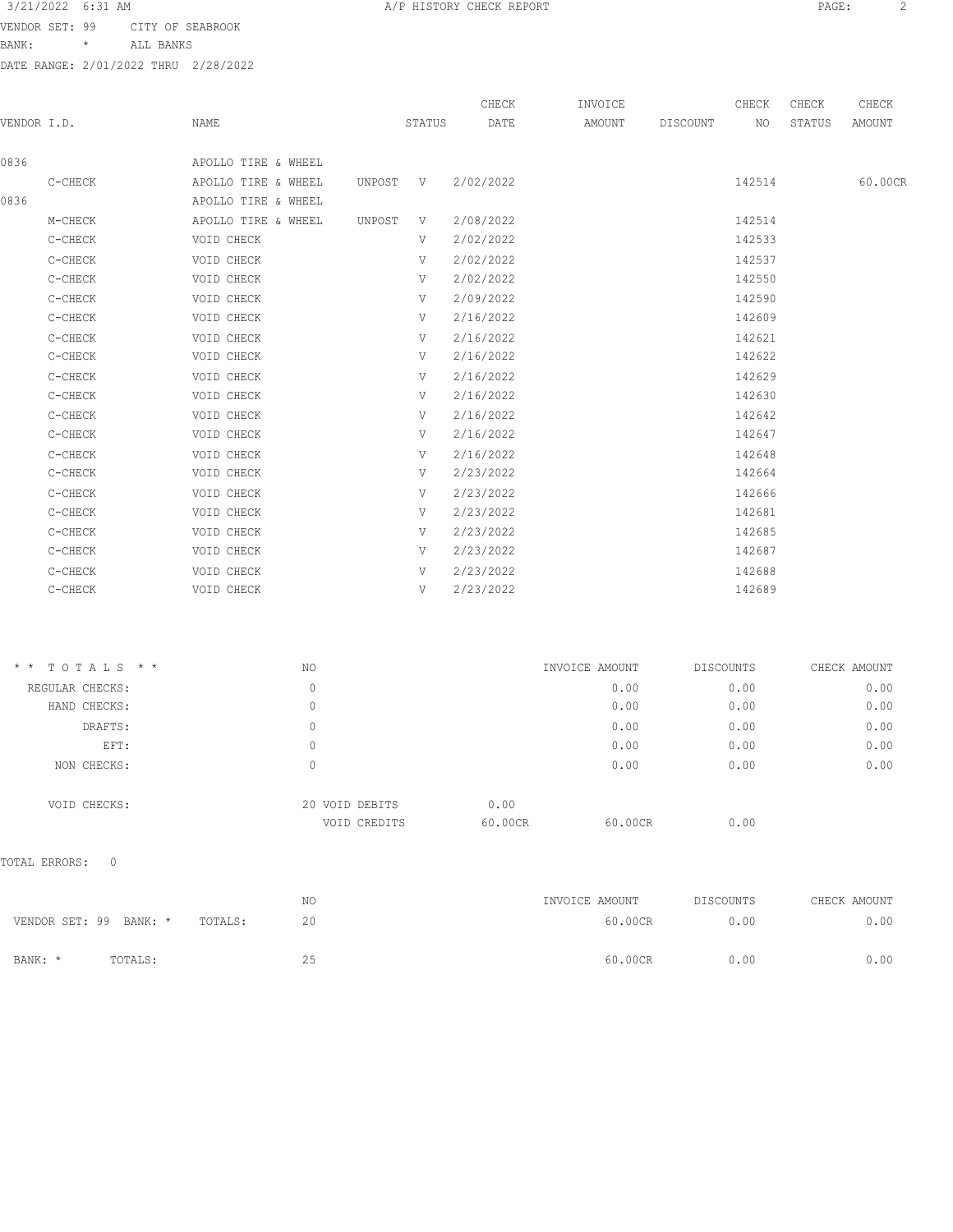| 3/21/2022 6:31 AM |                 |                                                               |                |        | A/P HISTORY CHECK REPORT |                |           |        | PAGE:  |              |  |
|-------------------|-----------------|---------------------------------------------------------------|----------------|--------|--------------------------|----------------|-----------|--------|--------|--------------|--|
| VENDOR SET: 08    |                 | CITY OF SEABROOK                                              |                |        |                          |                |           |        |        |              |  |
| <b>BANK:</b>      | 08              | Debt Service Fund                                             |                |        |                          |                |           |        |        |              |  |
|                   |                 | DATE RANGE: 2/01/2022 THRU 2/28/2022                          |                |        |                          |                |           |        |        |              |  |
|                   |                 |                                                               |                |        | CHECK                    | INVOICE        |           | CHECK  | CHECK  | CHECK        |  |
| VENDOR I.D.       |                 | NAME                                                          |                | STATUS | DATE                     | AMOUNT         | DISCOUNT  | NO     | STATUS | AMOUNT       |  |
| 0002              |                 | BANK OF AMERICA, NA                                           |                |        |                          |                |           |        |        |              |  |
|                   | I-0PJF70IGQM    | SERIES 2003 GO INTEREST PMT                                   |                | R      | 2/24/2022                | 31,728.76      |           | 001201 |        | 31,728.76    |  |
| 0014              |                 | FIRST NATIONAL BANK TEXAS                                     |                |        |                          |                |           |        |        |              |  |
|                   |                 | I-0000080908-202202 GO REFUND 2017 SERIES P&I PMT R 2/28/2022 |                |        |                          | 41,993.00      |           | 001202 |        | 41,993.00    |  |
|                   |                 |                                                               |                |        |                          |                |           |        |        |              |  |
| $*$ * TOTALS * *  |                 |                                                               | NO.            |        |                          | INVOICE AMOUNT | DISCOUNTS |        |        | CHECK AMOUNT |  |
|                   | REGULAR CHECKS: |                                                               | $\overline{c}$ |        |                          | 73,721.76      |           | 0.00   |        | 73,721.76    |  |
|                   | HAND CHECKS:    |                                                               | $\mathbf{0}$   |        |                          | 0.00           |           | 0.00   |        | 0.00         |  |
|                   | DRAFTS:         |                                                               | $\circ$        |        |                          | 0.00           |           | 0.00   |        | 0.00         |  |
|                   | EFT:            |                                                               | $\circ$        |        |                          | 0.00           |           | 0.00   |        | 0.00         |  |
|                   | NON CHECKS:     |                                                               | $\circ$        |        |                          | 0.00           |           | 0.00   |        | 0.00         |  |
|                   |                 |                                                               |                |        |                          |                |           |        |        |              |  |

TOTAL ERRORS: 0

VOID CHECKS: 0 VOID DEBITS 0.00

|                                 | NO | INVOICE AMOUNT | DISCOUNTS | CHECK AMOUNT |
|---------------------------------|----|----------------|-----------|--------------|
| VENDOR SET: 08 BANK: 08 TOTALS: |    | 73,721.76      | 0.00      | 73,721.76    |
| BANK: 08<br>TOTALS:             |    | 73,721.76      | 0.00      | 73,721.76    |

VOID CREDITS 0.00 0.00 0.00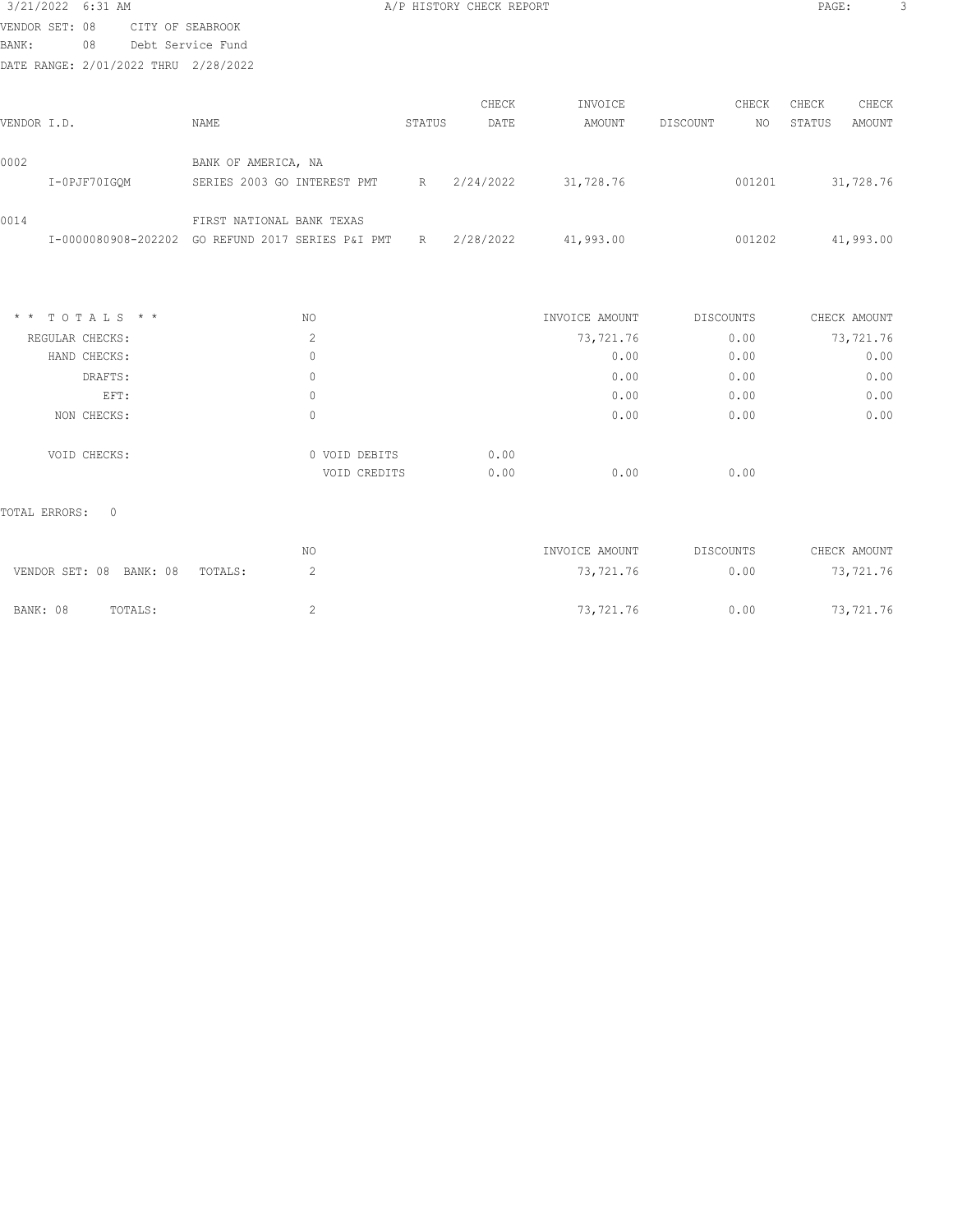| 3/21/2022 6:31 AM                    |         |                             |        | A/P HISTORY CHECK REPORT |                |                | PAGE:        | 4             |
|--------------------------------------|---------|-----------------------------|--------|--------------------------|----------------|----------------|--------------|---------------|
| VENDOR SET: 70                       |         | CITY OF SEABROOK            |        |                          |                |                |              |               |
| BANK:<br>70                          | SEDC 2  |                             |        |                          |                |                |              |               |
| DATE RANGE: 2/01/2022 THRU 2/28/2022 |         |                             |        |                          |                |                |              |               |
|                                      |         |                             |        | CHECK                    | INVOICE        | CHECK          | CHECK        | CHECK         |
| VENDOR I.D.                          |         | NAME                        | STATUS | DATE                     | AMOUNT         | DISCOUNT<br>NO | STATUS       | <b>AMOUNT</b> |
| 0120                                 |         | BUSINESS CARD P/C           |        |                          |                |                |              |               |
| $I - 202201 - 1004$                  |         | JAN22 CCD STMT CHARGES      | R      | 2/02/2022                | 649.99         | 005164         |              | 649.99        |
| 0026                                 |         | ROSS BANKS MAY CRON & CAVIN |        |                          |                |                |              |               |
| $I-150765$                           |         | EDC SLW FEES FEB22          | R      | 2/09/2022                | 3,000.00       | 005165         |              | 3,000.00      |
|                                      |         |                             |        |                          |                |                |              |               |
|                                      |         |                             |        |                          |                |                |              |               |
|                                      |         |                             |        |                          |                |                |              |               |
|                                      |         |                             |        |                          |                |                |              |               |
|                                      |         |                             |        |                          |                |                |              |               |
|                                      |         |                             |        |                          |                |                |              |               |
| 0227                                 |         | TETRA LAND GROUP            |        |                          |                |                |              |               |
| I-9880                               |         | TSPS SURVEY 1110 HALL AVE   | R      | 2/16/2022                | 650.00         | 005169         |              | 650.00        |
| * * TOTALS * *                       |         | NO                          |        |                          | INVOICE AMOUNT | DISCOUNTS      | CHECK AMOUNT |               |
| REGULAR CHECKS:                      |         | 6                           |        |                          | 5,732.91       | 0.00           |              | 5,732.91      |
| HAND CHECKS:                         |         | $\mathbf{0}$                |        |                          | 0.00           | 0.00           |              | 0.00          |
|                                      | DRAFTS: | $\mathbf{0}$                |        |                          | 0.00           | 0.00           |              | 0.00          |
|                                      | EFT:    | $\mathbf{0}$                |        |                          | 0.00           | 0.00           |              | 0.00          |
| NON CHECKS:                          |         | $\Omega$                    |        |                          | 0.00           | 0.00           |              | 0.00          |
|                                      |         |                             |        |                          |                |                |              |               |

TOTAL ERRORS: 0

VOID CHECKS: 0 VOID DEBITS 0.00

|                         |         | NΟ      | INVOICE AMOUNT | DISCOUNTS | CHECK AMOUNT |
|-------------------------|---------|---------|----------------|-----------|--------------|
| VENDOR SET: 70 BANK: 70 |         | TOTALS: | 5,732.91       | 0.00      | 5,732.91     |
|                         |         |         |                |           |              |
| BANK: 70                | TOTALS: |         | 5,732.91       | 0.00      | 5,732.91     |

VOID CREDITS 0.00 0.00 0.00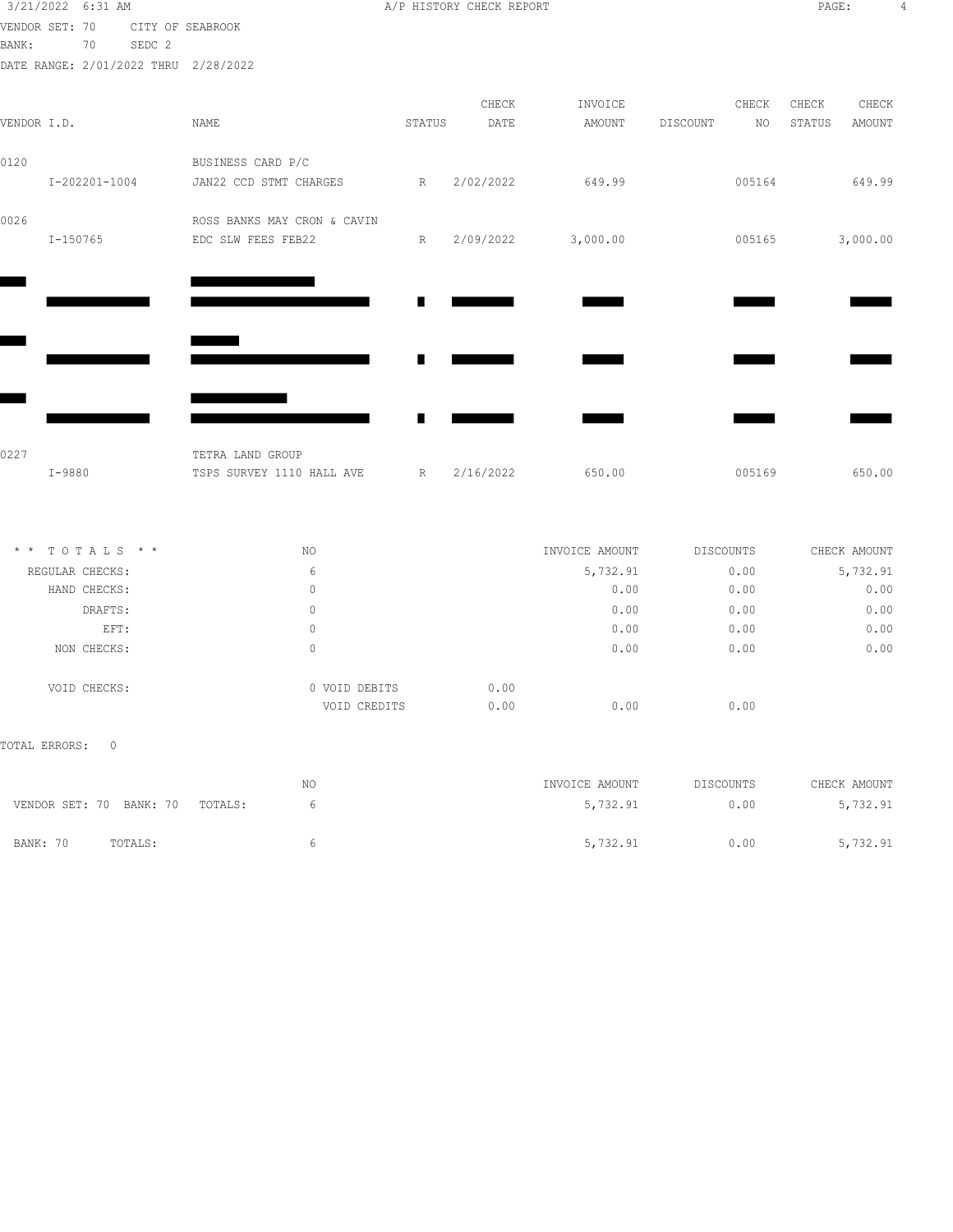## 3/21/2022 6:31 AM **BEE:** 5 VENDOR SET: 99 CITY OF SEABROOK

BANK: AP ACCTS PAYABLE DISBURSEMEN

| VENDOR I.D. |                   | <b>NAME</b>                    | STATUS | CHECK<br>DATE | INVOICE<br>AMOUNT | DISCOUNT | CHECK<br>NO. | CHECK<br>STATUS | CHECK<br>AMOUNT |
|-------------|-------------------|--------------------------------|--------|---------------|-------------------|----------|--------------|-----------------|-----------------|
|             |                   |                                |        |               |                   |          |              |                 |                 |
| 2390        |                   | BUSINESS CARD S/W              |        |               |                   |          |              |                 |                 |
|             | I-202201-3481     | JAN22 CCD STMT CHARGES         | D      | 2/02/2022     | 887.84            |          | 000703       |                 | 887.84          |
| 1196        |                   | OFFICE OF AG CHILD S UNIT      |        |               |                   |          |              |                 |                 |
|             | I-CHA202201312990 | CHILD SUPPORT                  | D      | 2/01/2022     | 592.62            |          | 000707       |                 |                 |
|             | I-CSK202201312990 | CHILD SUPPORT                  | D      | 2/01/2022     | 382.62            |          | 000707       |                 |                 |
|             | I-JMC202201312990 | CHILD SUPPORT                  | D      | 2/01/2022     | 184.62            |          | 000707       |                 | 1,159.86        |
| 0031        |                   | WELLS FARGO                    |        |               |                   |          |              |                 |                 |
|             | I-T3 202201312990 | FICA TAXES                     | D      | 2/01/2022     | 35,697.68         |          | 000708       |                 |                 |
|             | I-T4 202201312990 | MEDICARE WH                    | D      | 2/01/2022     | 8,348.62          |          | 000708       |                 | 44,046.30       |
| 0032        |                   | WELLS FARGO                    |        |               |                   |          |              |                 |                 |
|             | I-T1 202201312990 | WITHHOLDING TAXES              | D      | 2/01/2022     | 28,795.48         |          | 000709       |                 | 28,795.48       |
| 0031        |                   | WELLS FARGO                    |        |               |                   |          |              |                 |                 |
|             | I-T3 202202142993 | FICA TAXES                     | D      | 2/14/2022     | 35,436.02         |          | 000710       |                 |                 |
|             | I-T4 202202142993 | MEDICARE WH                    | D      | 2/14/2022     | 8,287.38          |          | 000710       |                 | 43,723.40       |
| 0032        |                   | WELLS FARGO                    |        |               |                   |          |              |                 |                 |
|             | I-T1 202202142993 | WITHHOLDING TAXES              | D      | 2/14/2022     | 28,641.91         |          | 000711       |                 | 28,641.91       |
| 1196        |                   | OFFICE OF AG CHILD S UNIT      |        |               |                   |          |              |                 |                 |
|             | I-CHA202202142993 | CHILD SUPPORT                  | D      | 2/14/2022     | 592.62            |          | 000712       |                 |                 |
|             | I-CSK202202142993 | CHILD SUPPORT                  | D      | 2/14/2022     | 382.62            |          | 000712       |                 |                 |
|             | I-JMC202202142993 | CHILD SUPPORT                  | D      | 2/14/2022     | 184.62            |          | 000712       |                 | 1,159.86        |
| 0031        |                   | WELLS FARGO                    |        |               |                   |          |              |                 |                 |
|             | I-T3 202202172995 | FICA TAXES                     | D      | 2/17/2022     | 16.24             |          | 000713       |                 |                 |
|             | I-T4 202202172995 | MEDICARE WH                    | D      | 2/17/2022     | 3.80              |          | 000713       |                 | 20.04           |
| 0438        |                   | SEABROOK POLICE OFFICERS ASSOC |        |               |                   |          |              |                 |                 |
|             | I-SPA202201312990 | EMPLOYEE DEDUCTIONS            | E,     | 2/02/2022     | 270.00            |          | 002971       |                 | 270.00          |
| 0168        |                   | ROBERT C RICHTER JR            |        |               |                   |          |              |                 |                 |
|             | I-20211217-RR     | PROSECUTOR SVCS TO 121321      | E      | 2/02/2022     | 375.00            |          | 002972       |                 |                 |
|             | I-20211231-RR     | PROSECUTOR SVCS TO 122121      | E      | 2/02/2022     | 150.00            |          | 002972       |                 |                 |
|             | I-20220128-RR     | PROSECUTOR SVCS TO 011822      | E      | 2/02/2022     | 450.00            |          | 002972       |                 | 975.00          |
| 0417        |                   | LAPORTE TIRE CENTER, INC       |        |               |                   |          |              |                 |                 |
|             | I-INV058588       | 929 TIRE REPLACEMENT           | E      | 2/02/2022     | 803.83            |          | 002973       |                 | 803.83          |
| 1192        |                   | HARRIS COUNTY TREASURER        |        |               |                   |          |              |                 |                 |
|             | I-107224          | RADIO AIRTIME SVC JAN22        | E      | 2/02/2022     | 2,301.00          |          | 002974       |                 | 2,301.00        |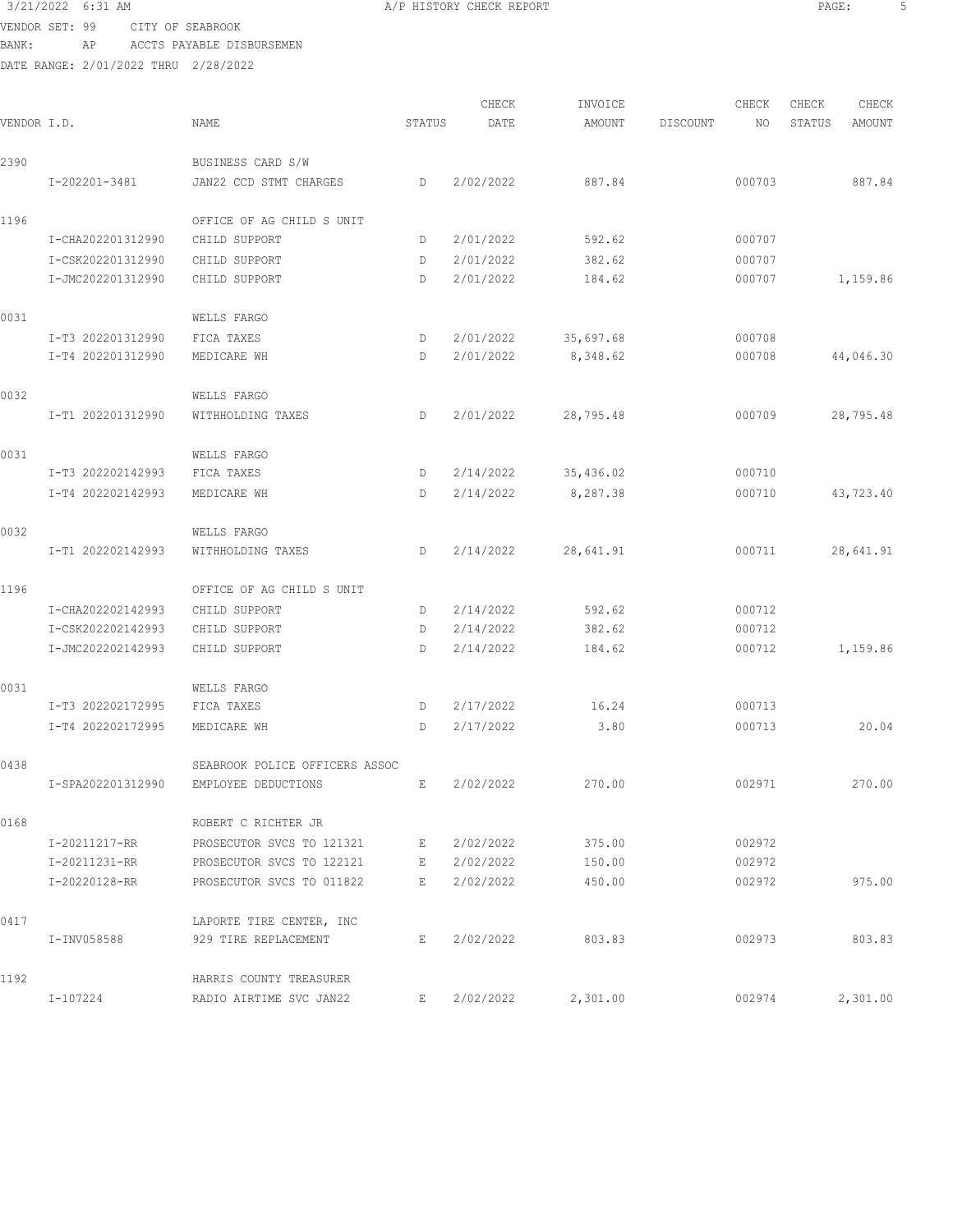## 3/21/2022 6:31 AM **A**/P HISTORY CHECK REPORT **PAGE:** 6 VENDOR SET: 99 CITY OF SEABROOK

BANK: AP ACCTS PAYABLE DISBURSEMEN

| VENDOR I.D. |                | <b>NAME</b>                             | STATUS | CHECK<br>DATE | INVOICE<br>AMOUNT | DISCOUNT | CHECK<br>NO. | CHECK<br>STATUS | CHECK<br>AMOUNT |
|-------------|----------------|-----------------------------------------|--------|---------------|-------------------|----------|--------------|-----------------|-----------------|
| 1537        |                | PURIFY                                  |        |               |                   |          |              |                 |                 |
|             | I-141295723045 | 115-320 BULK BLEACH 2745G               | Е      | 2/02/2022     | 2,580.30          |          | 002975       |                 | 2,580.30        |
| 1192        |                | HARRIS COUNTY TREASURER                 |        |               |                   |          |              |                 |                 |
|             | I-0000007441   | HARRIS CO AGRMT BAYBRK/SEASCPE          | E      | 2/03/2022     | 1,426,098.22      |          | 002976       |                 | 1,426,098.22    |
| 0109        |                | IRON MOUNTAIN                           |        |               |                   |          |              |                 |                 |
|             | I-GHMS863      | ONSITE SHRED SVC PD JAN22               | E      | 2/09/2022     | 90.08             |          | 002977       |                 | 90.08           |
| 0776        |                | USA BLUEBOOK C# 312524                  |        |               |                   |          |              |                 |                 |
|             | I-860741       | 40329 PH BUFFER PACK 4L                 | E      | 2/09/2022     | 134.41            |          | 002978       |                 |                 |
|             | I-866896       | POOL METER PUMP                         | E      | 2/09/2022     | 122.50            |          | 002978       |                 | 256.91          |
| 1192        |                | HARRIS COUNTY TREASURER                 |        |               |                   |          |              |                 |                 |
|             | I-107221       | RADIO AIRTIME SVC JAN22                 | Е      | 2/09/2022     | 1,074.00          |          | 002979       |                 | 1,074.00        |
| 1537        |                | PURIFY                                  |        |               |                   |          |              |                 |                 |
|             | I-141295723226 | 1000 GALS. OF SBS                       | E      | 2/09/2022     | 1,640.00          |          | 002980       |                 | 1,640.00        |
| 1611        |                | AMERICAN JANITORIAL SERVICES L          |        |               |                   |          |              |                 |                 |
|             | I-58579        | JANITORIAL SVCS AC FEB22                | Е      | 2/09/2022     | 142.87            |          | 002981       |                 |                 |
|             | I-58580        | JANITORIAL SVCS PWAC FEB22              | E      | 2/09/2022     | 900.00            |          | 002981       |                 |                 |
|             | I-58582        | JANITORIAL SVCS SVFD FEB22              | E      | 2/09/2022     | 405.00            |          | 002981       |                 |                 |
|             | I-58583        | JANITORIAL SVCS FR CH PD FEB22          | E      | 2/09/2022     | 1,645.00          |          | 002981       |                 | 3,092.87        |
| 2627        |                | BOUND TREE MEDICAL LLC                  |        |               |                   |          |              |                 |                 |
|             | I-84390411     | EMS CONSUMABLES                         | E      | 2/09/2022     | 1,393.09          |          | 002982       |                 | 1,393.09        |
| 2711        |                | JOHNSON SUPPLY & EQUIPMENT COR          |        |               |                   |          |              |                 |                 |
|             | I-17427464     | 243290 PLEAT FILTERS 04                 | E      | 2/09/2022     | 21.08             |          | 002983       |                 | 21.08           |
| 2820        |                | APPLICANTPRO                            |        |               |                   |          |              |                 |                 |
|             | I-178599       | APPLICANTPRO MARCH22                    | E      | 2/09/2022     | 169.00            |          | 002984       |                 | 169.00          |
| 2955        |                | STRYKER SALES CORP                      |        |               |                   |          |              |                 |                 |
|             | I-3651966M     | STRYKER COT UPGRADES                    | E      |               | 2/09/2022 821.87  |          | 002985       |                 | 821.87          |
| 2965        |                | TEXAS AIRSYSTEMS, LLC                   |        |               |                   |          |              |                 |                 |
|             |                | I-INSER-000015198 PWAC AC SYSTEM REPAIR | Е      | 2/09/2022     | 820.00            |          | 002986       |                 | 820.00          |
| 2988        |                | THREADBEARER, CORP                      |        |               |                   |          |              |                 |                 |
|             | I-20220104-479 | EMS UNIFORMS                            | E.     | 2/09/2022     | 672.42            |          | 002987       |                 | 672.42          |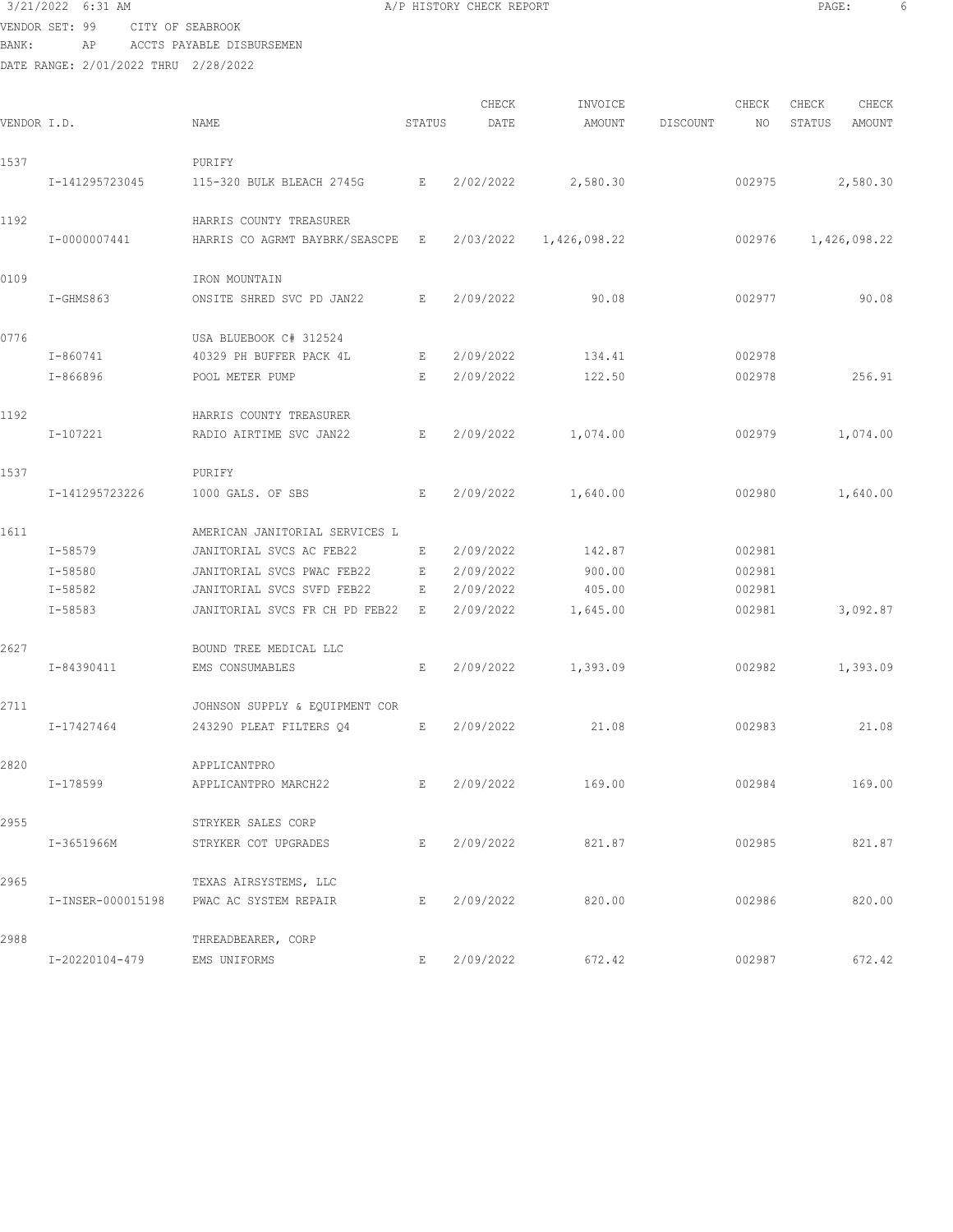VENDOR SET: 99 CITY OF SEABROOK

BANK: AP ACCTS PAYABLE DISBURSEMEN

DATE RANGE: 2/01/2022 THRU 2/28/2022

| 3/21/2022 6:31 AM<br>A/P HISTORY CHECK REPORT<br>PAGE: |  |
|--------------------------------------------------------|--|
|--------------------------------------------------------|--|

CHECK INVOICE CHECK CHECK CHECK VENDOR I.D. NAME STATUS DATE AMOUNT DISCOUNT NO STATUS AMOUNT 0200 TEXAS MUNICIPAL I-TMR202201032980 CITY & EMPLOYEE PORTIONS E 2/10/2022 70,797.44 002988 I-TMR202201052982 CITY & EMPLOYEE PORTIONS E 2/10/2022 711.11 002988 I-TMR202201172986 CITY & EMPLOYEE PORTIONS E 2/10/2022 67,599.87 002988 139,108.42 0417 **LAPORTE TIRE CENTER, INC**  I-INV058865 885 TIRE REPLACEMENT E 2/16/2022 685.08 002989 685.08 0851 MEADOR STAFFING SERVICES INC I-5059477 TEMP SVCS SHANNON WE 2.6.22 E 2/16/2022 360.00 002990 360.00 1537 PURIFY I-141295723996 115-320 MINIBULK BLEACH E 2/16/2022 1,222.00 002991 1,222.00 2445 PS LIGHT WAVE INC I-RC00080890 INTERNET SVC CH MARCH22 E 2/16/2022 979.90 002992 979.90 2627 BOUND TREE MEDICAL LLC I-84399342 EMS CONSUMABLES E 2/16/2022 266.00 002993 I-84402636 EMS CONSUMABLES E 2/16/2022 15.80 002993 281.80 2880 RS SMOKE TEST AND MULTI I-1262 LIFTSTATION CLEANING E 2/16/2022 2,675.00 002994 I-1264 LINE AND MANHOLE CLEANING E 2/16/2022 3,650.00 002994 6,325.00 2955 STRYKER SALES CORP I-3657906M STRYKER COT UPGRADES E 2/16/2022 2,417.96 002995 2,417.96 0438 SEABROOK POLICE OFFICERS ASSOC I-SPA202202142993 EMPLOYEE DEDUCTIONS E 2/16/2022 270.00 002996 270.00 0180 SEABROOK VOL. FIRE DEPT I-202202-SVFD MONTHLY CONTRACT SVCS FEB22 E 2/16/2022 34,269.03 002997 34,269.03 0043 BOSONE INC I-85315 EVIDENCE TOW 022122 TAURUS E 2/23/2022 80.00 003002 80.00 0088 GULF COAST WASTE DISPOSAL AUTH I-077946 LAB TEST ANALYSIS DEC21 E 2/23/2022 1,274.44 003003 1,274.44 0092 HAHN EQUIPMENT CO, INC I-111517 CTRL PANEL LAKE COVE LS E 2/23/2022 23,173.00 003004 I-111550 RSL1PVFU SLIMELINE RELAY 120V E 2/23/2022 45.00 003004 23,218.00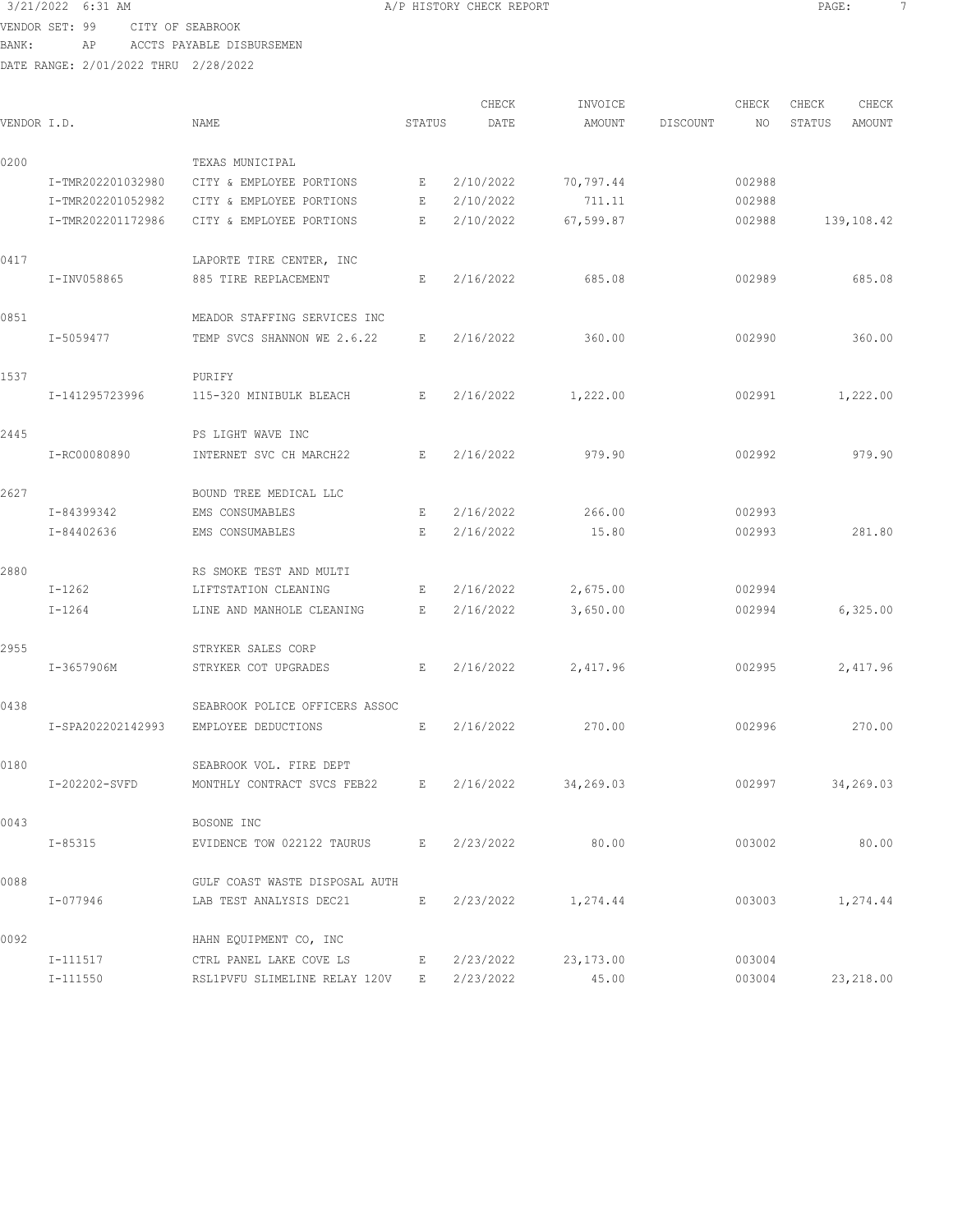## 3/21/2022 6:31 AM A/P HISTORY CHECK REPORT PAGE: 8 VENDOR SET: 99 CITY OF SEABROOK

BANK: AP ACCTS PAYABLE DISBURSEMEN

| VENDOR I.D. |                   | NAME                             | STATUS | CHECK<br>DATE | INVOICE<br>AMOUNT | DISCOUNT | CHECK<br>NO | CHECK<br>STATUS | CHECK<br>AMOUNT |
|-------------|-------------------|----------------------------------|--------|---------------|-------------------|----------|-------------|-----------------|-----------------|
| 0156        |                   | POSTMASTER SEABROOK              |        |               |                   |          |             |                 |                 |
|             | I-202202-POSTAGE  | WATER BILL POSTAGE FEB22         | Е      | 2/23/2022     | 1,500.00          |          | 003005      |                 | 1,500.00        |
| 0168        |                   | ROBERT C RICHTER JR              |        |               |                   |          |             |                 |                 |
|             | I-20220211-RR     | PROSECUTOR SVCS TO 021122        | Е      | 2/23/2022     | 712.50            |          | 003006      |                 | 712.50          |
| 0417        |                   | LAPORTE TIRE CENTER, INC         |        |               |                   |          |             |                 |                 |
|             | I-INV059211       | 858 TIRE REPLACEMENT             | Е      | 2/23/2022     | 347.04            |          | 003007      |                 | 347.04          |
| 2627        |                   | BOUND TREE MEDICAL LLC           |        |               |                   |          |             |                 |                 |
|             | I-84404522        | EMS CONSUMABLES                  | E      | 2/23/2022     | 397.00            |          | 003008      |                 | 397.00          |
| 3030        |                   | MORPHO USA INC.                  |        |               |                   |          |             |                 |                 |
|             | $I - 144918$      | AFIS AGMT LIVESCAN LSS-R         | E      | 2/23/2022     | 2,474.00          |          | 003009      |                 | 2,474.00        |
| 2520        |                   | HSA BANK                         |        |               |                   |          |             |                 |                 |
|             | I-HS 202201312990 | EMPLOYEE DEDUCTIONS TO HSA       | R      | 2/02/2022     | 947.75            |          | 142507      |                 | 947.75          |
| 0105        |                   | ICMA RETIREMENT TRUST-457        |        |               |                   |          |             |                 |                 |
|             | I-IC 202201312990 | Employee Deduction - Plan 3033 R |        | 2/02/2022     | 1,309.99          |          | 142508      |                 | 1,309.99        |
| 0105        |                   | ICMA RETIREMENT TRUST-457        |        |               |                   |          |             |                 |                 |
|             | I-ICM202201312990 | EMPLOYEE DEDUCTS- PLAN 303302    | R      | 2/02/2022     | 4,371.83          |          | 142509      |                 | 4,371.83        |
| 0105        |                   | ICMA RETIREMENT TRUST-457        |        |               |                   |          |             |                 |                 |
|             | I-ROT202201312990 | EMPLOYEE DEDUCTS - PLAN 706240   | R      | 2/02/2022     | 665.00            |          | 142510      |                 | 665.00          |
| 0217        |                   | TX MUNICIPAL POLICE ASSN         |        |               |                   |          |             |                 |                 |
|             | I-TPA202201312990 | EMPLOYEE DEDUCTIONS              | R      | 2/02/2022     | 224.00            |          | 142511      |                 | 224.00          |
| 0005        |                   | ADMIRAL LINEN & UNIFORM          |        |               |                   |          |             |                 |                 |
|             | I-IHOU550372      | MAT SVCS 013122                  | R      | 2/02/2022     | 69.16             |          | 142512      |                 | 69.16           |
| 3149        |                   | AMAZON CAPITAL SERVICES          |        |               |                   |          |             |                 |                 |
|             | I-1CVM-QQHD-6G7F  | XLR SPLITTER CABLE               | R      | 2/02/2022     | 12.88             |          | 142513      |                 |                 |
|             | I-1GHJ-MMVX-HL6D  | ACVG4WS-B MICROPHONES Q2         | R      | 2/02/2022     | 27.90             |          | 142513      |                 |                 |
|             | I-1JND-JG7V-HQX4  | 20 WAT OUTDOOR FLOODLIGHT        | R      | 2/02/2022     | 95.00             |          | 142513      |                 |                 |
|             | I-1MCC-WWHR-4D1Y  | LENOVO THNK CENTRE Q3            | R      | 2/02/2022     | 847.17            |          | 142513      |                 |                 |
|             | I-1PC3-1HTW-NL4W  | HDMI TO DVI ADAPTOR 6 FT         | R      | 2/02/2022     | 16.39             |          | 142513      |                 |                 |
|             | I-1VMR-RJRQ-47C6  | LENOVO THNK VISION Q2            | R      | 2/02/2022     | 376.86            |          | 142513      |                 | 1,376.20        |
| 0836        |                   | APOLLO TIRE & WHEEL              |        |               |                   |          |             |                 |                 |
|             | I-20220124        | TIRE MOUNTING Q4                 | V.     | 2/02/2022     | 60.00             |          | 142514      |                 | 60.00           |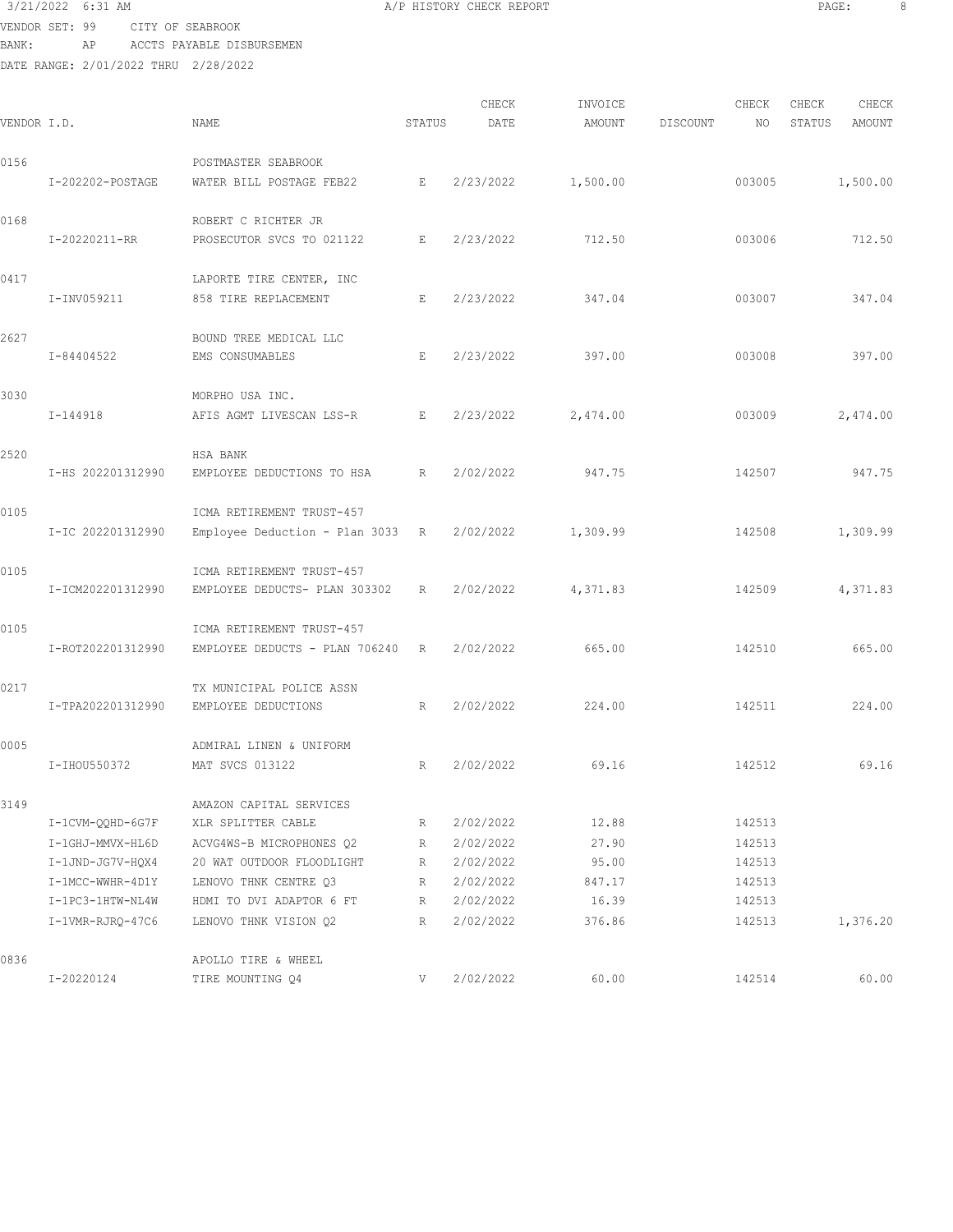VENDOR SET: 99 CITY OF SEABROOK BANK: AP ACCTS PAYAB

| BANK:<br>AP AP                       | ACCTS PAYABLE DISBURSEMEN |      |                     |        |       |         |          |       |        |        |
|--------------------------------------|---------------------------|------|---------------------|--------|-------|---------|----------|-------|--------|--------|
| DATE RANGE: 2/01/2022 THRU 2/28/2022 |                           |      |                     |        |       |         |          |       |        |        |
|                                      |                           |      |                     |        | CHECK | INVOICE |          | CHECK | CHECK  | CHECK  |
| VENDOR I.D.                          |                           | NAME |                     | STATUS | DATE  | AMOUNT  | DISCOUNT | NO    | STATUS | AMOUNT |
| 0836                                 |                           |      | APOLLO TIRE & WHEEL |        |       |         |          |       |        |        |

| 0836 |                  | APOLLO TIRE & WHEEL            |   |                    |          |               |          |
|------|------------------|--------------------------------|---|--------------------|----------|---------------|----------|
|      | M-CHECK          | APOLLO TIRE & WHEEL            |   | UNPOST V 2/08/2022 |          | 142514        | 60.00CR  |
| 0914 |                  | AUTO ZONE COMMERCIAL           |   |                    |          |               |          |
|      | I-1491975375     | U1-1 LAMP GARDEN BATTERY DURAL | R | 2/02/2022          | 40.09    | 142515        | 40.09    |
| 1085 |                  | BAY AREA TRANSPORTATION PARTNE |   |                    |          |               |          |
|      | $I - 6391$       | BAYTRAN MEMEBERSHIP FEE FY22   | R | 2/02/2022          | 2,500.00 | 142516        | 2,500.00 |
| 0029 |                  | BAY ELECTRIC SUPPLY            |   |                    |          |               |          |
|      | I-1224171-00     | 91277 4-3WG TRAY CABLE         | R | 2/02/2022          | 192.00   | 3.84CR 142517 |          |
|      | I-1224196-00     | ET154656241 VAPOR TITE LED     | R | 2/02/2022          | 85.00    | 1.70CR 142517 | 271.46   |
| 3112 |                  | BUSINESS CARD A/T              |   |                    |          |               |          |
|      | I-202201-1225    | JAN22 CCD STMT CHARGES         | R | 2/02/2022          | 251.72   | 142518        | 251.72   |
| 2813 |                  | BUSINESS CARD B/C              |   |                    |          |               |          |
|      | I-0060-9955-4812 | ESRI SPECIALTY EXAM CRAIG      | R | 2/02/2022          | 150.00   | 142519        |          |
|      | I-202201-4068    | JAN22 CCD STMT CHARGES         | R | 2/02/2022          | 64.98    | 142519        | 214.98   |
| 2973 |                  | BUSINESS CARD B/G              |   |                    |          |               |          |

|      | I-202201-4655 | JAN22 CCD STMT CHARGES                      | R 2/02/2022        | 503.00 | 142520 | 503.00 |
|------|---------------|---------------------------------------------|--------------------|--------|--------|--------|
| 2115 | I-202201-1198 | BUSINESS CARD G/C<br>JAN22 CCD STMT CHARGES | R 2/02/2022 18.28  |        | 142521 | 18.28  |
| 1816 |               | BUSINESS CARD G/S                           |                    |        |        |        |
|      | I-202201-8520 | JAN22 CCD STMT CHARGES                      | R 2/02/2022 357.14 |        | 142522 | 357.14 |
| 2510 | I-202201-1967 | BUSINESS CARD K/P<br>JAN22 CCD STMT CHARGES | R 2/02/2022 713.88 |        | 142523 | 713.88 |
| 2169 | I-202201-4930 | BUSINESS CARD L/D<br>JAN22 CCD STMT CHARGES | R 2/02/2022 455.64 |        | 142524 | 455.64 |
| 2719 | I-202201-7857 | BUSINESS CARD M/G<br>JAN22 CCD STMT CHARGES | R 2/02/2022        | 78.55  | 142525 | 78.55  |
| 2653 | I-202201-1017 | BUSINESS CARD N/K<br>JAN22 CCD STMT CHARGES | R 2/02/2022 76.00  |        | 142526 | 76.00  |
| 1693 | I-202201-3355 | BUSINESS CARD S/L<br>JAN22 CCD STMT CHARGES | R 2/02/2022        | 3.25   | 142527 | 3.25   |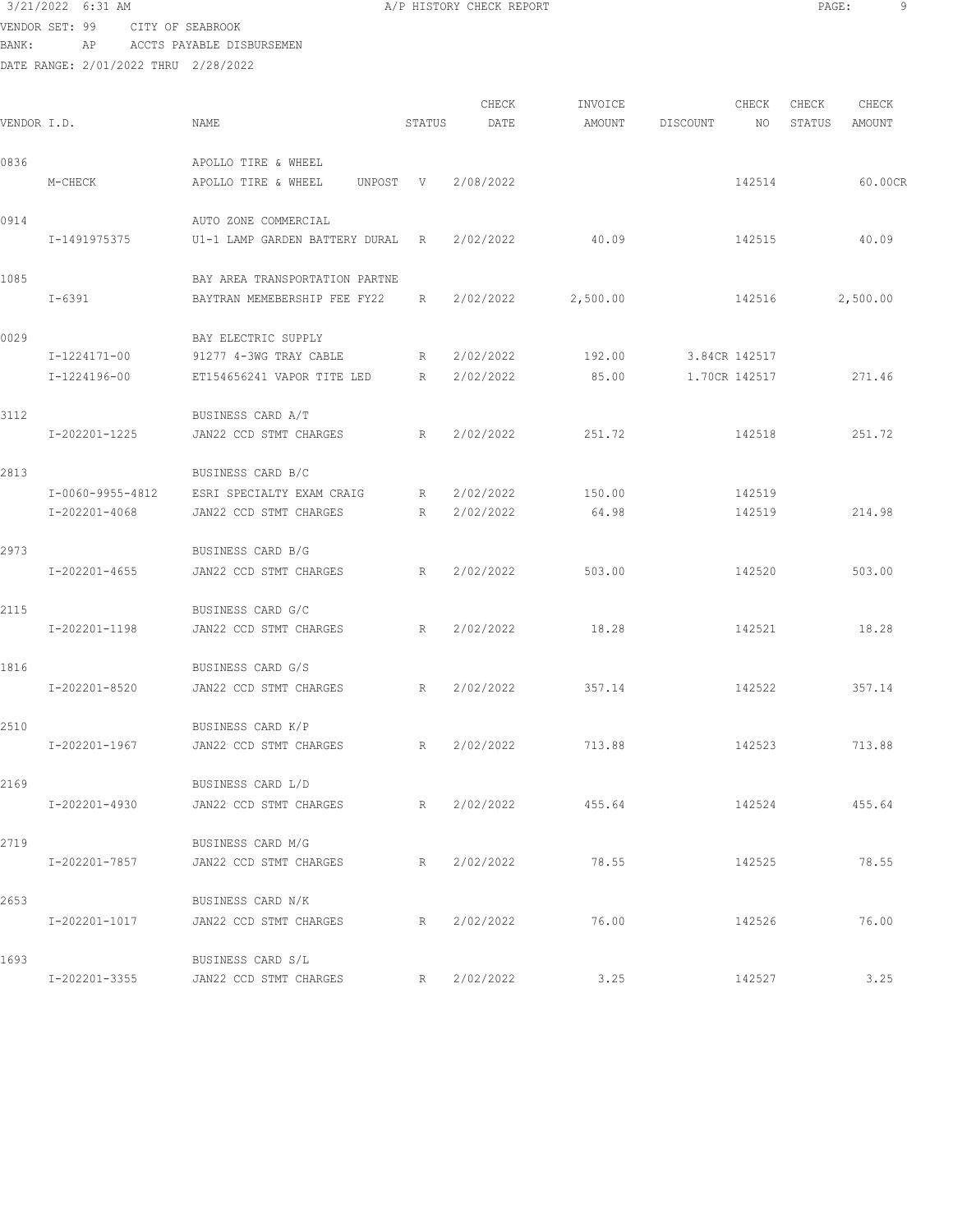|       | 3/21/2022 6:31 AM                    |                                                             |             | A/P HISTORY CHECK REPORT |                 |          |                  | PAGE:            | 10    |
|-------|--------------------------------------|-------------------------------------------------------------|-------------|--------------------------|-----------------|----------|------------------|------------------|-------|
|       | VENDOR SET: 99<br>CITY OF SEABROOK   |                                                             |             |                          |                 |          |                  |                  |       |
| BANK: | ΑP                                   | ACCTS PAYABLE DISBURSEMEN                                   |             |                          |                 |          |                  |                  |       |
|       | DATE RANGE: 2/01/2022 THRU 2/28/2022 |                                                             |             |                          |                 |          |                  |                  |       |
|       |                                      |                                                             |             | CHECK                    | INVOICE         |          | CHECK            | CHECK            | CHECK |
|       | VENDOR I.D.                          | NAME                                                        | STATUS      | DATE                     | AMOUNT          | DISCOUNT | NO               | STATUS<br>AMOUNT |       |
|       |                                      |                                                             |             |                          |                 |          |                  |                  |       |
| 2743  |                                      | BY MORRELL                                                  |             |                          |                 |          |                  |                  |       |
|       | I-20220124- BM                       | 2022 LOVE CALENDARS                                         | R           | 2/02/2022                | 3,272.69        |          | 142528           | 3,272.69         |       |
|       |                                      |                                                             |             |                          |                 |          |                  |                  |       |
| 1053  |                                      | CENTERPOINT ENERGY                                          |             |                          |                 |          |                  |                  |       |
|       | I-202112-80000807653 GAS SVC DEC21   |                                                             | R           | 2/02/2022                | 830.40          |          | 142529           | 830.40           |       |
| 0057  |                                      | CITY OF SEABROOK                                            |             |                          |                 |          |                  |                  |       |
|       | I-202201-WATER                       | WATER SVCS JAN22                                            | R           | 2/02/2022                | 14,076.76       |          | 142530           | 14,076.76        |       |
|       |                                      |                                                             |             |                          |                 |          |                  |                  |       |
| 3150  |                                      | DIANA MARTINEZ                                              |             |                          |                 |          |                  |                  |       |
|       |                                      | I-20220125-REIMB-DM REIMB TLETS MILEAGE D.MARTINEZ R        |             | 2/02/2022                | 43.88           |          | 142531           |                  | 43.88 |
|       |                                      |                                                             |             |                          |                 |          |                  |                  |       |
| 0081  |                                      | GALLS LLC                                                   |             |                          |                 |          |                  |                  |       |
|       | I-020218161<br>I-020219064           | UNIFORM PATROL OJEDA<br>UNIFORM PATROL OJEDA                | R<br>R      | 2/02/2022<br>2/02/2022   | 186.50<br>99.00 |          | 142532<br>142532 |                  |       |
|       | I-020219066                          | UNIFORM PATROL SKINNER                                      | R           | 2/02/2022                | 99.00           |          | 142532           |                  |       |
|       | I-020219322                          | UNIFORM PATROL CHRISTENSEN                                  | R           | 2/02/2022                | 120.00          |          | 142532           | 504.50           |       |
|       |                                      |                                                             |             |                          |                 |          |                  |                  |       |
| 2824  |                                      | HEALTH ASSURE BY ALSCO                                      |             |                          |                 |          |                  |                  |       |
|       | I-LOLI842143                         | JAIL LINEN SVCS 122121                                      | R           | 2/02/2022                | 153.34          |          | 142534           |                  |       |
|       | I-LOLI844968                         | JAIL LINEN SVCS 122821                                      | R           | 2/02/2022                | 153.34          |          | 142534           |                  |       |
|       | I-LOLI850569                         | JAIL LINEN SVCS 011122                                      | R           | 2/02/2022                | 153.34          |          | 142534           |                  |       |
|       | I-LOLI856145                         | JAIL LINEN SVCS 012522                                      | R           | 2/02/2022                | 153.34          |          | 142534           | 613.36           |       |
|       |                                      |                                                             |             |                          |                 |          |                  |                  |       |
| 1277  |                                      | HODGE PRODUCTS, INC.                                        |             |                          |                 |          |                  |                  |       |
|       | $I - 0481254 - IN$                   | 3KA LAMINATE STL PADLOCKS                                   | R           | 2/02/2022                | 191.60          |          | 142535           | 191.60           |       |
| 0100  |                                      | HOME DEPOT CREDIT SERVICES                                  |             |                          |                 |          |                  |                  |       |
|       | I-202201-4850                        | JAN22 HOME DEPOT STMT CHARGES R                             |             | 2/02/2022                | 1,200.32        |          | 142536           | 1,200.32         |       |
|       |                                      |                                                             |             |                          |                 |          |                  |                  |       |
| 0455  |                                      | HOUSTON BUSINESS JOURNAL                                    |             |                          |                 |          |                  |                  |       |
|       | I-2022HBJ                            | 2022 SUBSCRIPTION HBJ GIBBS                                 | $R$ and $R$ | 2/02/2022                | 120.00          |          | 142538           | 120.00           |       |
| 0116  |                                      |                                                             |             |                          |                 |          |                  |                  |       |
|       | I-2201-514834                        | KEMAH HARDWARE & LUMBER<br>22650139 BOLT SNAP SWL SS 3 Q2 R |             | 2/02/2022                | 21.98           |          | 142539           |                  |       |
|       | I-2201-515374                        | 501125 14" 100PC CABLE TIE 02 R                             |             | 2/02/2022                | 33.97           |          | 142539           |                  |       |
|       | I-2201-515686                        | KEYS SWR BRK ROOM WELL 1&2 Q5 R                             |             | 2/02/2022                | 9.95            |          | 142539           |                  | 65.90 |
|       |                                      |                                                             |             |                          |                 |          |                  |                  |       |
| 0125  |                                      | LANSDOWNE-MOODY CO INC                                      |             |                          |                 |          |                  |                  |       |
|       | I-IW37111                            | RD108-62140 RETU FILTER                                     | R           | 2/02/2022                | 99.99           |          | 142540           |                  | 99.99 |
|       |                                      |                                                             |             |                          |                 |          |                  |                  |       |
| 2341  |                                      | LOU'S GLOVES                                                |             |                          |                 |          |                  |                  |       |
|       | I-047382                             | NITRILE EXAM GRADE GLOVES                                   | R           | 2/02/2022                | 438.00          |          | 142541           | 438.00           |       |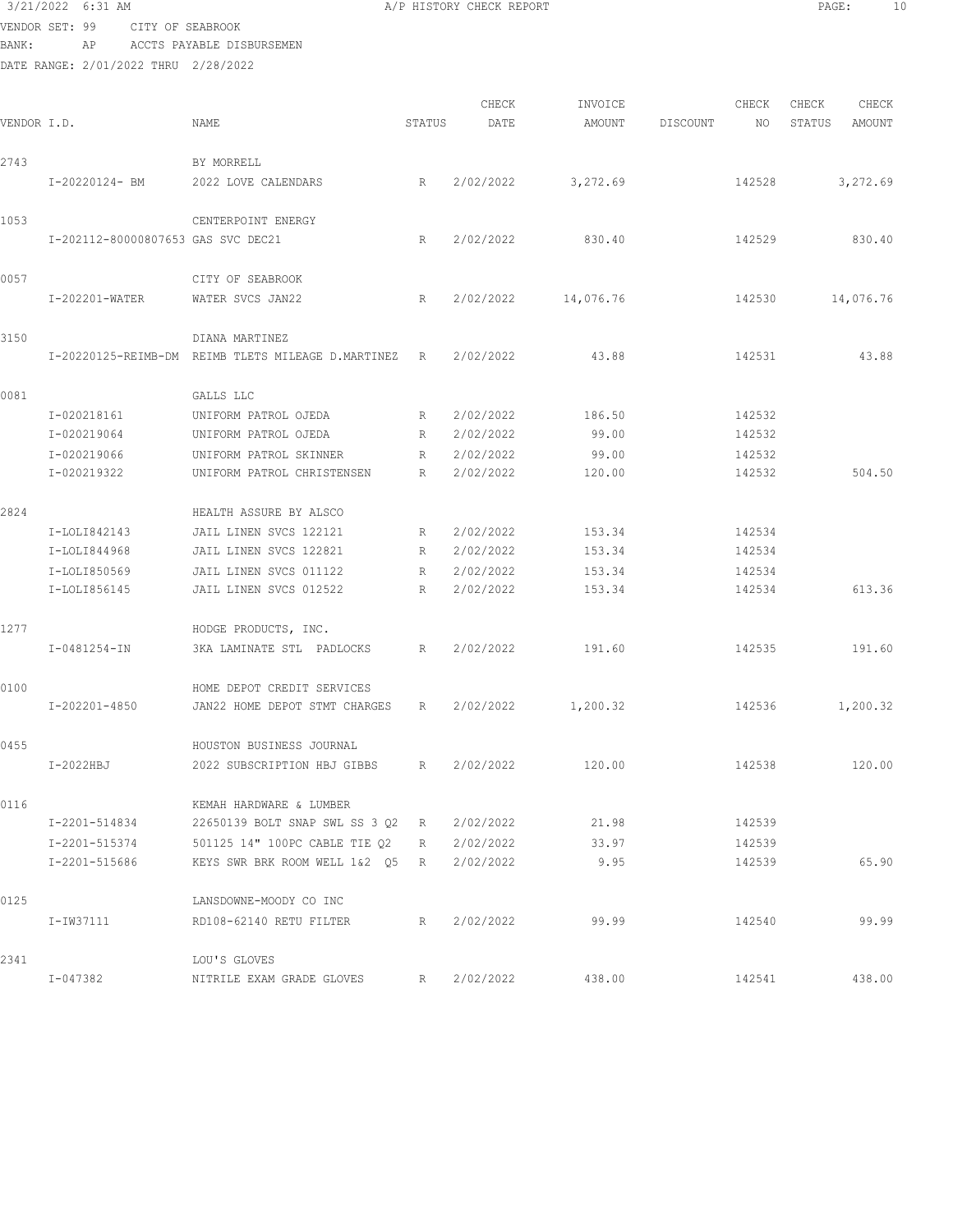VENDOR SET: 99 CITY OF SEABROOK BANK: AP ACCTS PAYABLE DISBURSEMEN

| VENDOR I.D. |                     | NAME                                             | STATUS      | CHECK<br>DATE | INVOICE<br>AMOUNT | DISCOUNT | CHECK<br>NO. | CHECK<br>STATUS | CHECK<br>AMOUNT |
|-------------|---------------------|--------------------------------------------------|-------------|---------------|-------------------|----------|--------------|-----------------|-----------------|
| 1309        |                     | MAINLAND CONCRETE INC                            |             |               |                   |          |              |                 |                 |
|             | I-1078075           | CONCRETE N MEYER SIDEWALK                        | R           | 2/02/2022     | 1,765.00          |          | 142542       |                 | 1,765.00        |
| 0234        | I-00369466          | MUNICIPAL CODE CORPORATION<br>ELECTRONIC UPDATES | $\mathbb R$ | 2/02/2022     | 510.00            |          | 142543       |                 | 510.00          |
| 3144        |                     | MY BTLR LLC                                      |             |               |                   |          |              |                 |                 |
|             | $I-1037$            | VIRTUAL ASST JAN22                               | R           | 2/02/2022     | 472.50            |          | 142544       |                 | 472.50          |
| 1209        | $I - 2833$          | NAPIER WIPERS AND RAGS<br>WYPALS ORDER           | R           | 2/02/2022     | 255.00            |          | 142545       |                 | 255.00          |
| 0740        |                     | O'REILLY AUTO PARTS                              |             |               |                   |          |              |                 |                 |
|             | $I - 0411 - 147633$ | 91272 26502 FLEX HOSE                            | R           | 2/02/2022     | 26.98             |          | 142546       |                 |                 |
|             | I-0411-147723       | JT6-14-HITEMP 140Z GREASE Q10                    | R           | 2/02/2022     | 59.90             |          | 142546       |                 |                 |
|             | $I - 0411 - 147763$ | 91272 36095 IDLER PULLEY                         | R           | 2/02/2022     | 28.42             |          | 142546       |                 |                 |
|             | I-0411-147805       | 91272 K080605 MICORO-V BELT                      | R           | 2/02/2022     | 43.27             |          | 142546       |                 | 158.57          |
| 0183        |                     | SHERWIN WILLIAMS                                 |             |               |                   |          |              |                 |                 |
|             | $I - 2746 - 5$      | A88W1251 GAL AMAZING GRAY                        | R           | 2/02/2022     | 24.79             |          | 142547       |                 | 24.79           |
| 0743        |                     | SPACE CITY ACE HARDWARE                          |             |               |                   |          |              |                 |                 |
|             | I-993654            | ANCHOR Q10                                       | R           | 2/02/2022     | 17.80             |          | 142548       |                 |                 |
|             | $I-993655$          | CAUTION TAPE Q2                                  | R           | 2/02/2022     | 29.98             |          | 142548       |                 | 47.78           |
| 1681        |                     | STAPLES CONTRACT & COMMERCIAL                    |             |               |                   |          |              |                 |                 |
|             | I-7348200796-0-1    | PARKS PW SUPPLIES                                | R           | 2/02/2022     | 23.56             |          | 142549       |                 |                 |
|             | I-7348200796-0-2    | PARKS PW SUPPLIES                                | R           | 2/02/2022     | 355.12            |          | 142549       |                 |                 |
|             | I-7348532569-0-1    | OFFICE SUPPLIES FOR PW                           | R           | 2/02/2022     | 97.14             |          | 142549       |                 | 475.82          |
| 2549        |                     | TIRES BY DESIGN                                  |             |               |                   |          |              |                 |                 |
|             | $I - 26269$         | 2 NEW TIRES FOR TRAILER                          | R           | 2/02/2022     | 199.00            |          | 142551       |                 | 199.00          |
| 0035        |                     | WASTE MANAGEMENT OF TEXAS INC                    |             |               |                   |          |              |                 |                 |
|             | I-25-64898-33002    | 40 YARD ROLL-OFF                                 | R           | 2/02/2022     | 371.82            |          | 142552       |                 | 371.82          |
| 2924        |                     | XEROX CORPORATION                                |             |               |                   |          |              |                 |                 |
|             | I-05311122          | COPIER RENTAL PWAC DEC21                         | R           | 2/02/2022     | 145.09            |          | 142553       |                 | 145.09          |
| 3151        |                     | THE CENTER FOR TOXICOLOGY AND                    |             |               |                   |          |              |                 |                 |
|             | I-INV 327765        | COMMUNITY MONITORING SVC AUG21 R                 |             | 2/03/2022     | 4,355.13          |          | 142557       |                 | 4,355.13        |
| 1750        |                     | A & L AUTOMOTIVE                                 |             |               |                   |          |              |                 |                 |
|             | I-25948             | 863 OIL CHANGE                                   | R           | 2/09/2022     | 76.75             |          | 142558       |                 |                 |
|             | I-26039             | 927 M10 STATE INSPECTION                         | R           | 2/09/2022     | 7.00              |          | 142558       |                 |                 |
|             | I-26174             | 500946 STATE INSPECTION                          | R           | 2/09/2022     | 7.00              |          | 142558       |                 |                 |
|             | I-26312             | 931 BATTERY CORE Q2                              | R           | 2/09/2022     | 40.00             |          | 142558       |                 |                 |
|             | I-26348             | 929 OIL CHANGE                                   | R           | 2/09/2022     | 92.75             |          | 142558       |                 | 223.50          |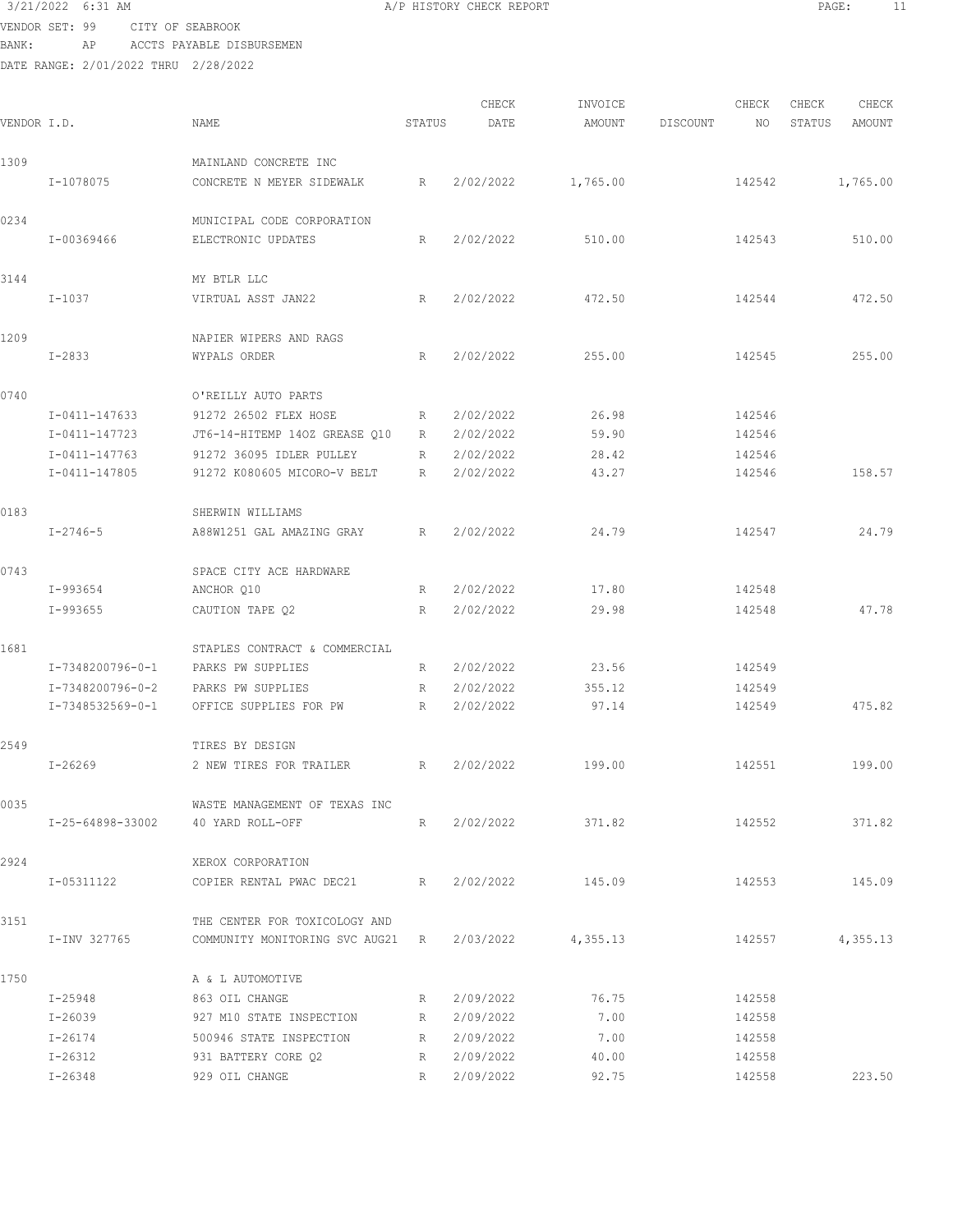| 3/21/2022 6:31 AM |           |                  |                  |                                                   |             | A/P HISTORY CHECK REPORT |          |                | PAGE:  | 12       |
|-------------------|-----------|------------------|------------------|---------------------------------------------------|-------------|--------------------------|----------|----------------|--------|----------|
| VENDOR SET: 99    |           |                  |                  | CITY OF SEABROOK                                  |             |                          |          |                |        |          |
| BANK:             |           | ΑP               |                  | ACCTS PAYABLE DISBURSEMEN                         |             |                          |          |                |        |          |
|                   |           |                  |                  | DATE RANGE: 2/01/2022 THRU 2/28/2022              |             |                          |          |                |        |          |
|                   |           |                  |                  |                                                   |             | CHECK                    | INVOICE  | CHECK          | CHECK  | CHECK    |
| VENDOR I.D.       |           |                  |                  | NAME                                              | STATUS      | DATE                     | AMOUNT   | DISCOUNT<br>NO | STATUS | AMOUNT   |
| 0560              |           |                  |                  | ACT PIPE & SUPPLY INC                             |             |                          |          |                |        |          |
|                   |           | I-S100767755.001 |                  | 9258 24" PVC SEWER PIPE 14FT                      | R           | 2/09/2022                | 1,777.30 | 142559         |        | 1,777.30 |
| 0005              |           |                  |                  | ADMIRAL LINEN & UNIFORM                           |             |                          |          |                |        |          |
|                   |           | I-IHOU550373     |                  | LINEN SVCS PWORKS 013122                          | R           | 2/09/2022                | 248.21   | 142560         |        |          |
|                   |           | I-IHOU551976     |                  | MAT SVCS 020722                                   | R           | 2/09/2022                | 69.16    | 142560         |        | 317.37   |
| 0006              |           |                  |                  | AFLAC                                             |             |                          |          |                |        |          |
|                   | I-014789  |                  |                  | AFLAC PREMIUMS JAN22                              | R           | 2/09/2022                | 596.62   | 142561         |        | 596.62   |
| 3149              |           |                  |                  | AMAZON CAPITAL SERVICES                           |             |                          |          |                |        |          |
|                   |           |                  | I-139R-HNRQ-33RH | IT DISPLAY PORTS                                  | R           | 2/09/2022                | 39.56    | 142562         |        | 39.56    |
| 0836              |           |                  |                  | APOLLO TIRE & WHEEL                               |             |                          |          |                |        |          |
|                   |           | I-20220124       |                  | TIRE MOUNTING Q4                                  | R           | 2/09/2022 Reissue        |          | 142563         |        | 60.00    |
| 0169              |           |                  |                  | ARC DOCUMENT SOLUTIONS                            |             |                          |          |                |        |          |
|                   |           | I-31TXI9048503   |                  | PW300 PLOTTER RENT FEB22                          | R           | 2/09/2022                | 258.50   | 142564         |        | 258.50   |
| 0029              |           |                  |                  | BAY ELECTRIC SUPPLY                               |             |                          |          |                |        |          |
|                   |           | I-1224171-02     |                  | GENERATOR SERVICE PLUG                            | R           | 2/09/2022                | 695.00   | 13.90CR 142565 |        | 681.10   |
| 0428              |           |                  |                  | BROOKSIDE EQUIPMENT SALES                         |             |                          |          |                |        |          |
|                   | I-IL71740 |                  |                  | JOHN DEERE GATOR PARTS                            | R           | 2/09/2022                | 142.84   | 142566         |        | 142.84   |
| 1081              |           |                  |                  | BROWN & HOFMEISTER, L.L.P                         |             |                          |          |                |        |          |
|                   |           |                  |                  | I-0091-002-43810 RFB PROF SVCS JAN22 LAND ACQ PHA | R           | 2/09/2022                | 306.00   | 142567         |        | 306.00   |
| 2517              |           |                  |                  | BUSINESS CARD R/H                                 |             |                          |          |                |        |          |
|                   |           | $C-202111-3734$  |                  | NOV21 CCD STMT CHARGES                            | R           | 2/09/2022                | 88.32CR  | 142568         |        |          |
|                   |           | I-202112-3734    |                  | DEC21 CCD STMT CHARGES                            | R           | 2/09/2022                | 25.00    | 142568         |        |          |
|                   |           | I-202201-3734    |                  | JAN22 CCD STMT CHARGES                            | $\mathbb R$ | 2/09/2022                | 129.00   | 142568         |        | 65.68    |

I-202201-10100014-00 TODVILLE WATER SVCS JAN22 R 2/09/2022 13,317.04 142569

I-202202-0051320 INTERNET SVCS SVFD FEB22 R 2/09/2022 229.50 142571

I-202201-12280370-00 RED BLUFF WATER SVCS JAN22 R 2/09/2022 125,775.11 142569 139,092.15

I-220202-0015606 ADDL TV OUTLETS CH FEB22 R 2/09/2022 88.03 142571 317.53

I-48573140109390 COLONIAL LIFE PREMIUMS JAN22 R 2/09/2022 1,197.30 142570 1,197.30

0056 CITY OF PASADENA-WTR DEPT

2762 COLONIAL LIFE

1588 COMCAST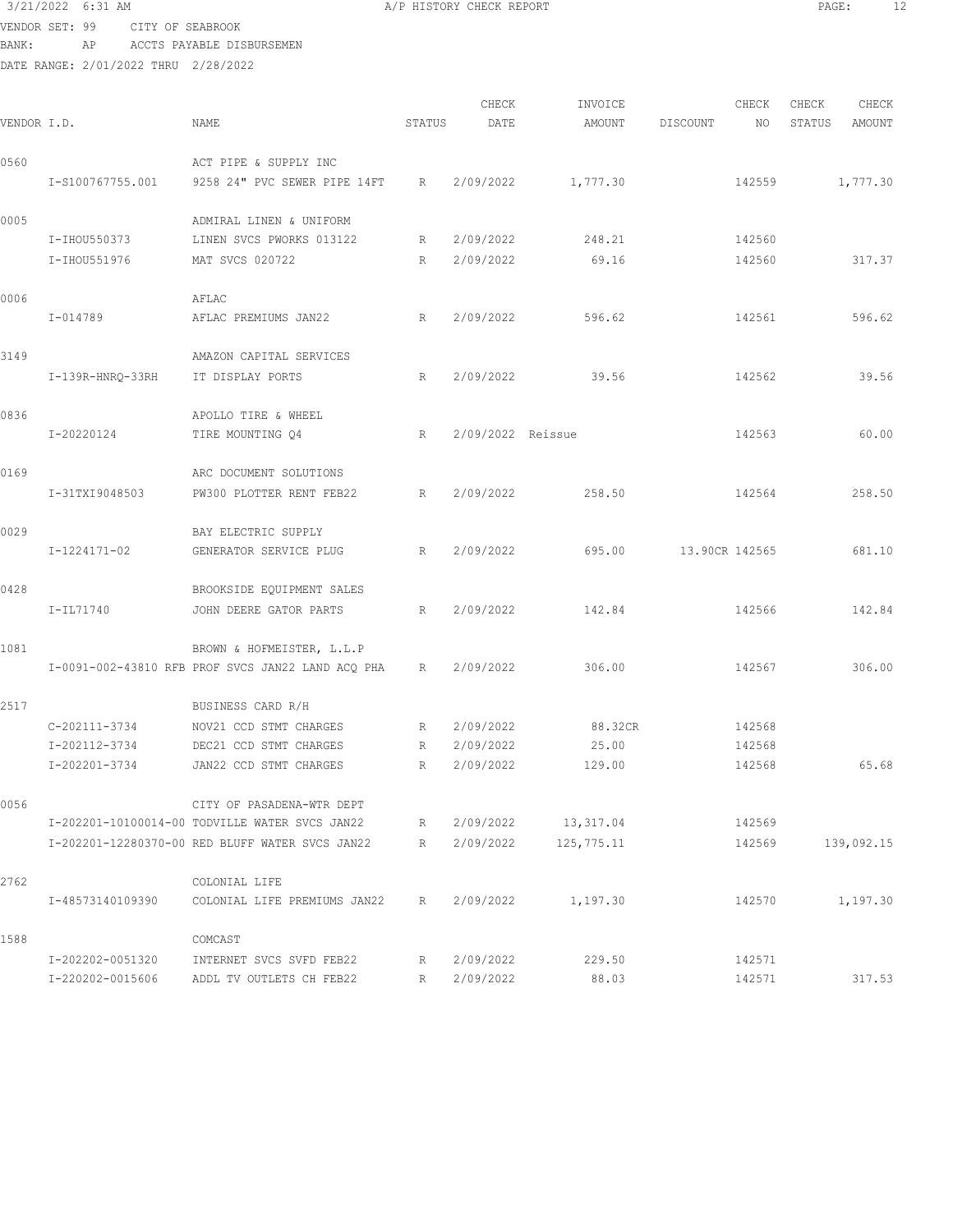VENDOR SET: 99 CITY OF SEABROOK BANK: AP ACCTS PAYABLE DISBURSEMEN

| VENDOR I.D. |                | NAME                                               | STATUS | CHECK<br>DATE | INVOICE<br>AMOUNT | DISCOUNT | CHECK<br>NO. | CHECK<br>STATUS | CHECK<br>AMOUNT |
|-------------|----------------|----------------------------------------------------|--------|---------------|-------------------|----------|--------------|-----------------|-----------------|
|             |                |                                                    |        |               |                   |          |              |                 |                 |
| 2326        | I-61434573701  | CONSTELLATION NEWENERGY INC<br>ELECTRIC SVCS DEC21 | R      | 2/09/2022     | 29,978.84         |          | 142572       |                 | 29,978.84       |
| 2792        |                | CORE & MAIN LP                                     |        |               |                   |          |              |                 |                 |
|             | I-Q241429      | 72261071015000 6*15 REP CLIP                       | R      | 2/09/2022     | 207.52            |          | 142573       |                 | 207.52          |
| 0228        |                | DITCH WITCH OF HOUSTON                             |        |               |                   |          |              |                 |                 |
|             | I-P53450       | ET2202 HHM OIL 1GAL                                | R      | 2/09/2022     | 33.91             |          | 142574       |                 |                 |
|             | I-W02489       | DITCH WITCH REPAIR                                 | R      | 2/09/2022     | 656.94            |          | 142574       |                 | 690.85          |
| 2878        |                | DOBIE SUPPLY LLC                                   |        |               |                   |          |              |                 |                 |
|             | I-36670        | ANNUAL SIGN MATERIALS                              | R      | 2/09/2022     | 1,559.75          |          | 142575       |                 | 1,559.75        |
| 2106        |                | DOOLEY TACKABERRY                                  |        |               |                   |          |              |                 |                 |
|             | I-1096264      | EMS RESCUE PPE                                     | R      | 2/09/2022     | 1,997.58          |          | 142576       |                 |                 |
|             | I-1098724      | GEAR BAGS FOR EMS                                  | R      | 2/09/2022     | 202.38            |          | 142576       |                 | 2,199.96        |
| 2663        |                | FEDEX                                              |        |               |                   |          |              |                 |                 |
|             | I-7-634-82554  | FEDEX SHPG BOUNDTREE 012022                        | R      | 2/09/2022     | 28.30             |          | 142577       |                 | 28.30           |
| 2963        |                | FUSION TELECOM OF TEXAS LTD                        |        |               |                   |          |              |                 |                 |
|             | I-28448342     | ANALOG PHONE SVCS FEB22                            | R      | 2/09/2022     | 875.10            |          | 142578       |                 | 875.10          |
| 2566        |                | GOLD STAR PETROLEUM INC                            |        |               |                   |          |              |                 |                 |
|             | I-102699       | FUEL DELIVERY 012722                               | R      | 2/09/2022     | 8,611.42          |          | 142579       |                 | 8,611.42        |
| 2824        |                | HEALTH ASSURE BY ALSCO                             |        |               |                   |          |              |                 |                 |
|             | I-LOLI861773   | JAIL LINEN SVCS 020822                             | R      | 2/09/2022     | 165.33            |          | 142580       |                 | 165.33          |
| 3064        |                | HENRY SCHEIN INC                                   |        |               |                   |          |              |                 |                 |
|             | I-15930120     | 248-0273 DIAZEPAM INJ CRPJ 02                      | R      | 2/09/2022     | 124.90            |          | 142581       |                 | 124.90          |
| 0116        |                | KEMAH HARDWARE & LUMBER                            |        |               |                   |          |              |                 |                 |
|             | I-2022-516204  | 248 T 2*4-8' TRD Q3                                | R      | 2/09/2022     | 35.82             |          | 142582       |                 |                 |
|             | I-2202-516015  | SCREWS BOTS & FASTENERS Q6                         | R      | 2/09/2022     | 9.54              |          | 142582       |                 |                 |
|             | I-2202-516129  | PWAC PARKING LOT SUPPLIES                          | R      | 2/09/2022     | 1,212.75          |          | 142582       |                 | 1,258.11        |
| 0120        |                | KROGER'S                                           |        |               |                   |          |              |                 |                 |
|             | I-202201-60503 | KROGER'S STMT CHARGES JAN22                        | R      | 2/09/2022     | 22.59             |          | 142583       |                 | 22.59           |
| 2513        |                | LANGUAGE LINE SERVICES INC                         |        |               |                   |          |              |                 |                 |
|             | I-10444694     | PHONE INTERPRETATION SVC JAN22 R                   |        | 2/09/2022     | 2.90              |          | 142584       |                 | 2.90            |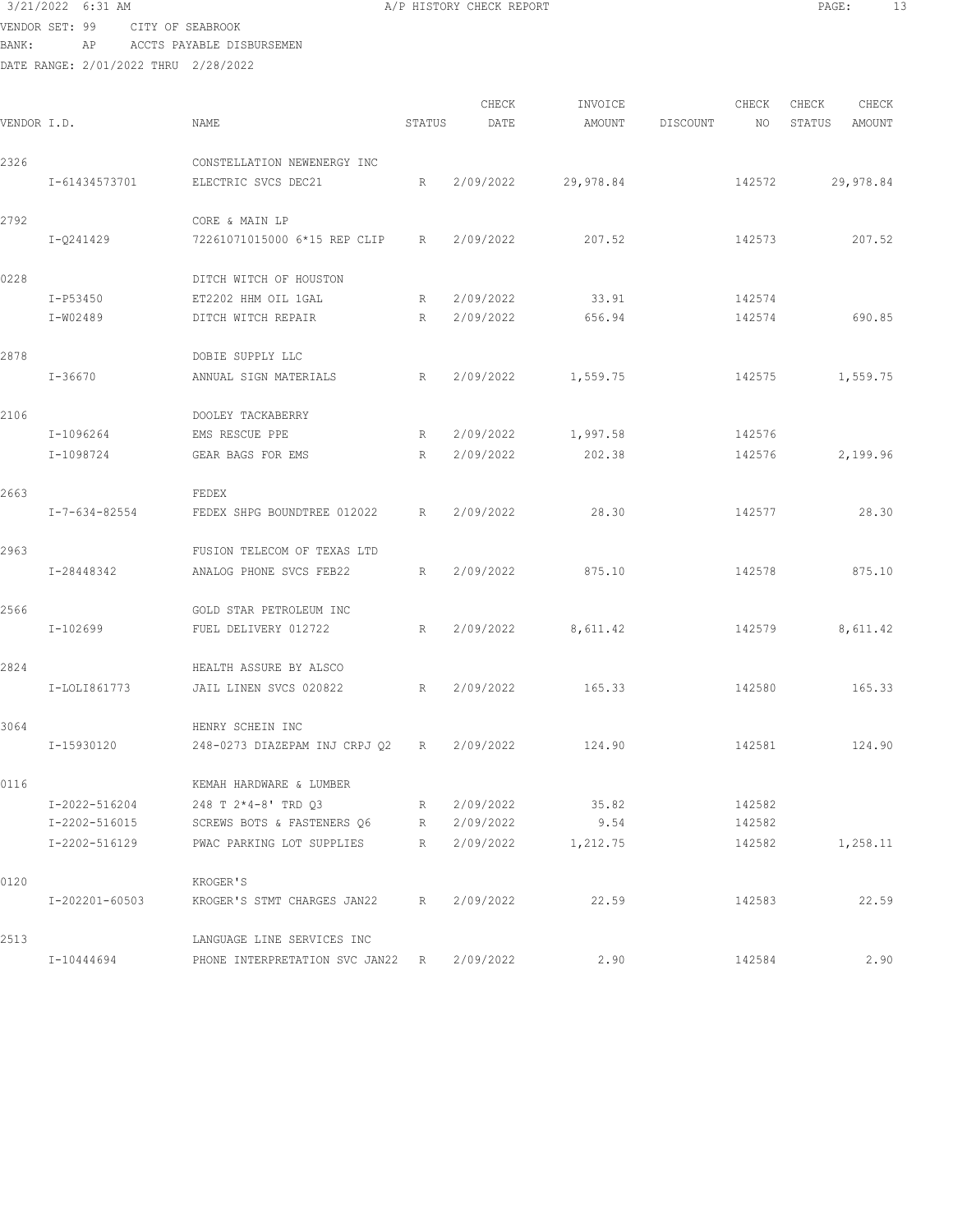VENDOR SET: 99 CITY OF SEABROOK BANK: AP ACCTS PAYABLE DISBURSEMEN

| VENDOR I.D. |                | NAME                           | STATUS          | CHECK<br>DATE | INVOICE<br>AMOUNT | DISCOUNT | CHECK<br>NO. | CHECK<br>STATUS | CHECK<br>AMOUNT |
|-------------|----------------|--------------------------------|-----------------|---------------|-------------------|----------|--------------|-----------------|-----------------|
| 2752        |                | LEGALSHIELD                    |                 |               |                   |          |              |                 |                 |
|             | I-202201-1805  | LEGALSHIELD PREMIUMS JAN22     | R               | 2/09/2022     | 343.95            |          | 142585       |                 | 343.95          |
| 2666        |                | LOOMIS                         |                 |               |                   |          |              |                 |                 |
|             | I-12956939     | SAFEPOINT SVCS JAN22           | R               | 2/09/2022     | 990.34            |          | 142586       |                 | 990.34          |
| 2491        |                | MCCREARY VESELKA BRAGG & ALLEN |                 |               |                   |          |              |                 |                 |
|             | I-247277       | MVBA COLLECTIONS SVC DEC21     | R               | 2/09/2022     | 3,197.35          |          | 142587       |                 | 3,197.35        |
| 0314        |                | NORMAN FREDE CHEVROLET         |                 |               |                   |          |              |                 |                 |
|             | I-CTCQ562143   | 966 OIL CHANGE                 | R               | 2/09/2022     | 81.87             |          | 142588       |                 | 81.87           |
| 0740        |                | O'REILLY AUTO PARTS            |                 |               |                   |          |              |                 |                 |
|             | I-0411-148106  | 912981 84881 ROCKER SWTCH      | R               | 2/09/2022     | 66.23             |          | 142589       |                 |                 |
|             | I-0411-148483  | 912981 FHA30BP FUSE HOLDER     | R               | 2/09/2022     | 4.79              |          | 142589       |                 |                 |
|             | I-0411-148734  | 902972 SYNO-20-5QT MOTOR OIL   | R               | 2/09/2022     | 45.95             |          | 142589       |                 |                 |
|             | I-0411-148735  | 902972 SYNO-20 10QT MOTOROIL   | R               | 2/09/2022     | 4.99              |          | 142589       |                 | 121.96          |
| 0147        |                | OFFICE DEPOT CARD PLAN         |                 |               |                   |          |              |                 |                 |
|             | I-220280033002 | AA BATTERIES FOR PW            | R               | 2/09/2022     | 18.90             |          | 142591       |                 |                 |
|             | I-220789758001 | OFFICE SUPPLIES FOR CH         | R               | 2/09/2022     | 44.58             |          | 142591       |                 |                 |
|             | I-222341398001 | OFFICE SUPPLIES PD             | R               | 2/09/2022     | 136.48            |          | 142591       |                 |                 |
|             | I-222342629001 | OFFICE SUPPLIES PD             | $R_{\parallel}$ | 2/09/2022     | 216.21            |          | 142591       |                 | 416.17          |
| 1102        |                | OMNIBASE SERVICES OF TEXAS     |                 |               |                   |          |              |                 |                 |
|             | I-421-116084   | TXDL HOLDS 1FQ22               | R               | 2/09/2022     | 260.93            |          | 142592       |                 | 260.93          |
| 0979        |                | ORIENTAL TRADING CO INC        |                 |               |                   |          |              |                 |                 |
|             | I-714716347-01 | US FLAGS ORDER                 | R               | 2/09/2022     | 74.69             |          | 142593       |                 | 74.69           |
| 2593        |                | OVERHEAD DOOR COMPANY OF HOUST |                 |               |                   |          |              |                 |                 |
|             | I-IN-0485027   | SVFD DOOR #2 REPAIR 011922     | R               | 2/09/2022     | 657.88            |          | 142594       |                 | 657.88          |
| 1382        |                | PASADENA TRAILER & TRUCK ACCES |                 |               |                   |          |              |                 |                 |
|             | I-0383616      | 912981 TRUCK BED MAT           | R               | 2/09/2022     | 139.00            |          | 142595       |                 | 139.00          |
| 3044        |                | QUENCH USA, INC                |                 |               |                   |          |              |                 |                 |
|             | I-301176489    | KCUP NEWMANS SPC 24C 02        | R               | 2/09/2022     | 85.85             |          | 142596       |                 | 85.85           |
| 1101        |                | ROSS BANKS MAY CRON & CAVIN    |                 |               |                   |          |              |                 |                 |
|             | I-150401       | LEGAL SVCS JAN22               | R               | 2/09/2022     | 14,000.00         |          | 142597       |                 |                 |
|             | I-150764       | LEGAL SVCS FEB22               | R               | 2/09/2022     | 14,000.00         |          | 142597       |                 | 28,000.00       |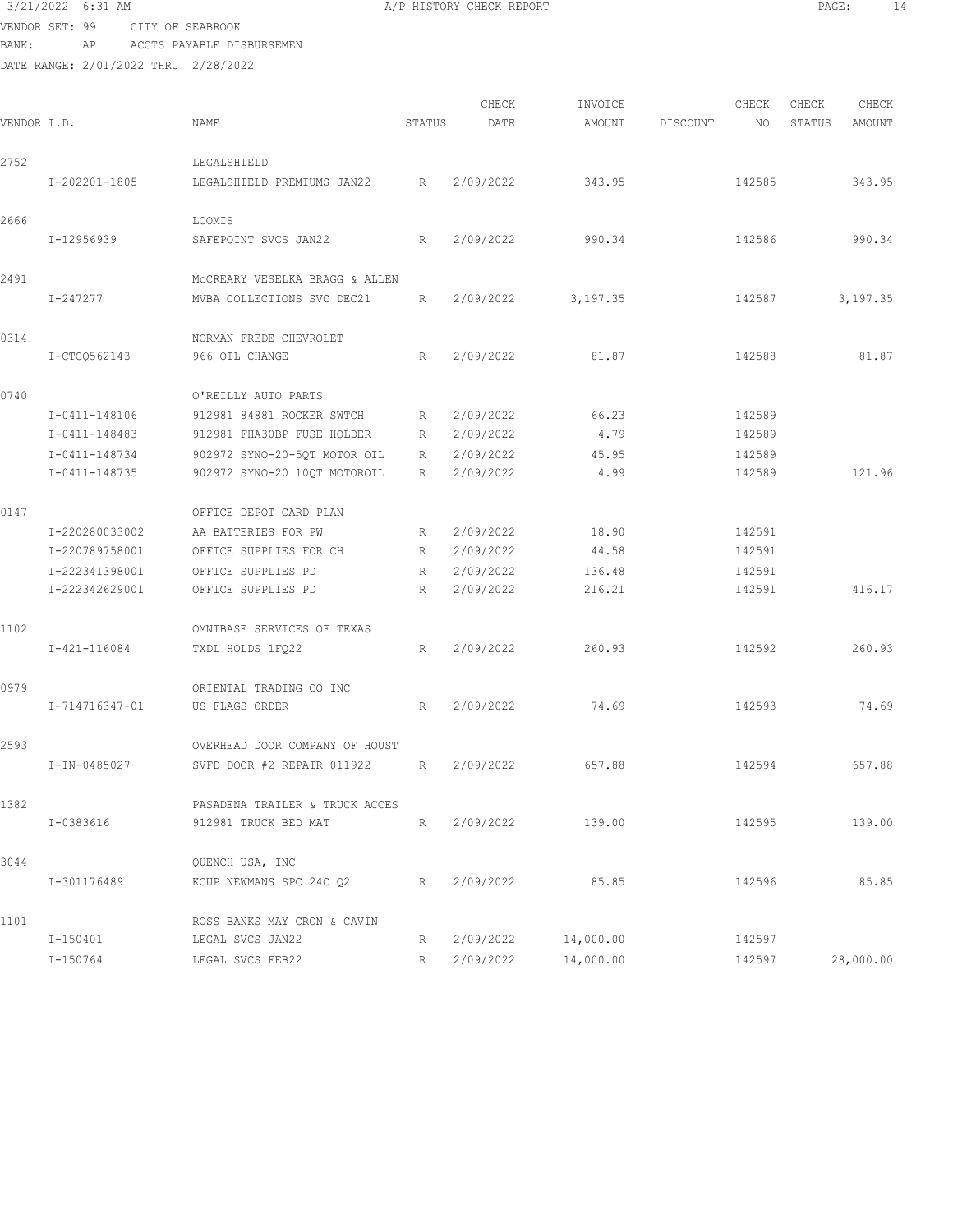VENDOR SET: 99 CITY OF SEABROOK

| BANK:                                | AP |  | ACCTS PAYABLE DISBURSEMEN |  |
|--------------------------------------|----|--|---------------------------|--|
| DATE RANGE: 2/01/2022 THRU 2/28/2022 |    |  |                           |  |

|             |                    |                                |                 | CHECK     | INVOICE   |          | CHECK  | CHECK  | CHECK     |
|-------------|--------------------|--------------------------------|-----------------|-----------|-----------|----------|--------|--------|-----------|
| VENDOR I.D. |                    | NAME                           | STATUS          | DATE      | AMOUNT    | DISCOUNT | NO.    | STATUS | AMOUNT    |
| 2440        |                    | SILSBEE FORD INC               |                 |           |           |          |        |        |           |
|             | I-00608F           | 912981 FORD F150               | R               | 2/09/2022 | 33,013.50 |          | 142598 |        | 33,013.50 |
| 0743        |                    | SPACE CITY ACE HARDWARE        |                 |           |           |          |        |        |           |
|             | I-998902           | 912981 SCREWS 1/2"             | $R_{\parallel}$ | 2/09/2022 | 12.97     |          | 142599 |        | 12.97     |
| 1681        |                    | STAPLES CONTRACT & COMMERCIAL  |                 |           |           |          |        |        |           |
|             | I-7349453428-0-1   | OFFICE SUPPLIES CH 020122      | R               | 2/09/2022 | 266.97    |          | 142600 |        | 266.97    |
| 3013        |                    | STERICYLCE, INC                |                 |           |           |          |        |        |           |
|             | I-4010706403       | BIOHAZARD DISPOSAL SVCS        | R               | 2/09/2022 | 86.69     |          | 142601 |        | 86.69     |
| 3032        |                    | TDINDUSTRIES, INC              |                 |           |           |          |        |        |           |
|             | I-FTI-035938       | SVFD DRAIN PANS INST GAS HEATR | R               | 2/09/2022 | 1,512.00  |          | 142602 |        | 1,512.00  |
| 0038        |                    | TERMINIX PROCESSING CENTER     |                 |           |           |          |        |        |           |
|             | I-416699425        | PEST CONTROL SVCS CH&PD FEB22  | $R_{\parallel}$ | 2/09/2022 | 153.00    |          | 142603 |        | 153.00    |
| 2369        |                    | THE BAY AREA OBSERVER          |                 |           |           |          |        |        |           |
|             | $I - 4308$         | LEGAL AD POSTING JAN22         | R               | 2/09/2022 | 855.00    |          | 142604 |        | 855.00    |
| 2254        |                    | TRANSUNION RISK AND ALTERNATIV |                 |           |           |          |        |        |           |
|             | I-230287-202201-1  | TLOXP SEARCH REPORTS JAN22     | R               | 2/09/2022 | 125.40    |          | 142605 |        | 125.40    |
| 2480        |                    | VORTEX USA INC                 |                 |           |           |          |        |        |           |
|             | I-50404            | SPLASH PAD BALL FLOAT          | R               | 2/09/2022 | 576.36    |          | 142606 |        | 576.36    |
| 0005        |                    | ADMIRAL LINEN & UNIFORM        |                 |           |           |          |        |        |           |
|             | I-IHOU551977       | LINEN SVCS PWORKS 020722       | R               | 2/16/2022 | 371.71    |          | 142607 |        | 371.71    |
| 3149        |                    | AMAZON CAPITAL SERVICES        |                 |           |           |          |        |        |           |
|             | $I-14TG-JY9R-77TR$ | 45W CHROMEBOOK CHARGER         | R               | 2/16/2022 | 17.70     |          | 142608 |        |           |
|             | I-14TG-JY9R-FR76   | 4 PORT VGA SPLITTER BOOSTER    | R               | 2/16/2022 | 54.49     |          | 142608 |        |           |
|             | $I-1H4N-1QXF-6QPL$ | DIGITAL AV ADAPTOR Q2          | R               | 2/16/2022 | 83.96     |          | 142608 |        |           |
|             | I-1KKM-TV79-WXWG   | RV042 ROUTER 4 SWITCH          | R               | 2/16/2022 | 144.00    |          | 142608 |        |           |
|             | I-1L3F-RVPD-GWTR   | CONDENSER MICROPHONE Q2        | R               | 2/16/2022 | 84.82     |          | 142608 |        |           |
|             | $I-1L4F-7QHN-KG13$ | PENTAIR FLANGE BRASS           | R               | 2/16/2022 | 525.16    |          | 142608 |        |           |
|             | I-1TRT-33GF-XH3D   | PLOTTER PAPER ROLLS 4PK        | R               | 2/16/2022 | 74.95     |          | 142608 |        |           |
|             | I-1WFV-L7D3-41WR   | 2PK CHRGR BLOCK Q3             | R               | 2/16/2022 | 45.66     |          | 142608 |        | 1,030.74  |
| 0836        |                    | APOLLO TIRE & WHEEL            |                 |           |           |          |        |        |           |
|             | I-20220209         | TRAILER TIRE REPLACMENT        | R.              | 2/16/2022 | 102.50    |          | 142610 |        | 102.50    |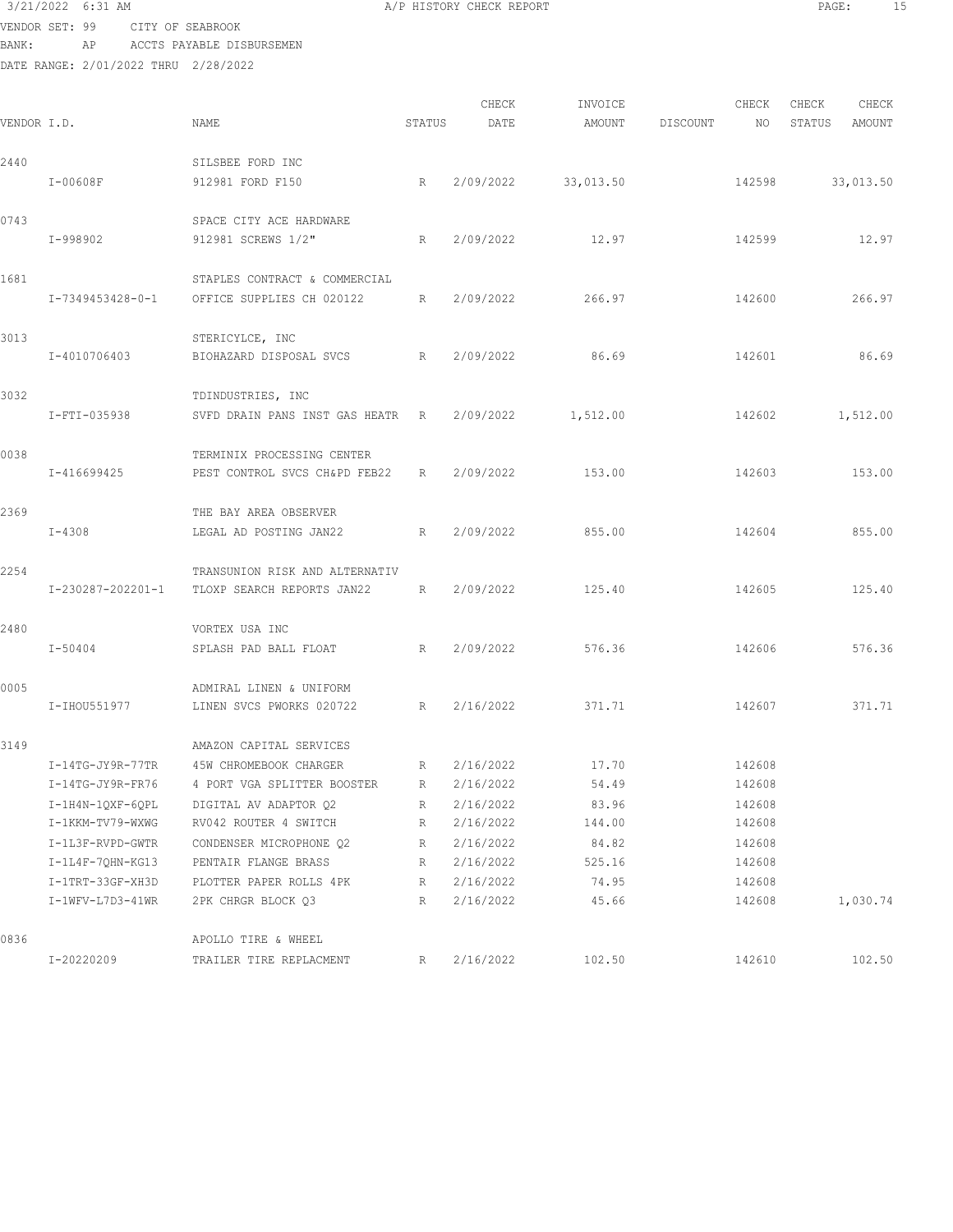## 3/21/2022 6:31 AM **A**/P HISTORY CHECK REPORT **PAGE:** 16 VENDOR SET: 99 CITY OF SEABROOK

BANK: AP ACCTS PAYABLE DISBURSEMEN

|             |                    |                                |              | CHECK     | INVOICE  |          | CHECK  | CHECK  | CHECK    |
|-------------|--------------------|--------------------------------|--------------|-----------|----------|----------|--------|--------|----------|
| VENDOR I.D. |                    | <b>NAME</b>                    | STATUS       | DATE      | AMOUNT   | DISCOUNT | NO     | STATUS | AMOUNT   |
| 0057        |                    | CITY OF SEABROOK               |              |           |          |          |        |        |          |
|             | I-202202-DUMPSTERS | DUMPSTER CHARGES FEB22         | R            | 2/16/2022 | 2,288.65 |          | 142611 |        | 2,288.65 |
| 1588        |                    | COMCAST                        |              |           |          |          |        |        |          |
|             | I-202202-00225197  | INTERNET TV OUTLETS SVFD FEB22 | R            | 2/16/2022 | 37.76    |          | 142612 |        |          |
|             | I-202202-0315733   | INTERNET CHARGES PWAC FEB22    | R            | 2/16/2022 | 112.43   |          | 142612 |        | 150.19   |
| 2890        |                    | OCCUPATIONAL HEALTH CENTERS OF |              |           |          |          |        |        |          |
|             | I-323017621        | PHYS PREP UDS 011422 DAUSTER   | R            | 2/16/2022 | 165.00   |          | 142613 |        | 165.00   |
| 2792        |                    | CORE & MAIN LP                 |              |           |          |          |        |        |          |
|             | I-Q287948          | 21AMG506 PVC TRANS GASKET Q4   | R            | 2/16/2022 | 46.20    |          | 142614 |        |          |
|             | I-Q288331          | PIPE FOR CAROTHERS WIFI        | R            | 2/16/2022 | 276.00   |          | 142614 |        |          |
|             | I-Q289845          | 4213749200 ANTENNA ASSY 012    | $\mathbb{R}$ | 2/16/2022 | 300.00   |          | 142614 |        | 622.20   |
| 2058        |                    | DAHILL                         |              |           |          |          |        |        |          |
|             | I-IN3551128        | COLOR COPY OVERAGE NOV-JAN22   | R            | 2/16/2022 | 15.47    |          | 142615 |        | 15.47    |
| 0068        |                    | DXI INDUSTRIES, INC            |              |           |          |          |        |        |          |
|             | I-DE5000108-22     | 8 CHLORINE CYLINDERS JAN22     | R            | 2/16/2022 | 80.00    |          | 142616 |        | 80.00    |
| 0070        |                    | EASTEX ENVIRONMENTAL LABORATOR |              |           |          |          |        |        |          |
|             | I-C22B345          | WWTP ANALYSIS SVCS JAN22       | R            | 2/16/2022 | 1,237.50 |          | 142617 |        | 1,237.50 |
| 2268        |                    | EDS LANDSCAPING LLC            |              |           |          |          |        |        |          |
|             | I-27447            | HARDWOOD MULCH                 | R            | 2/16/2022 | 19.50    |          | 142618 |        | 19.50    |
| 2007        |                    | FIRST CHECK                    |              |           |          |          |        |        |          |
|             | $I - 20435$        | PERSON SEARCHES JAN22 DAUSTER  | R            | 2/16/2022 | 42.00    |          | 142619 |        | 42.00    |
| 2724        |                    | FLORES & ASSOCIATES            |              |           |          |          |        |        |          |
|             | $I - 321592$       | FLEX ACCOUNTS ADMIN FEE JAN22  | R            | 2/16/2022 | 100.00   |          | 142620 |        |          |
|             | I-325473           | FLEX ACCOUNTS ADMIN FEE FEB22  | R            | 2/16/2022 | 100.00   |          | 142620 |        | 200.00   |
| 0081        |                    | GALLS LLC                      |              |           |          |          |        |        |          |
|             | I-020226607        | HS572 SAFETY VEST SKINNER      | R            | 2/16/2022 | 35.00    |          | 142623 |        |          |
|             | I-020228078        | TR909 511 TACT PANT KIRBY      | R            | 2/16/2022 | 240.00   |          | 142623 |        |          |
|             | I-020294958        | TR2254 TACT PANT SKINNER       | R            | 2/16/2022 | 248.00   |          | 142623 |        | 523.00   |
| 0208        |                    | GRAINGER                       |              |           |          |          |        |        |          |
|             | I-9195996369       | 2XHX8 ELEC CORD REEL 50FT      | R            | 2/16/2022 | 350.11   |          | 142624 |        |          |
|             | I-9196531546       | 1AAZ6 PIPE 40 PVC 1" 8' Q2     | R            | 2/16/2022 | 77.86    |          | 142624 |        | 427.97   |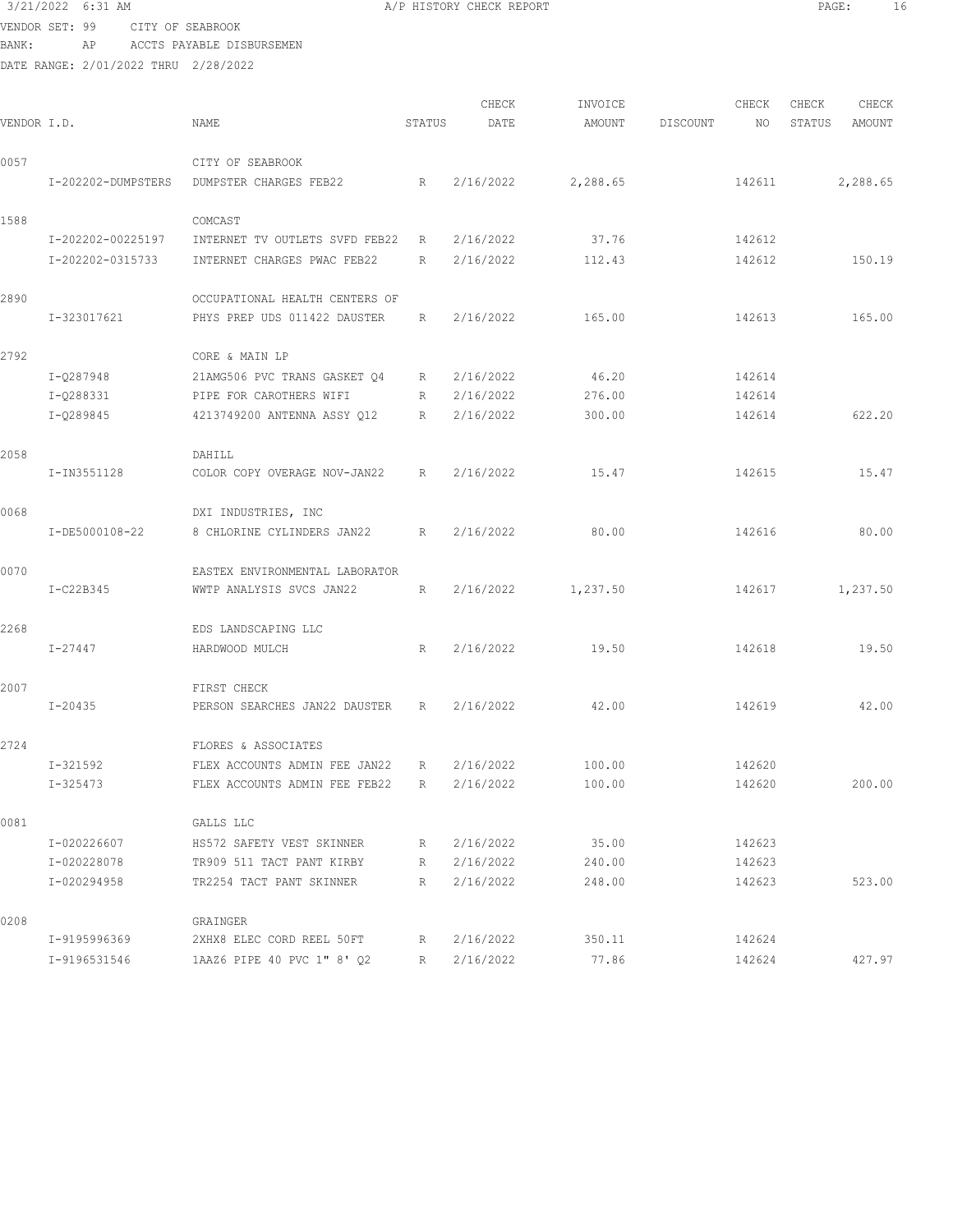VENDOR SET: 99 CITY OF SEABROOK BANK: AP ACCTS PAYABLE DISBURSEMEN

| VENDOR I.D. |                 | NAME                             | STATUS | CHECK<br>DATE | INVOICE<br>AMOUNT | DISCOUNT | CHECK<br>NO | CHECK<br>STATUS | CHECK<br>AMOUNT |
|-------------|-----------------|----------------------------------|--------|---------------|-------------------|----------|-------------|-----------------|-----------------|
| 0605        |                 | HARRIS COUNTY CLERK              |        |               |                   |          |             |                 |                 |
|             | I-2022FY-BUDGET | FILING FEE FY2021-22 BUDGET      | R      | 2/16/2022     | 100.00            |          | 142625      |                 | 100.00          |
| 2118        |                 | HCMCA                            |        |               |                   |          |             |                 |                 |
|             | $I-2022-01-008$ | HCMCA MEALS 012022               | R      | 2/16/2022     | 80.00             |          | 142626      |                 | 80.00           |
| 2824        |                 | HEALTH ASSURE BY ALSCO           |        |               |                   |          |             |                 |                 |
|             | I-LOLI864591    | JAIL LINEN SVCS 021522           | R      | 2/16/2022     | 153.34            |          | 142627      |                 | 153.34          |
| 0116        |                 | KEMAH HARDWARE & LUMBER          |        |               |                   |          |             |                 |                 |
|             | I-2202-516206   | 248t 2*4 8' TRD Q5               | R      | 2/16/2022     | 78.60             |          | 142628      |                 |                 |
|             | I-2202-516450   | ALLEN WRENCH Q3                  | R      | 2/16/2022     | 8.97              |          | 142628      |                 |                 |
|             | I-2202-516478   | 232386 5" GALV BARREL BLT        | R      | 2/16/2022     | 13.99             |          | 142628      |                 |                 |
|             | I-2202-516685   | 420547 VACUUM BREAKER Q3         | R      | 2/16/2022     | 39.34             |          | 142628      |                 |                 |
|             | I-2202-516729   | 1616T 1*6 16' TRD 04             | R      | 2/16/2022     | 58.37             |          | 142628      |                 |                 |
|             | I-2202-516766   | 91284 KUBOTA MISC Q3             | R      | 2/16/2022     | 42.00             |          | 142628      |                 |                 |
|             | I-2202-516830   | 10226371 1" COND COUPLING Q8     | R      | 2/16/2022     | 14.28             |          | 142628      |                 |                 |
|             | I-2202-516832   | 508329 RUBBER ELECTRIC TAPE      | R      | 2/16/2022     | 15.54             |          | 142628      |                 | 271.09          |
| 1309        |                 | MAINLAND CONCRETE INC            |        |               |                   |          |             |                 |                 |
|             | I-1078176       | CONCRETE PWW PARKING LOT         | R      | 2/16/2022     | 2,165.00          |          | 142631      |                 | 2,165.00        |
| 3015        |                 | MATHESON TRI-GAS, INC.           |        |               |                   |          |             |                 |                 |
|             | I-0025021637    | OXYGEN M250 CYL LEASE JAN22      | R      | 2/16/2022     | 72.50             |          | 142632      |                 | 72.50           |
| 3144        |                 | MY BTLR LLC                      |        |               |                   |          |             |                 |                 |
|             | $I-1047$        | VIRTUAL ASST 021122              | R      | 2/16/2022     | 189.00            |          | 142633      |                 | 189.00          |
| 0147        |                 | OFFICE DEPOT CARD PLAN           |        |               |                   |          |             |                 |                 |
|             | I-225734308001  | OFFICE SUPPLIES CH 020122        | R      | 2/16/2022     | 335.86            |          | 142634      |                 | 335.86          |
| 0870        |                 | OLSON & OLSON                    |        |               |                   |          |             |                 |                 |
|             | $I-11726$       | LEGAL SVCS 1200-00006 JAN22      | R      | 2/16/2022     | 3,636.50          |          | 142635      |                 | 3,636.50        |
| 2005        |                 | NEOPOST USA INC                  |        |               |                   |          |             |                 |                 |
|             | I-N9259168      | CH POSTAGE METER FEB22           | R      | 2/16/2022     | 309.54            |          | 142636      |                 | 309.54          |
| 3057        |                 | RC HEALTH SERVICES, INC          |        |               |                   |          |             |                 |                 |
|             | I-INV-009420    | BLS INSTRUCTOR COURSE CARRANZA R |        | 2/16/2022     | 350.00            |          | 142637      |                 | 350.00          |
| 0183        |                 | SHERWIN WILLIAMS                 |        |               |                   |          |             |                 |                 |
|             | $I - 3337 - 2$  | B35W251 PM200 ALK GL EXTRA       | R      | 2/16/2022     | 33.88             |          | 142638      |                 |                 |
|             | $I - 4195 - 9$  | 994000550 STIPE MINI R           | R      | 2/16/2022     | 8.79              |          | 142638      |                 | 42.67           |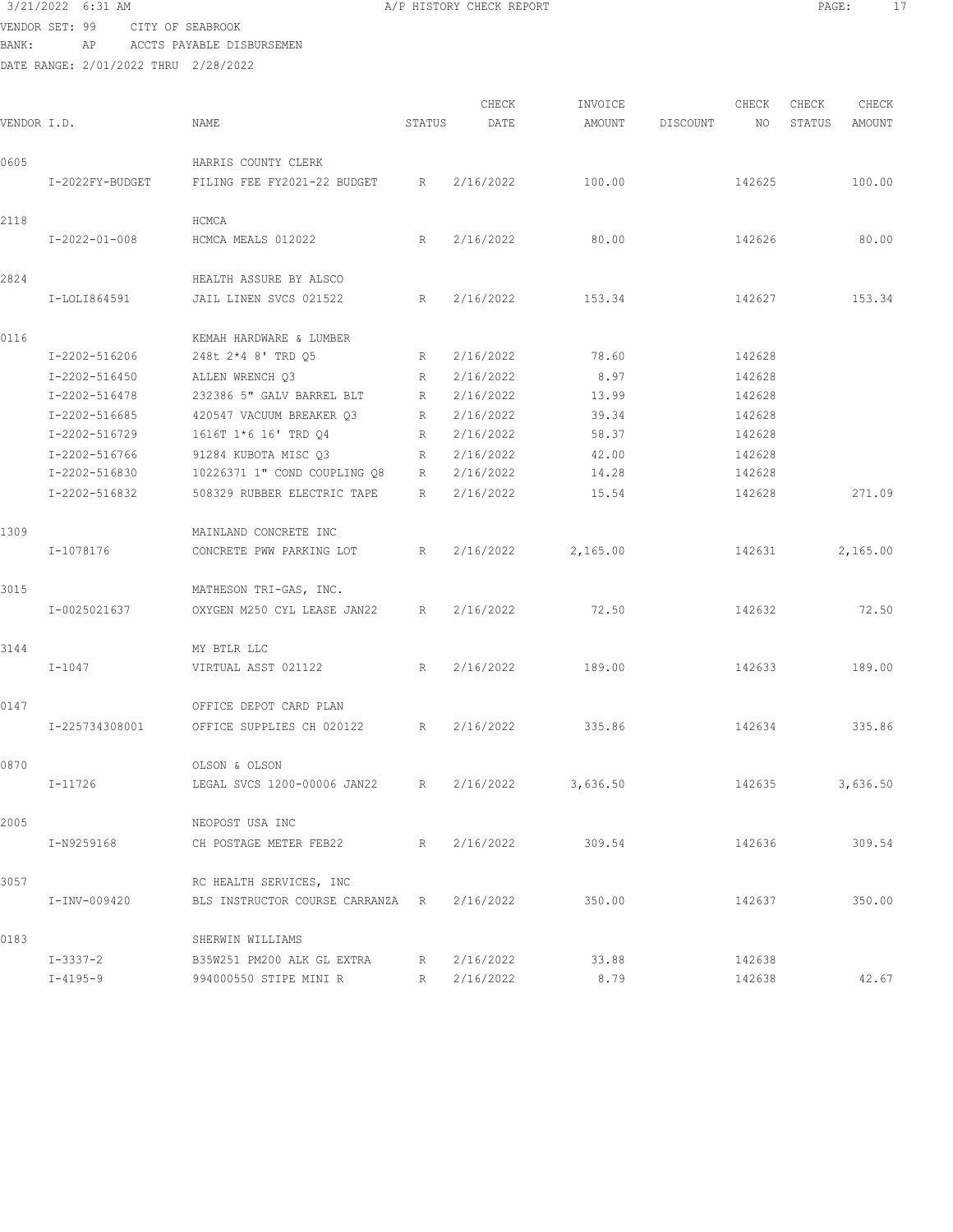VENDOR SET: 99 CITY OF SEABROOK BANK: AP ACCTS PAYABLE DISBURSEMEN

| VENDOR I.D. |                   | NAME                                                                | STATUS | CHECK<br>DATE | INVOICE<br>AMOUNT | DISCOUNT | CHECK<br>NO | CHECK<br>STATUS | CHECK<br><b>AMOUNT</b> |
|-------------|-------------------|---------------------------------------------------------------------|--------|---------------|-------------------|----------|-------------|-----------------|------------------------|
| 0743        |                   | SPACE CITY ACE HARDWARE                                             |        |               |                   |          |             |                 |                        |
|             | I-993657          | NUTS AND BOLTS SPLASHPAD 04                                         | R      | 2/16/2022     | 4.00              |          | 142639      |                 |                        |
|             | I-998904          | WD40                                                                | R      | 2/16/2022     | 15.60             |          | 142639      |                 | 19.60                  |
| 1681        |                   | STAPLES CONTRACT & COMMERCIAL                                       |        |               |                   |          |             |                 |                        |
|             | C-1640164402      | OVERPAY FROM 20201027                                               | R      | 2/16/2022     | 0.48CR            |          | 142640      |                 |                        |
|             | I-7349390401-0-1  | 02012022NS PW SUPPLIES                                              | R      | 2/16/2022     | 287.14            |          | 142640      |                 | 286.66                 |
| 1843        |                   | STRATEGIC GOVERNMENT RESOURCES                                      |        |               |                   |          |             |                 |                        |
|             | I-2022-104299     | EMPL HARRASSMENT TRNG 011822                                        | R      | 2/16/2022     | 3,000.00          |          | 142641      |                 | 3,000.00               |
| 3148        |                   | A-1 NATIONAL FIRE CO.                                               |        |               |                   |          |             |                 |                        |
|             | I-2101653         | FIRE INSPECTION REPAIRS SPRINK                                      | R      | 2/16/2022     | 2,036.18          |          | 142643      |                 | 2,036.18               |
| 1975        |                   | TEXAS COMPTROLLER OF PUBLIC AC                                      |        |               |                   |          |             |                 |                        |
|             | I-2022-M6015      | STATE CO OP MMBERSHIP FEE FY22                                      | R      | 2/16/2022     | 100.00            |          | 142644      |                 | 100.00                 |
| 0369        |                   | TEXAS MUNICIPAL CLERKS                                              |        |               |                   |          |             |                 |                        |
|             |                   | I-20220208-CLERKAPP EXCELLENCE AWARD APPLCTN                        | R      | 2/16/2022     | 100.00            |          | 142645      |                 | 100.00                 |
| 0919        |                   | VERIZON WIRELESS                                                    |        |               |                   |          |             |                 |                        |
|             | I-9895867360      | CELL PHONE AIRCARDS JAN22                                           | R      | 2/16/2022     | 1,895.31          |          | 142646      |                 |                        |
|             | I-9898493349      | EOC PHONES TABLETS SM JAN22                                         | R      | 2/16/2022     | 302.83            |          | 142646      |                 |                        |
|             | I-9898568282      | EOC MIFI SVCS JAN22                                                 | R      | 2/16/2022     | 37.99             |          | 142646      |                 | 2,236.13               |
| 2939        |                   | INGENIOUS INGENUITY INC                                             |        |               |                   |          |             |                 |                        |
|             | I-VD88771         | GIS DRONE CAMERA                                                    | R      | 2/16/2022     | 1,319.00          |          | 142649      |                 | 1,319.00               |
| 0035        |                   | WASTE MANAGEMENT OF TEXAS INC                                       |        |               |                   |          |             |                 |                        |
|             | I-1868808-1791-8  | ROLL OFF DUMPSTERS JAN22                                            | R      | 2/16/2022     | 1,863.34          |          | 142650      |                 |                        |
|             | I-220202-WM       | DUMPSTER CHARGES FEB22                                              | R      | 2/16/2022     | 162,267.91        |          | 142650      |                 | 164, 131. 25           |
| 0210        |                   | XEROX FINANCIAL SERVICES                                            |        |               |                   |          |             |                 |                        |
|             | I-3082550         | COPIER LEASE PMT CH FEB22                                           |        | R 2/16/2022   | 490.00            |          |             |                 | 142651 490.00          |
| 0105        |                   | ICMA RETIREMENT TRUST-457                                           |        |               |                   |          |             |                 |                        |
|             | I-IC 202202142993 | Employee Deduction - Plan 3033 R $2/16/2022$ 1,260.82               |        |               |                   |          |             | 142652          | 1,260.82               |
| 0105        |                   | ICMA RETIREMENT TRUST-457                                           |        |               |                   |          |             |                 |                        |
|             | I-ICM202202142993 | EMPLOYEE DEDUCTS- PLAN 303302 R                                     |        | 2/16/2022     | 4,371.83          |          | 142653      |                 | 4,371.83               |
| 0105        |                   | ICMA RETIREMENT TRUST-457                                           |        |               |                   |          |             |                 |                        |
|             |                   | I-ROT202202142993 EMPLOYEE DEDUCTS - PLAN 706240 R 2/16/2022 665.00 |        |               |                   |          | 142654      |                 | 665.00                 |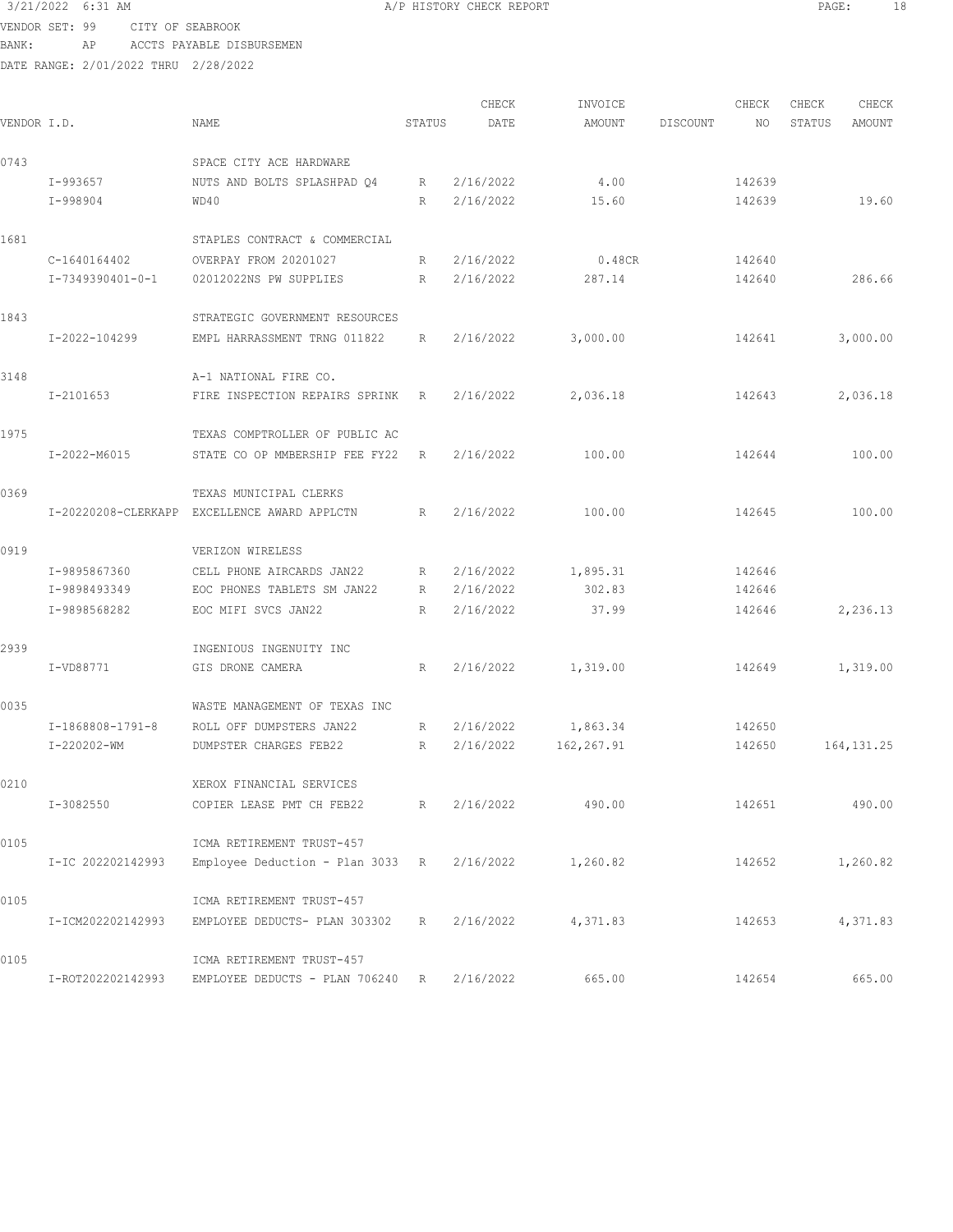## 3/21/2022 6:31 AM **A**/P HISTORY CHECK REPORT **PAGE:** 19 VENDOR SET: 99 CITY OF SEABROOK

BANK: AP ACCTS PAYABLE DISBURSEMEN

| VENDOR I.D. |                    | NAME                           | STATUS          | CHECK<br>DATE | INVOICE<br>AMOUNT | DISCOUNT | CHECK<br>NO | CHECK<br>STATUS | CHECK<br>AMOUNT |
|-------------|--------------------|--------------------------------|-----------------|---------------|-------------------|----------|-------------|-----------------|-----------------|
| 0217        |                    | TX MUNICIPAL POLICE ASSN       |                 |               |                   |          |             |                 |                 |
|             | I-TPA202202142993  | EMPLOYEE DEDUCTIONS            | R               | 2/16/2022     | 224.00            |          | 142655      |                 | 224.00          |
| 2520        |                    | HSA BANK                       |                 |               |                   |          |             |                 |                 |
|             | I-HS 202202142993  | EMPLOYEE DEDUCTIONS TO HSA     | R               | 2/16/2022     | 947.75            |          | 142656      |                 | 947.75          |
| 1025        |                    | CENTURY ASPHALT, LTD           |                 |               |                   |          |             |                 |                 |
|             | I-221431           | 2398971 TYPE D HMAC 4.18 TONS  | R               | 2/16/2022     | 250.80            |          | 142657      |                 | 250.80          |
| 3154        |                    | INTERNATIONAL ASSOCIATION OF A |                 |               |                   |          |             |                 |                 |
|             | $I - 61539$        | MEMBER DUES IAAI RODGERS 1YR   | R               | 2/16/2022     | 135.00            |          | 142658      |                 | 135.00          |
| 0005        |                    | ADMIRAL LINEN & UNIFORM        |                 |               |                   |          |             |                 |                 |
|             | I-IHOU553572       | MAT SVCS 021422                | R               | 2/23/2022     | 69.16             |          | 142662      |                 |                 |
|             | I-IHOU555152       | MAT SVCS 022122                | $R_{\parallel}$ | 2/23/2022     | 69.16             |          | 142662      |                 | 138.32          |
| 3149        |                    | AMAZON CAPITAL SERVICES        |                 |               |                   |          |             |                 |                 |
|             | I-11FF-LWCT-39DV   | HP PAVILION 15 LAPTOP Q4       | R               | 2/23/2022     | 3,379.96          |          | 142663      |                 |                 |
|             | $I-143C-QHN7-FQYX$ | CONTACT PAPER FOR CABINETS     | R               | 2/23/2022     | 19.36             |          | 142663      |                 |                 |
|             | I-16MT-KO9V-4YML   | LAPTOP BATTERY FOR ZENBOOK     | R               | 2/23/2022     | 43.98             |          | 142663      |                 |                 |
|             | I-1D47-F3JF-CJHN   | BAYCERT 2022 ITEMS             | R               | 2/23/2022     | 79.98             |          | 142663      |                 |                 |
|             | I-1HP3-GJGN-R3RJ   | APPLE AV ADAPTOR               | R               | 2/23/2022     | 143.13            |          | 142663      |                 |                 |
|             | I-1JXJ-1J4L-PRW6   | NETWORK DVR                    | R               | 2/23/2022     | 89.00             |          | 142663      |                 |                 |
|             | I-1PLR-DYDR-CQFQ   | 8 CH SECURITY DVR              | R               | 2/23/2022     | 129.99            |          | 142663      |                 | 3,885.40        |
| 3143        |                    | APE SPORTS, INC.               |                 |               |                   |          |             |                 |                 |
|             | I-000802           | SVFD EXERCISE EQUIPMENT        | R               | 2/23/2022     | 9,654.92          |          | 142665      |                 | 9,654.92        |
| 0016        |                    | ARMSTRONG WATER                |                 |               |                   |          |             |                 |                 |
|             | $I - 17046$        | ZINC ORTHOPHOSPHATE 600LB DRUM | R               | 2/23/2022     | 1,490.00          |          | 142667      |                 | 1,490.00        |
| 1443        |                    | AT&T                           |                 |               |                   |          |             |                 |                 |
|             | I-151789802-202202 | INTERNET CAROTHERS FEB22       | R               | 2/23/2022     | 85.60             |          | 142668      |                 | 85.60           |
| 0958        |                    | BAY AREA DESIGN & LANDSCAPE    |                 |               |                   |          |             |                 |                 |
|             | I-89283-N          | LILIES FOR WILDWOOD PARK       | R               | 2/23/2022     | 283.00            |          | 142669      |                 | 283.00          |
| 1588        |                    | COMCAST                        |                 |               |                   |          |             |                 |                 |
|             | I-202202-0223945   | INTERNET SVCS PD FEB22         | R               | 2/23/2022     | 256.95            |          | 142670      |                 | 256.95          |
| 2792        |                    | CORE & MAIN LP                 |                 |               |                   |          |             |                 |                 |
|             | I-Q317916          | WATER PARTS                    | R               | 2/23/2022     | 1,434.46          |          | 142671      |                 | 1,434.46        |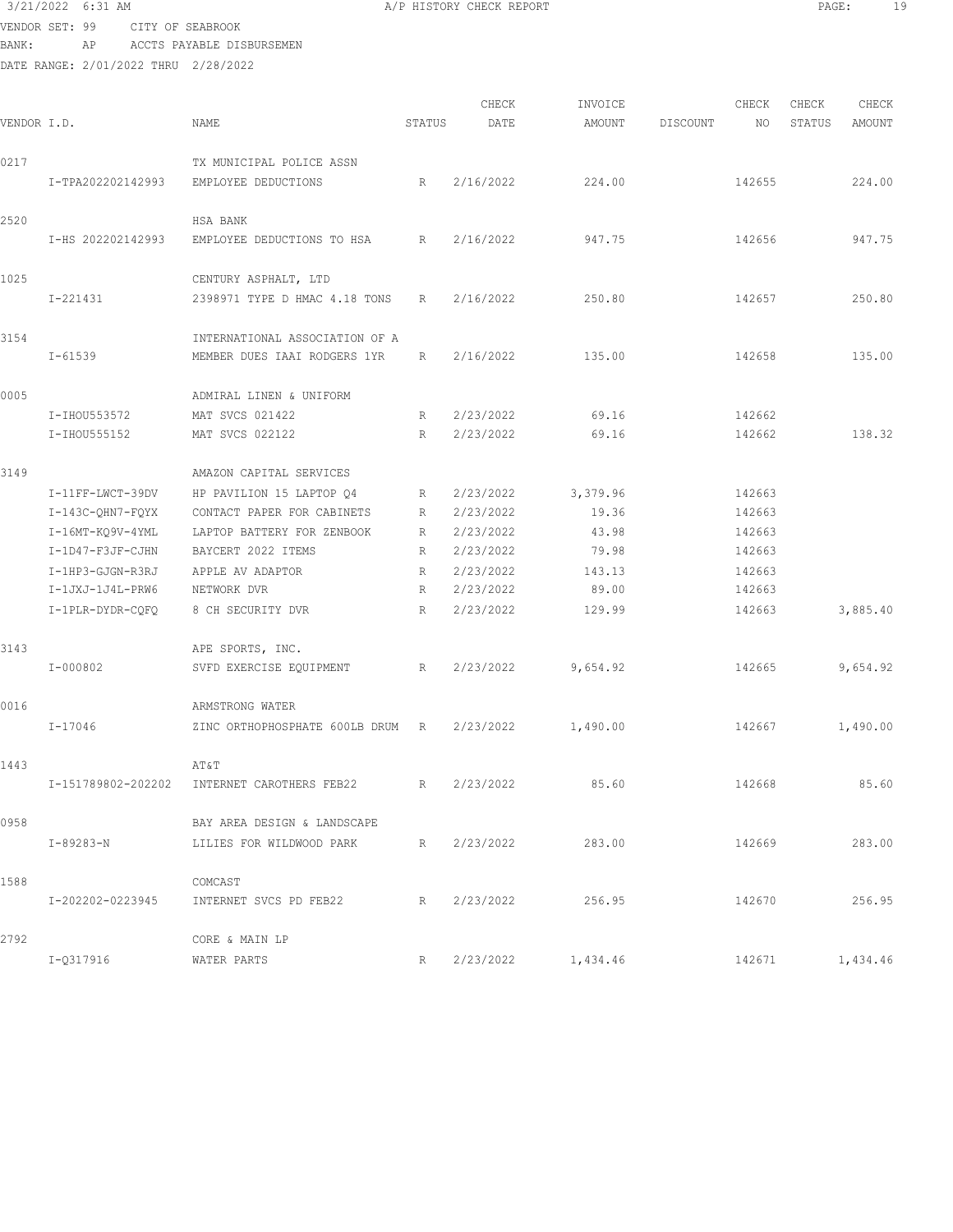### 3/21/2022 6:31 AM **A/P HISTORY CHECK REPORT PAGE:** 20 VENDOR SET: 99 CITY OF SEABROOK

BANK: AP ACCTS PAYABLE DISBURSEMEN

| VENDOR I.D. |                                                                                                                     | NAME                                                                                                                                                                                                                | STATUS                     | CHECK<br>DATE                                                                           | INVOICE<br>AMOUNT                                        | DISCOUNT | CHECK<br>NO.                                                       | CHECK<br>STATUS | CHECK<br>AMOUNT |
|-------------|---------------------------------------------------------------------------------------------------------------------|---------------------------------------------------------------------------------------------------------------------------------------------------------------------------------------------------------------------|----------------------------|-----------------------------------------------------------------------------------------|----------------------------------------------------------|----------|--------------------------------------------------------------------|-----------------|-----------------|
| 2268        |                                                                                                                     | EDS LANDSCAPING LLC                                                                                                                                                                                                 |                            |                                                                                         |                                                          |          |                                                                    |                 |                 |
|             | I-27546                                                                                                             | BLACK MULCH                                                                                                                                                                                                         | R                          | 2/23/2022                                                                               | 28.50                                                    |          | 142672                                                             |                 | 28.50           |
| 3024        | I-ESO-70940                                                                                                         | ESO SOLUTIONS, INC.<br>ESO INVENTORY SOFTWARE                                                                                                                                                                       | R                          | 2/23/2022                                                                               | 1,390.00                                                 |          | 142673                                                             |                 | 1,390.00        |
| 2601        | $I - 6842$                                                                                                          | FUN ABOUNDS<br>344 PLAYGROUND EQUIP WILDWOOD                                                                                                                                                                        | R                          | 2/23/2022                                                                               | 42,590.79                                                |          | 142674                                                             |                 | 42,590.79       |
| 2566        | I-102920                                                                                                            | GOLD STAR PETROLEUM INC<br>FUEL DELIVERY 021722                                                                                                                                                                     | R                          | 2/23/2022                                                                               | 6,022.87                                                 |          | 142675                                                             |                 | 6,022.87        |
| 0208        | I-9202681780                                                                                                        | GRAINGER<br>WIRE DRYING RACK                                                                                                                                                                                        | R                          | 2/23/2022                                                                               | 127.81                                                   |          | 142676                                                             |                 | 127.81          |
| 3064        | I-17022254                                                                                                          | HENRY SCHEIN INC<br>SOD CHLORIDE INJ .9% Q2                                                                                                                                                                         | R                          | 2/23/2022                                                                               | 245.28                                                   |          | 142677                                                             |                 | 245.28          |
| 2509        | I-2589744<br>I-BC 202201032980<br>I-BC 202201172986                                                                 | IPS ADVISORS LLP<br>BENEFIT CONNECTOR FEES FEB22<br>BENEFIT CONNECTOR FEES<br>BENEFIT CONNECTOR FEES                                                                                                                | R<br>R<br>$R_{\parallel}$  | 2/23/2022<br>2/23/2022<br>2/23/2022                                                     | 3.50<br>190.75<br>187.25                                 |          | 142678<br>142678<br>142678                                         |                 | 381.50          |
| 3156        |                                                                                                                     | JOE CARRANZA, JR.<br>I-20220215-REIMB-RCH MILEAGE BLS CRSE SPRING 021522<br>I-20220218-REIMB-RCH MILEAGE BLS CRSE PEARLND 21822                                                                                     | R<br>R                     | 2/23/2022<br>2/23/2022                                                                  | 62.59<br>27.73                                           |          | 142679<br>142679                                                   |                 | 90.32           |
| 0116        | I-2202-517341<br>I-2202-517432<br>I-2202-517437<br>I-2202-517528<br>I-2202-517584                                   | KEMAH HARDWARE & LUMBER<br>16101115 3/4" GALV STEEL PIPE<br>ITEMS FOR CAROTHERS<br>10226381 1" COND COUPLING Q2<br>428272 BLACK CERAMIC HEATER<br>REBAR CHAIRS 2 1/4                                                | R<br>R<br>R<br>R<br>R      | 2/23/2022<br>2/23/2022<br>2/23/2022<br>2/23/2022<br>2/23/2022                           | 2.99<br>306.00<br>2.77<br>52.97<br>18.75                 |          | 142680<br>142680<br>142680<br>142680<br>142680                     |                 | 383.48          |
| 0880        |                                                                                                                     | LESLIE'S POOL SUPPLIES<br>I-01079-01-046839 14209 100LB POWER POWDER                                                                                                                                                |                            | R 2/23/2022                                                                             | 417.09                                                   |          | 142682                                                             |                 | 417.09          |
| 0783        | I-482079                                                                                                            | LOGIX COMMUNICATIONS<br>LONG DISTANCE SVCS JAN22                                                                                                                                                                    | R                          | 2/23/2022                                                                               | 488.99                                                   |          | 142683                                                             |                 | 488.99          |
| 0740        | I-0411-149423<br>I-0411-149575<br>I-0411-149901<br>I-0411-150144<br>I-0411-150581<br>I-0411-150583<br>I-0411-150607 | O'REILLY AUTO PARTS<br>7-081502 FUEL TUBING<br>91208 FL820S OIL FILTER<br>40004 FL500S OIL FILTER<br>500902 5079279-1 WIPER BLDE Q2 R<br>6 QT BATTERY ACID Q4<br>FZ512725 EXTENTION CORD<br>DEX-VI 1QT TRANS FLD Q3 | R<br>R<br>R<br>R<br>R<br>R | 2/23/2022<br>2/23/2022<br>2/23/2022<br>2/23/2022<br>2/23/2022<br>2/23/2022<br>2/23/2022 | 4.59<br>7.99<br>7.99<br>50.38<br>40.56<br>89.98<br>26.97 |          | 142684<br>142684<br>142684<br>142684<br>142684<br>142684<br>142684 |                 | 228.46          |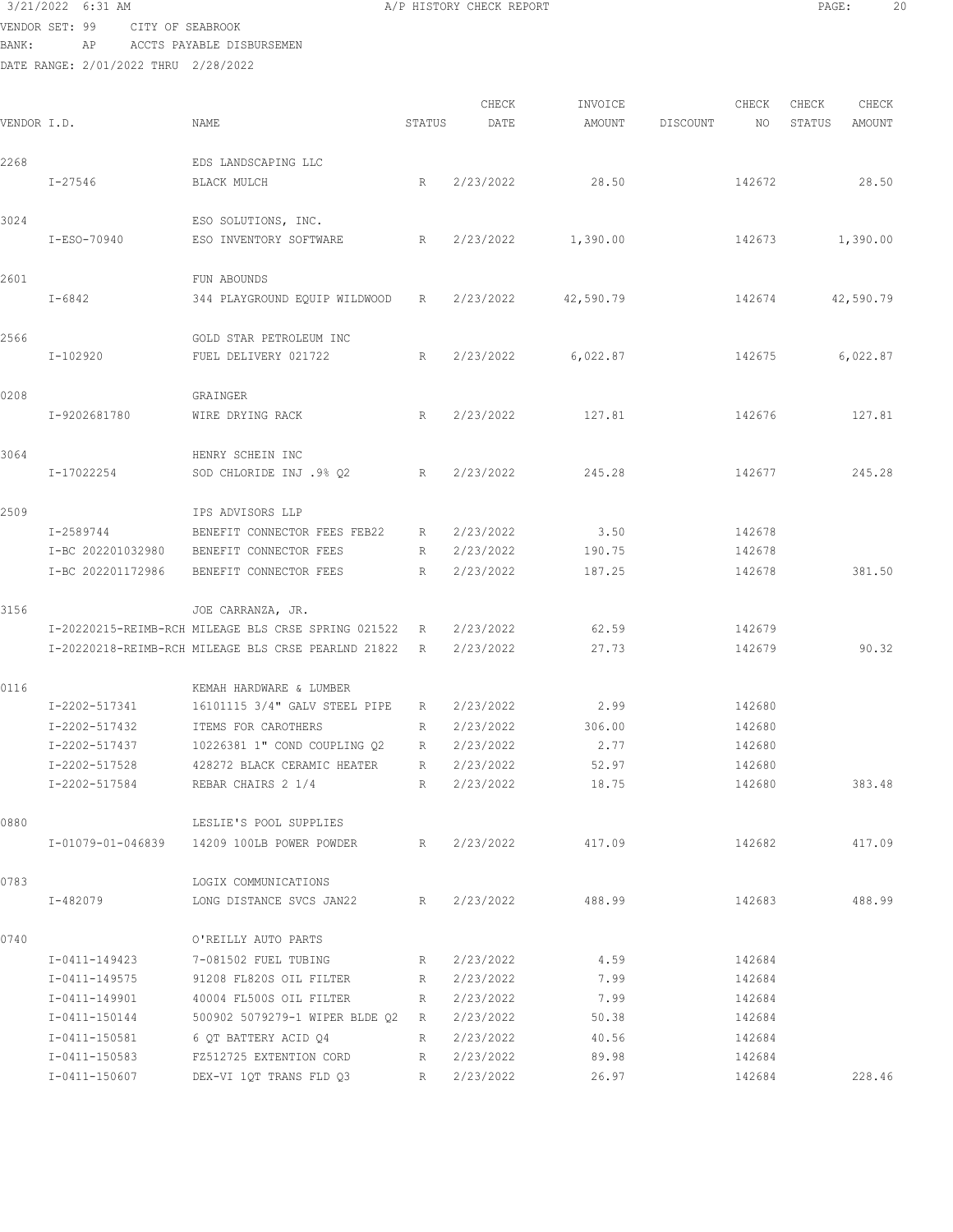| 3/21/2022 6:31 AM |                                      | A/P HISTORY CHECK REPORT | PAGE: | 21 |
|-------------------|--------------------------------------|--------------------------|-------|----|
|                   | VENDOR SET: 99 CITY OF SEABROOK      |                          |       |    |
|                   | BANK: AP ACCTS PAYABLE DISBURSEMEN   |                          |       |    |
|                   | DATE RANGE: 2/01/2022 THRU 2/28/2022 |                          |       |    |
|                   |                                      |                          |       |    |
|                   |                                      |                          |       |    |

|                 |                               |                                                |        | CHECK     | INVOICE        |                  | CHECK     | CHECK  | CHECK        |
|-----------------|-------------------------------|------------------------------------------------|--------|-----------|----------------|------------------|-----------|--------|--------------|
| VENDOR I.D.     |                               | NAME                                           | STATUS | DATE      | AMOUNT         | DISCOUNT         | NO        | STATUS | AMOUNT       |
| 0147            |                               | OFFICE DEPOT CARD PLAN                         |        |           |                |                  |           |        |              |
|                 | I-218293720001                | OFFICE SUPPLIES PD                             | R      | 2/23/2022 | 34.42          |                  | 142686    |        |              |
|                 | I-218520122001                | OFFICE SUPPLIES PD                             | R      | 2/23/2022 | 548.83         |                  | 142686    |        |              |
|                 | I-218520242001                | OFFICE SUPPLIES PD                             | R      | 2/23/2022 | 21.99          |                  | 142686    |        |              |
|                 | I-225068113001                | 6662240 CHECK REQUEST STAMP                    | R      | 2/23/2022 | 61.98          |                  | 142686    |        |              |
|                 | I-225174715001                | OFFICE SUPPLIES BUILDING                       | R      | 2/23/2022 | 61.76          |                  | 142686    |        |              |
|                 | I-225493442001                | OFFICE SUPPLIES BUILDING                       | R      | 2/23/2022 | 279.26         |                  | 142686    |        |              |
|                 | I-228835979001                | OFFICE SUPPLIES CH                             | R      | 2/23/2022 | 36.08          |                  | 142686    |        |              |
|                 | I-2552057047                  | 990836 HEWLET TONER                            | R      | 2/23/2022 | 107.00         |                  | 142686    |        | 1,151.32     |
| 0159            |                               | PROJECT SURVEILLANCE INC                       |        |           |                |                  |           |        |              |
|                 | I-2021823                     | LAKE MIJA SEC3 WS&D FOB DEC21                  | R      | 2/23/2022 | 3,313.50       |                  | 142690    |        | 3,313.50     |
| 2700            |                               | INNOVA SUPPLY, INC                             |        |           |                |                  |           |        |              |
|                 | I-LEAG-17003                  | PEST CONTROL SUPPLIES                          | R      | 2/23/2022 | 145.27         |                  | 142691    |        | 145.27       |
| 0743            |                               | SPACE CITY ACE HARDWARE                        |        |           |                |                  |           |        |              |
|                 | $I - 0673278$                 | SCISSORS                                       | R      | 2/23/2022 | 24.99          |                  | 142692    |        |              |
|                 | I-0673279                     | HITCH PIN/TRAILER Q2                           | R      | 2/23/2022 | 9.98           |                  | 142692    |        | 34.97        |
| 1472            |                               | T.A.A.F.                                       |        |           |                |                  |           |        |              |
|                 | $I-31512$                     | T.A.A.F. ANNUAL DUES PADGETT                   | R      | 2/23/2022 | 200.00         |                  | 142693    |        | 200.00       |
| 1680            |                               | TEXAS POLICE CHIEFS ASSOC.                     |        |           |                |                  |           |        |              |
|                 | I-20220411-7853               | 2022 TX POLICE CHIEF CONF                      | R      | 2/23/2022 | 425.00         |                  | 142694    |        | 425.00       |
| 1426            |                               | TYLER TECHNOLOGIES - INCODE DI                 |        |           |                |                  |           |        |              |
|                 | I-025-368760                  | ICD DEPLOYMENT SVCS 020722                     | R      | 2/23/2022 | 390.00         |                  | 142695    |        | 390.00       |
| 2947            |                               | WORKERS ASSISTANCE PROGRAM, IN                 |        |           |                |                  |           |        |              |
|                 | C-INV00082012                 | WAP PROGRAM JAN22 ADJ                          | R      | 2/23/2022 | 1.11CR         |                  | 142696    |        |              |
|                 | I-EAP202201032980             | EE ASST. PROGRAM                               | R      | 2/23/2022 | 120.96         |                  | 142696    |        |              |
|                 | I-EAP202201172986             | EE ASST. PROGRAM                               | R      | 2/23/2022 | 118.80         |                  | 142696    |        | 238.65       |
| 2654            |                               | FIRST NATIONAL BANK TEXAS                      |        |           |                |                  |           |        |              |
|                 |                               | I-0000080230-202202 CO SERIES 2016 H20 INTREST | R      | 2/28/2022 | 18,637.50      |                  | 142715    |        | 18,637.50    |
| $\star$ $\star$ | TOTALS * *                    | NO                                             |        |           | INVOICE AMOUNT |                  | DISCOUNTS |        | CHECK AMOUNT |
|                 | REGULAR CHECKS:               | 165                                            |        |           | 597,194.06     |                  | 19.44CR   |        | 597,174.62   |
|                 | HAND CHECKS:                  | $\circ$                                        |        |           | 0.00           |                  | 0.00      |        | 0.00         |
|                 | DRAFTS:                       | 8                                              |        |           | 148, 434.69    |                  | 0.00      |        | 148, 434.69  |
|                 | EFT:                          | 35                                             |        |           | 1,659,001.84   |                  | 0.00      |        | 1,659,001.84 |
|                 | NON CHECKS:                   | $\circ$                                        |        |           | 0.00           |                  | 0.00      |        | 0.00         |
|                 | VOID CHECKS:                  | 1 VOID DEBITS                                  |        | 60.00     |                |                  |           |        |              |
|                 |                               | VOID CREDITS                                   |        | 60.00CR   | 0.00           |                  | 0.00      |        |              |
|                 | TOTAL ERRORS:<br>$\mathbf{0}$ |                                                |        |           |                |                  |           |        |              |
|                 |                               | NO.                                            |        |           | INVOICE AMOUNT | <b>DISCOUNTS</b> |           |        | CHECK AMOUNT |
|                 | VENDOR SET: 99 BANK: AP       | 209<br>TOTALS:                                 |        |           | 2,404,630.59   |                  | 19.44CR   |        | 2,404,611.15 |

BANK: AP TOTALS: 209 209 2,404,630.59 19.44CR 2,404,611.15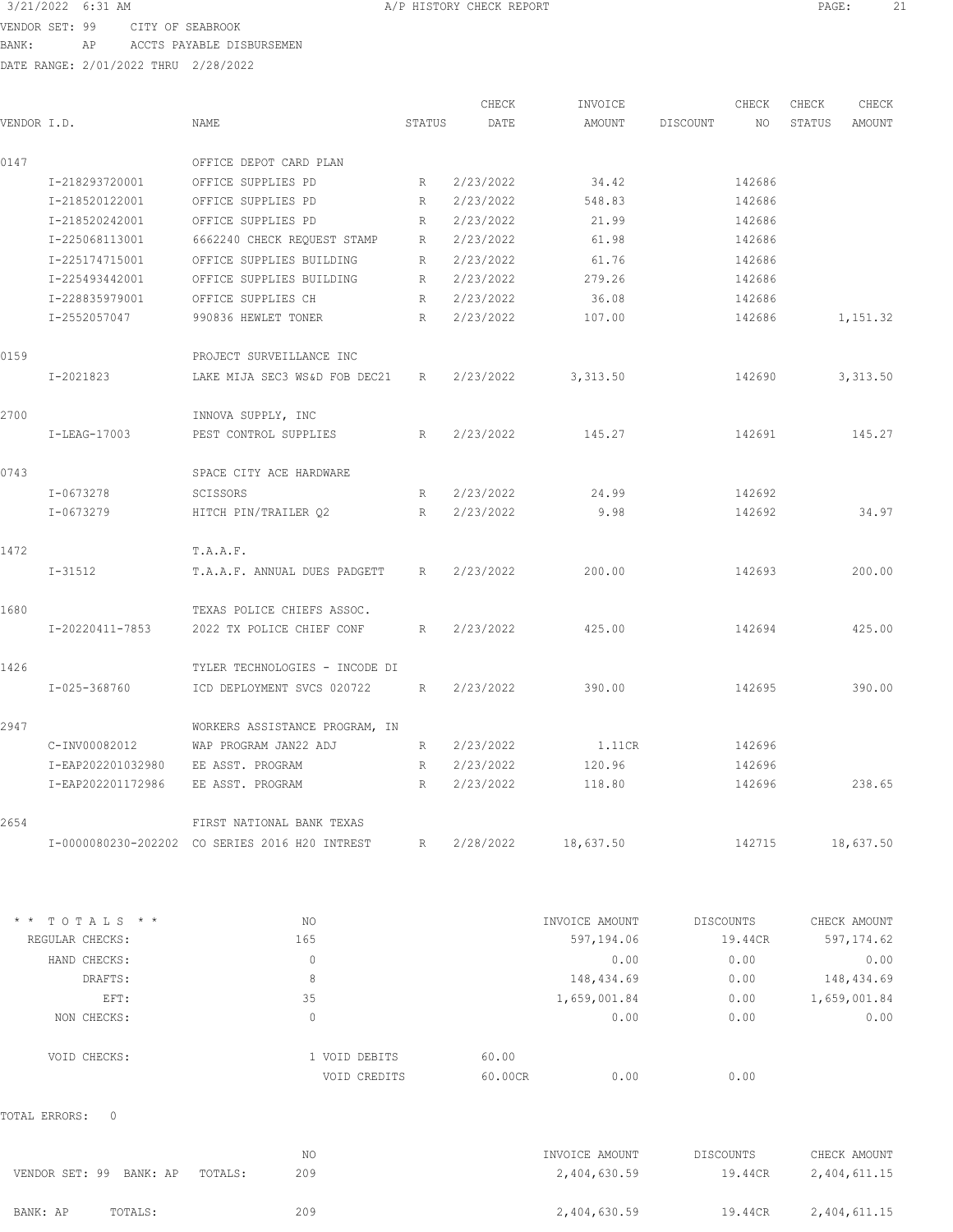| 3/21/2022 6:31 AM |                                      | A/P HISTORY CHECK REPORT | PAGE: | 22 |
|-------------------|--------------------------------------|--------------------------|-------|----|
|                   | VENDOR SET: 99 CITY OF SEABROOK      |                          |       |    |
| BANK:             | BB2 BAILBOND REFUNDS                 |                          |       |    |
|                   | DATE RANGE: 2/01/2022 THRU 2/28/2022 |                          |       |    |

| VENDOR I.D.   |                                  | NAME                 | STATUS       | CHECK<br>DATE | INVOICE<br>AMOUNT          | CHECK<br><b>DISCOUNT</b><br>NO | CHECK<br>CHECK<br>STATUS<br><b>AMOUNT</b> |
|---------------|----------------------------------|----------------------|--------------|---------------|----------------------------|--------------------------------|-------------------------------------------|
| $\mathbf{1}$  |                                  | SCHROEDER, DAVID J   |              |               |                            |                                |                                           |
|               | I-000202201272988                | CT REFUND            | R            | 2/02/2022     | 31.00                      | 142554                         | 31.00                                     |
| $\mathbf{1}$  |                                  | MEDINA, MIGUEL ANGEL |              |               |                            |                                |                                           |
|               | I-000202201272989                | CT REFUND            | R            | 2/02/2022     | 581.00                     | 142555                         | 581.00                                    |
| $\mathbf{1}$  |                                  | GOODALE, KELLY J     |              |               |                            |                                |                                           |
|               | I-000202201312991                | CT REFUND            | R            | 2/02/2022     | 70.00                      | 142556                         | 70.00                                     |
| $\mathbf{1}$  |                                  | ELLIOTT, PAMELA DELO |              |               |                            |                                |                                           |
|               | I-000202202092992                | CT REFUND            | R            | 2/16/2022     | 581.00                     | 142659                         | 581.00                                    |
| 1             |                                  | DEACON, CARYN LYNN   |              |               |                            |                                |                                           |
|               | I-000202202152994                | CT REFUND            | R            | 2/16/2022     | 259.00                     | 142660                         | 259.00                                    |
|               | * * TOTALS * *                   |                      |              |               |                            |                                |                                           |
|               | REGULAR CHECKS:                  | NO<br>5              |              |               | INVOICE AMOUNT<br>1,522.00 | DISCOUNTS<br>0.00              | CHECK AMOUNT<br>1,522.00                  |
|               | HAND CHECKS:                     | $\mathbb O$          |              |               | 0.00                       | 0.00                           | 0.00                                      |
|               | DRAFTS:                          | $\mathbb O$          |              |               | 0.00                       | 0.00                           | 0.00                                      |
|               | EFT:                             | $\mathbb O$          |              |               | 0.00                       | 0.00                           | 0.00                                      |
|               | NON CHECKS:                      | $\circ$              |              |               | 0.00                       | 0.00                           | 0.00                                      |
|               | VOID CHECKS:                     | 0 VOID DEBITS        |              | 0.00          |                            |                                |                                           |
|               |                                  |                      | VOID CREDITS | 0.00          | 0.00                       | 0.00                           |                                           |
| TOTAL ERRORS: | $\circ$                          |                      |              |               |                            |                                |                                           |
|               |                                  | NO                   |              |               | INVOICE AMOUNT             | DISCOUNTS                      | CHECK AMOUNT                              |
|               | VENDOR SET: 99 BANK: BB2 TOTALS: | 5                    |              |               | 1,522.00                   | 0.00                           | 1,522.00                                  |
| BANK: BB2     | TOTALS:                          | 5                    |              |               | 1,522.00                   | 0.00                           | 1,522.00                                  |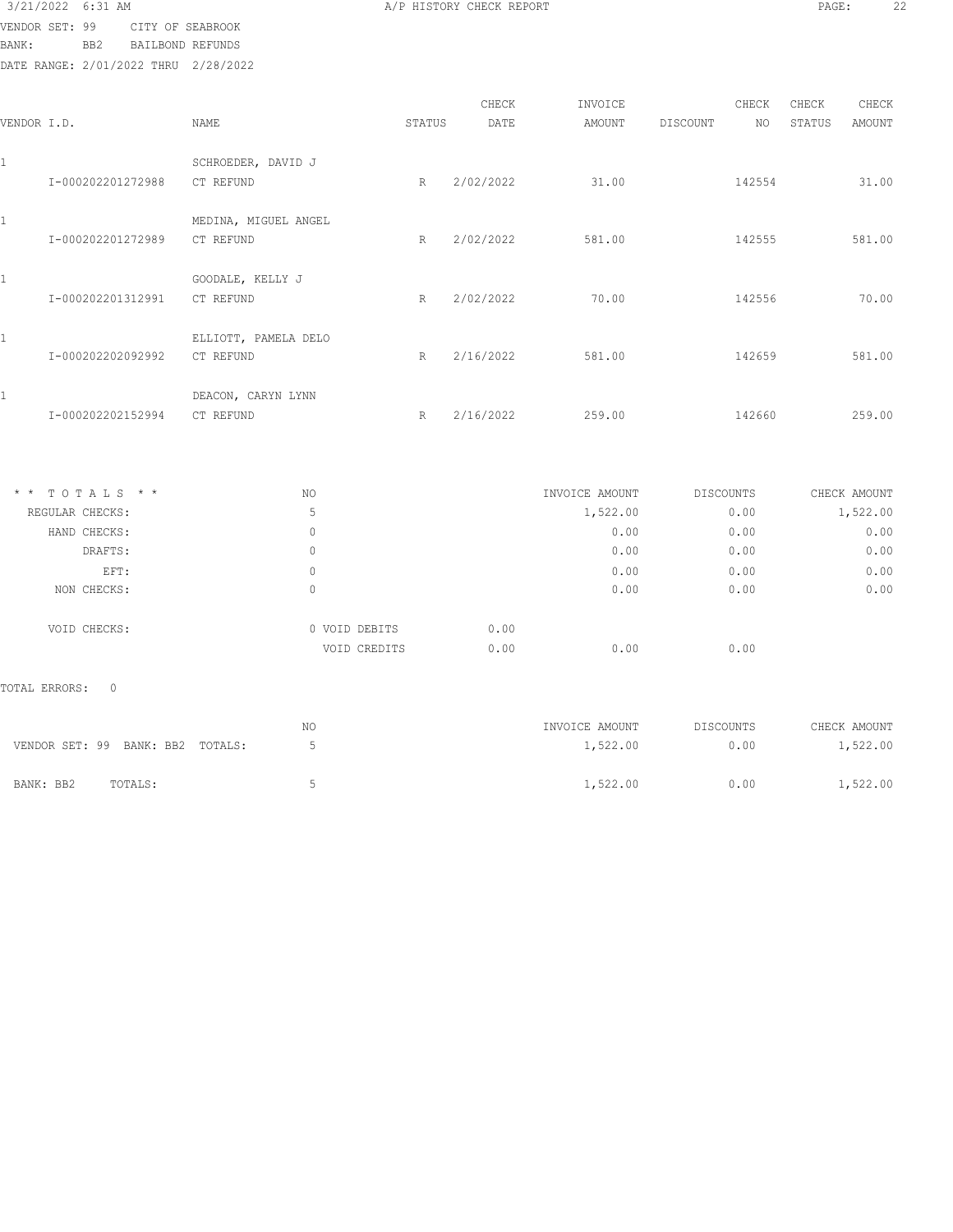VENDOR SET: 01 CITY OF SEABROOK

BANK: IP INSURANCE-EMPLOYEE TRUST

DATE RANGE: 2/01/2022 THRU 2/28/2022

CHECK INVOICE CHECK CHECK CHECK .<br>In the other weapon of the Search Status of the Search Design and Discount and Status amount of the Mount of t 0001 SUPERIOR VISION OF TEXAS I-0000594294 VISION INS PREMS FEB22 ADJ E 2/23/2022 8.09 003000 I-VC 202201032980 VISION INSURANCE E 2/23/2022 90.25 003000 I-VC 202201172986 VISION INSURANCE E 2/23/2022 90.25 003000 I-VE 202201032980 VISION INSURANCE E 2/23/2022 139.39 003000 I-VE 202201172986 VISION INSURANCE E 2/23/2022 134.13 003000 I-VF 202201032980 VSION INSURANCE E 2/23/2022 135.28 003000 I-VF 202201172986 VSION INSURANCE E 2/23/2022 135.28 003000 I-VS 202201032980 VISION INSURANCE E 2/23/2022 67.35 003000 I-VS 202201172986 VISION INSURANCE E 2/23/2022 67.35 003000 867.37 0005 SYMETRA LIFE INSURANCE COMPANY C-LI 202201052982 LIFE, AD&D AND LTD E 2/23/2022 4.16CR 003001 I-A037397-202202 SYMETRA LIFE INS PREMS FEB22 E 2/23/2022 11.67 003001 I-LI 202201032980 LIFE, AD&D AND LTD E 2/23/2022 1,133.62 003001 I-LI 202201172986 LIFE, AD&D AND LTD E 2/23/2022 1,127.30 003001 I-LTD202201032980 LONG TERM DISABILITY E 2/23/2022 702.39 003001 I-LTD202201172986 LONG TERM DISABILITY E 2/23/2022 692.30 003001 3,663.12 0019 HSA BANK I-HSE202201312990 HSA EMPLOYER CONTRIBUTION R 2/02/2022 833.44 101233 I-HSF202201312990 HSA EMPLOYER CONTRIBUTION R 2/02/2022 1,458.38 101233 2,291.82 0019 HSA BANK I-HSE202202142993 HSA EMPLOYER CONTRIBUTION R 2/16/2022 833.44 101235 I-HSF202202142993 HSA EMPLOYER CONTRIBUTION R 2/16/2022 1,458.38 101235 2,291.82 0000 AETNA I-DC 202201032980 DENTAL INSURANCE R 2/23/2022 969.10 101237 I-DC 202201172986 DENTAL INSURANCE R 2/23/2022 969.10 101237 I-DE 202201032980 DENTAL INSURANCE R 2/23/2022 920.22 101237 I-DE 202201172986 DENTAL INSURANCE R 2/23/2022 882.66 101237 I-DF 202201032980 DENTAL INSURANCE R 2/23/2022 1,243.40 101237 I-DF 202201172986 DENTAL INSURANCE R 2/23/2022 1,243.40 101237 I-DS 202201032980 DENTAL INSURANCE R 2/23/2022 552.00 101237 I-DS 202201172986 DENTAL INSURANCE R 2/23/2022 552.00 101237 I-H9698009 DENTAL INS PREMS FEB22 ADJ R 2/23/2022 12.83 101237 7,344.71 0020 HEALTH CARE SERVICE CORPORATIO C-BEW202201052982 MEDICAL INSURANCE R 2/23/2022 319.88CR 101238 I-7650-168091-202202 HEALTH INS PREMS FEB22 ADJ R 2/23/2022 142.05 101238 I-BCN202201032980 MEDICAL INSURANCE R 2/23/2022 589.35 101238 I-BCN202201172986 MEDICAL INSURANCE R 2/23/2022 589.32 101238 I-BCW202201032980 MEDICAL INSURANCE R 2/23/2022 2,946.70 101238 I-BCW202201172986 MEDICAL INSURANCE R 2/23/2022 2,946.65 101238 I-BEN202201032980 MEDICAL INSURANCE R 2/23/2022 319.88 101238 I-BEN202201172986 MEDICAL INSURANCE R 2/23/2022 319.88 101238 I-BEW202201032980 MEDICAL INSURANCE R 2/23/2022 3,198.80 101238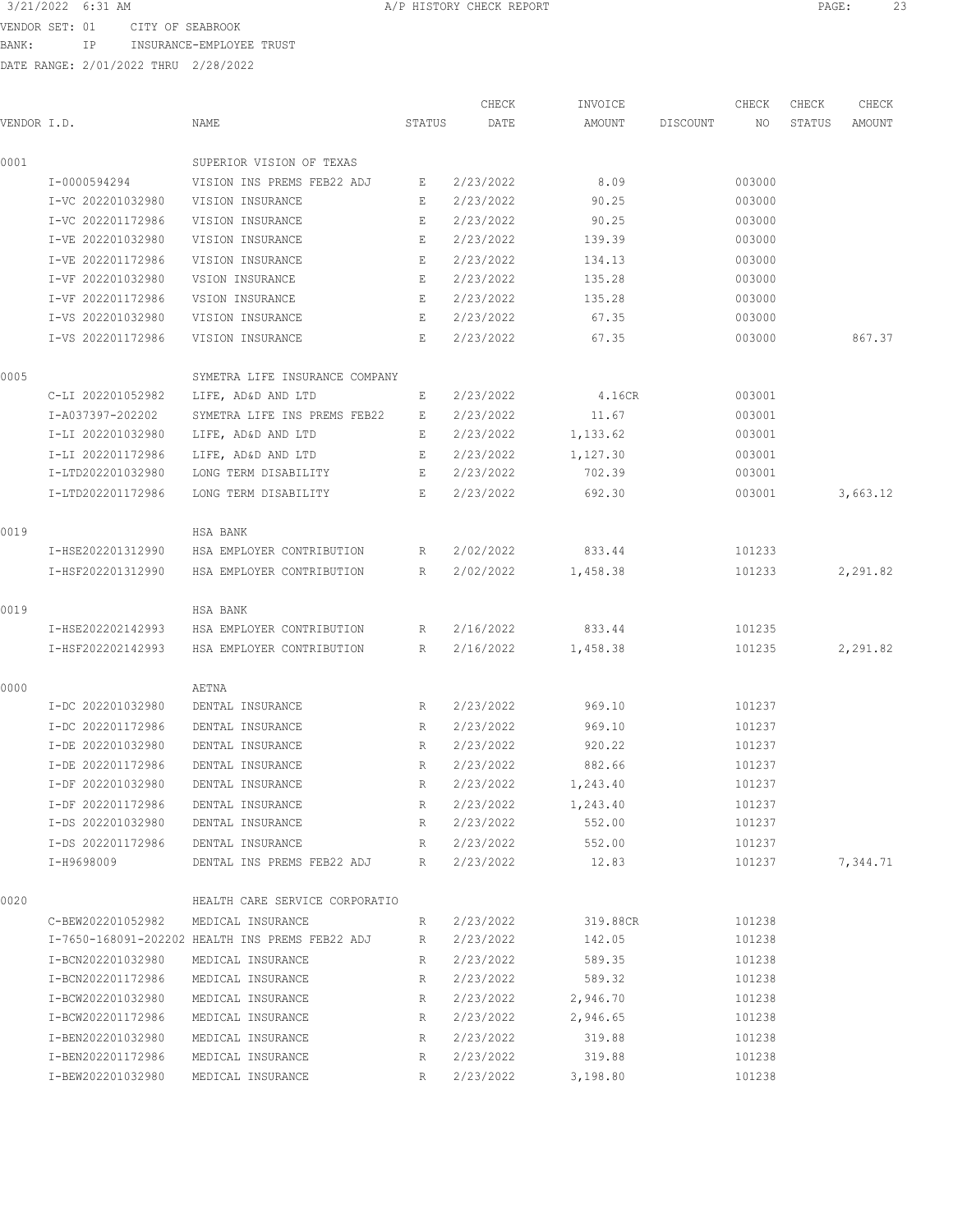VENDOR SET: 01 CITY OF SEABROOK BANK: IP INSURANCE-EMPLOYEE TRUST

|             |                                      |                                             |        | CHECK     | INVOICE        |            | CHECK  | CHECK  | CHECK        |
|-------------|--------------------------------------|---------------------------------------------|--------|-----------|----------------|------------|--------|--------|--------------|
| VENDOR I.D. |                                      | NAME                                        | STATUS | DATE      | AMOUNT         | DISCOUNT   | NO.    | STATUS | AMOUNT       |
|             | I-BEW202201172986                    | MEDICAL INSURANCE                           | R      | 2/23/2022 | 2,878.92       |            | 101238 |        |              |
|             | I-BFW202201032980                    | MEDICAL INSURANCE                           | R      | 2/23/2022 | 2,052.16       |            | 101238 |        |              |
|             | I-BFW202201172986                    | MEDICAL INSURANCE                           | R      | 2/23/2022 | 2,052.14       |            | 101238 |        |              |
|             | I-BSW202201032980                    | MEDICAL INSURANCE                           | R      | 2/23/2022 | 1,604.54       |            | 101238 |        |              |
|             | I-BSW202201172986                    | MEDICAL INSURANCE                           | R      | 2/23/2022 | 1,604.52       |            | 101238 |        |              |
|             | I-CF5202201032980                    | MEDICAL INSURANCE                           | R      | 2/23/2022 | 934.55         |            | 101238 |        |              |
|             | I-CF5202201172986                    | MEDICAL INSURANCE                           | R      | 2/23/2022 | 934.55         |            | 101238 |        |              |
|             | I-CNC202201032980                    | MEDICAL DEDUCTION                           | R      | 2/23/2022 | 536.77         |            | 101238 |        |              |
|             | I-CNC202201172986                    | MEDICAL DEDUCTION                           | R      | 2/23/2022 | 536.76         |            | 101238 |        |              |
|             | I-CNE202201032980                    | MEDICAL INSURANCE                           | R      | 2/23/2022 | 291.35         |            | 101238 |        |              |
|             | I-CNE202201172986                    | MEDICAL INSURANCE                           | R      | 2/23/2022 | 291.35         |            | 101238 |        |              |
|             | I-CWC202201032980                    | MEDICAL INSURANCE                           | R      | 2/23/2022 | 6,978.01       |            | 101238 |        |              |
|             | I-CWC202201172986                    | MEDICAL INSURANCE                           | R      | 2/23/2022 | 6,977.88       |            | 101238 |        |              |
|             | I-CWE202201032980                    | MEDICAL INSURANCE                           | R      | 2/23/2022 | 6,992.40       |            | 101238 |        |              |
|             | I-CWE202201172986                    | MEDICAL INSURANCE                           | R      | 2/23/2022 | 6,701.05       |            | 101238 |        |              |
|             | I-CWF202201032980                    | MEDICAL INSURANCE                           | R      | 2/23/2022 | 7,476.40       |            | 101238 |        |              |
|             | I-CWF202201172986                    | MEDICAL INSURANCE                           | R      | 2/23/2022 | 7,476.40       |            | 101238 |        |              |
|             | I-CWS202201032980                    | MEDICAL INSURANCE                           | R      | 2/23/2022 | 3,653.55       |            | 101238 |        |              |
|             | I-CWS202201172986                    | MEDICAL INSURANCE                           | R      | 2/23/2022 | 3,653.55       |            | 101238 |        |              |
|             | I-HCW202201032980                    | MEDICAL INSURANCE                           | R      | 2/23/2022 | 2,610.48       |            | 101238 |        |              |
|             | I-HCW202201172986                    | MEDICAL INSURANCE                           | R      | 2/23/2022 | 2,610.48       |            | 101238 |        |              |
|             | I-HEN202201032980                    | MEDICAL PLAN                                | R      | 2/23/2022 | 472.32         |            | 101238 |        |              |
|             | I-HEN202201172986                    | MEDICAL PLAN                                | R      | 2/23/2022 | 472.32         |            | 101238 |        |              |
|             | I-HEW202201032980                    | MEDICAL INSURANCE                           | R      | 2/23/2022 | 3,306.24       |            | 101238 |        |              |
|             | I-HEW202201172986                    | MEDICAL INSURANCE                           | R      | 2/23/2022 | 3,306.24       |            | 101238 |        |              |
|             | I-HFN202201032980                    | MEDICAL INSURANCE                           | R      | 2/23/2022 | 757.50         |            | 101238 |        |              |
|             | I-HFN202201172986                    | MEDICAL INSURANCE                           | R      | 2/23/2022 | 757.49         |            | 101238 |        |              |
|             | I-HFW202201032980                    | MEDICAL INSURANCE                           | R      | 2/23/2022 | 3,030.00       |            | 101238 |        |              |
|             | I-HFW202201172986                    | MEDICAL INSURANCE                           | R      | 2/23/2022 | 3,029.96       |            | 101238 |        |              |
|             | I-HSW202201032980                    | MEDICAL INSURANCE                           | R      | 2/23/2022 | 1,776.84       |            | 101238 |        |              |
|             | I-HSW202201172986                    | MEDICAL INSURANCE                           | R      | 2/23/2022 | 1,776.84       |            | 101238 |        | 98,266.31    |
| 0002        |                                      | UNUM LIFE INSURANCE CO OF AMER              |        |           |                |            |        |        |              |
|             |                                      | C-202202-0095885-001 LTC PREMIUMS FEB22 ADJ | R      | 2/23/2022 | 2.60CR         |            | 101242 |        |              |
|             | I-ULC202201032980                    | UNUM LTC                                    | R      | 2/23/2022 | 253.15         |            | 101242 |        |              |
|             | I-ULC202201172986                    | UNUM LTC                                    | R      | 2/23/2022 | 245.75         |            | 101242 |        | 496.30       |
|             |                                      |                                             |        |           |                |            |        |        |              |
|             | $* * \top \cap \top \land T \in * *$ | N <sub>O</sub>                              |        |           | INVOICE AMOUNT | DI SCOUNTS |        |        | CHECK AMOUNT |

| AATUTAL SAA     | .nu           | INVOICE AMOUNT | DISCOUNTS | CHECK AMOUNT |
|-----------------|---------------|----------------|-----------|--------------|
| REGULAR CHECKS: | 5             | 110,690.96     | 0.00      | 110,690.96   |
| HAND CHECKS:    | 0             | 0.00           | 0.00      | 0.00         |
| DRAFTS:         | 0             | 0.00           | 0.00      | 0.00         |
| EFT:            | $\mathcal{L}$ | 4,530.49       | 0.00      | 4,530.49     |
| NON CHECKS:     | 0             | 0.00           | 0.00      | 0.00         |
| VOID CHECKS:    | 0 VOID DEBITS | 0.00           |           |              |
|                 | VOID CREDITS  | 0.00<br>0.00   | 0.00      |              |
|                 |               |                |           |              |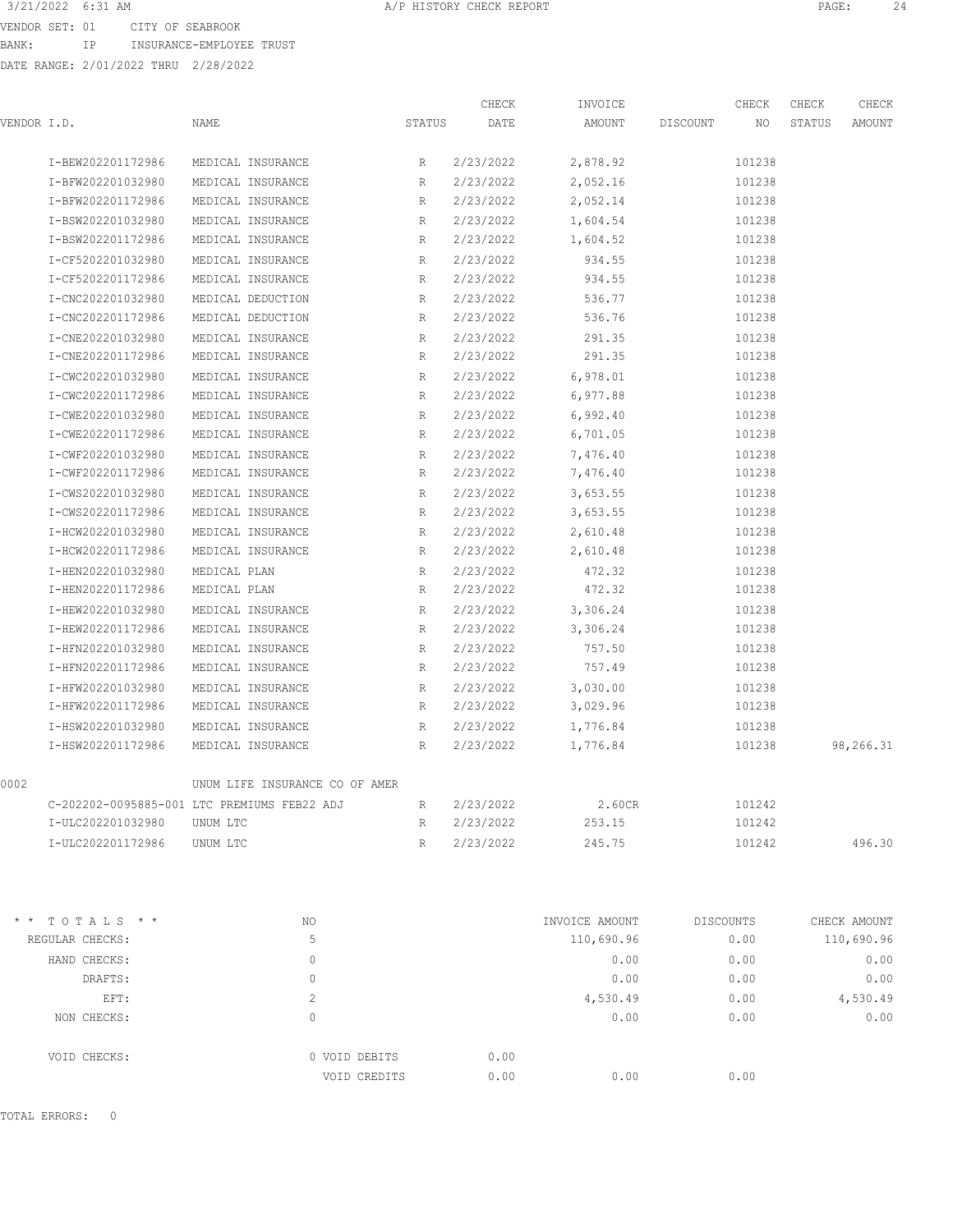| 3/21/2022 6:31 AM          |    |                          |     | A/P HISTORY CHECK REPORT |            |                |           |              | PAGE:      | 25           |  |
|----------------------------|----|--------------------------|-----|--------------------------|------------|----------------|-----------|--------------|------------|--------------|--|
| VENDOR SET: 01             |    | CITY OF SEABROOK         |     |                          |            |                |           |              |            |              |  |
| BANK:                      | ΙP | INSURANCE-EMPLOYEE TRUST |     |                          |            |                |           |              |            |              |  |
| DATE RANGE: 2/01/2022 THRU |    | 2/28/2022                |     |                          |            |                |           |              |            |              |  |
|                            |    |                          |     |                          |            |                |           |              |            |              |  |
|                            |    |                          |     |                          | CHECK      | INVOICE        |           | CHECK        | CHECK      | CHECK        |  |
| VENDOR I.D.                |    | NAME                     |     | STATUS                   | DATE       | AMOUNT         | DISCOUNT  | NO.          | STATUS     | AMOUNT       |  |
|                            |    |                          |     |                          |            |                |           |              |            |              |  |
|                            |    |                          |     |                          |            |                |           |              |            |              |  |
|                            |    |                          | NO. |                          |            | INVOICE AMOUNT | DISCOUNTS |              |            | CHECK AMOUNT |  |
| VENDOR SET: 01             |    | BANK: IP<br>TOTALS:      | 7   |                          |            | 115,221.45     |           | 0.00         |            | 115,221.45   |  |
|                            |    |                          |     |                          |            |                |           |              |            |              |  |
| 7<br>BANK: IP<br>TOTALS:   |    |                          |     |                          | 115,221.45 |                | 0.00      |              | 115,221.45 |              |  |
|                            |    |                          |     |                          |            |                |           |              |            |              |  |
| 249<br>REPORT TOTALS:      |    |                          |     | 2,600,768.71             |            | 19.44CR        |           | 2,600,809.27 |            |              |  |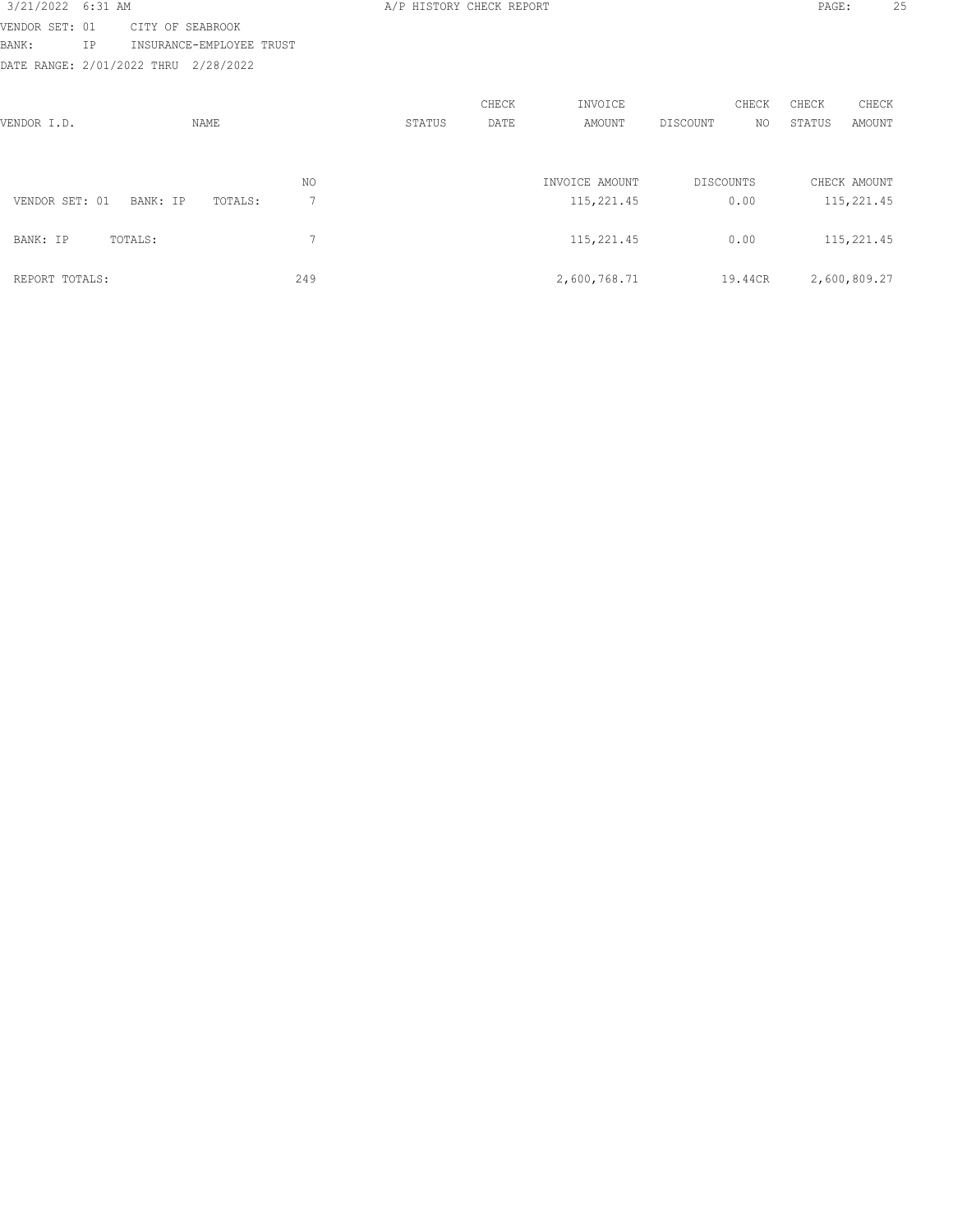### SELECTION CRITERIA

| VENDOR SET: * - All<br>---------------------------------<br>NO <sub>N</sub><br>NO <sub>1</sub><br>NO.<br>NO <sub>N</sub><br>NO <sub>N</sub>                                                                                                                                                                                                                                                         |                                              |  |
|-----------------------------------------------------------------------------------------------------------------------------------------------------------------------------------------------------------------------------------------------------------------------------------------------------------------------------------------------------------------------------------------------------|----------------------------------------------|--|
| CHECK SELECTION<br>CHECK RANGE: 000000 THRU 999999<br>DATE RANGE: 2/01/2022 THRU 2/28/2022<br>CHECK AMOUNT RANGE: 0.00 THRU 999,999,999.99<br>INCLUDE ALL VOIDS: YES<br>PRINT OPTIONS<br>SEQUENCE: CHECK NUMBER<br>PRINT TRANSACTIONS: YES<br>PRINT G/L:<br>UNPOSTED ONLY: NO<br>EXCLUDE UNPOSTED: NO<br>MANUAL ONLY:<br>STUB COMMENTS:<br>REPORT FOOTER:<br>CHECK STATUS:<br>PRINT STATUS: * - All | VENDOR: ALL<br>BANK CODES: All<br>FUNDS: All |  |
|                                                                                                                                                                                                                                                                                                                                                                                                     |                                              |  |
|                                                                                                                                                                                                                                                                                                                                                                                                     |                                              |  |
|                                                                                                                                                                                                                                                                                                                                                                                                     |                                              |  |
|                                                                                                                                                                                                                                                                                                                                                                                                     |                                              |  |
|                                                                                                                                                                                                                                                                                                                                                                                                     |                                              |  |
|                                                                                                                                                                                                                                                                                                                                                                                                     |                                              |  |
|                                                                                                                                                                                                                                                                                                                                                                                                     |                                              |  |
|                                                                                                                                                                                                                                                                                                                                                                                                     |                                              |  |
|                                                                                                                                                                                                                                                                                                                                                                                                     |                                              |  |
|                                                                                                                                                                                                                                                                                                                                                                                                     |                                              |  |
|                                                                                                                                                                                                                                                                                                                                                                                                     |                                              |  |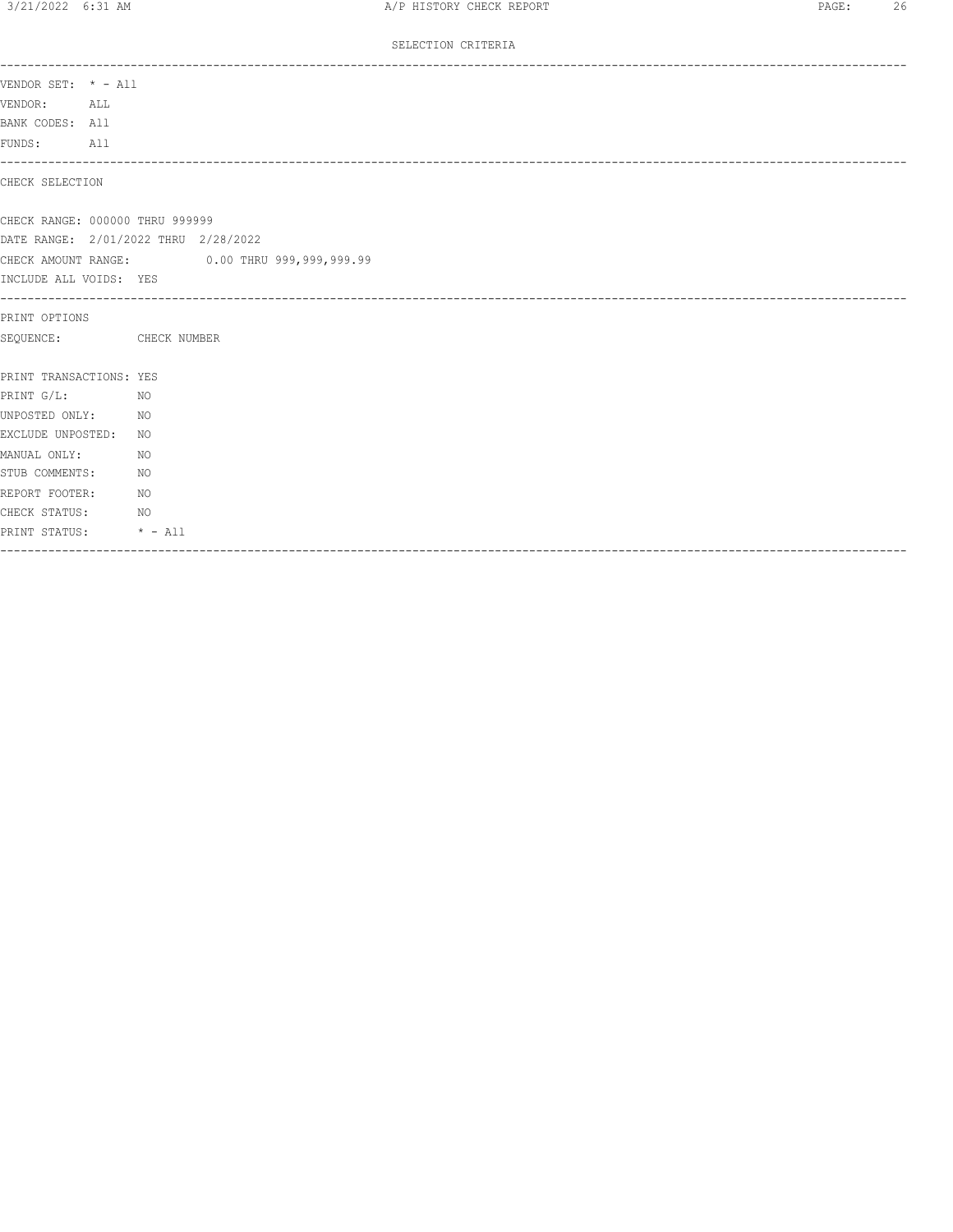|                    |          |                                  |              |                       | Post Date         | Packet |
|--------------------|----------|----------------------------------|--------------|-----------------------|-------------------|--------|
| Transaction # Fund | Account  | Description                      | Debit Amount | Credit Amount         | with Year         | Number |
| 34651 01           | 001-0040 | <b>MONTHLY O&amp;M TSFR</b>      | \$158,362.84 |                       | 2/1/2022          | 04562  |
| 34651 01           | 100-9920 | <b>MONTHLY O&amp;M TSFR</b>      |              | \$158,362.84 2/1/2022 |                   | 04562  |
| 34651 20           | 020-0040 | MONTHLY O&M TSFR                 |              | \$158,362.84 2/1/2022 |                   | 04562  |
| 34651 20           | 902-6250 | <b>MONTHLY O&amp;M TSFR</b>      | \$72,947.92  |                       | 2/1/2022          | 04562  |
| 34651 20           |          | 912-6250 MONTHLY O&M TSFR        | \$79,026.92  |                       | 2/1/2022          | 04562  |
| 34651 20           |          | 922-6250 MONTHLY O&M TSFR        | \$6,388.00   |                       | 2/1/2022          | 04562  |
| 34652 20           |          | 020-0075 MONTHLY DEBT SVC TSFR   |              | \$122,504.84 2/1/2022 |                   | 04562  |
| 34652 20           |          | 902-6325 MONTHLY DEBT SVC TSFR   | \$32,819.50  |                       | 2/1/2022          | 04562  |
| 34652 20           |          | 902-6350 MONTHLY DEBT SVC TSFR   | \$28,432.92  |                       | 2/1/2022          | 04562  |
| 34652 20           |          | 912-6325 MONTHLY DEBT SVC TSFR   | \$32,819.50  |                       | 2/1/2022          | 04562  |
| 34652 20           |          | 912-6350 MONTHLY DEBT SVC TSFR   | \$28,432.92  |                       | 2/1/2022          | 04562  |
| 34653 01           | 001-0040 | MONTHLY EDC ADMIN TSFR           | \$22,842.17  |                       | 2/1/2022          | 04562  |
| 34653 01           | 100-9910 | MONTHLY EDC ADMIN TSFR           |              | \$22,842.17 2/1/2022  |                   | 04562  |
| 34653 70           |          | 070-0040 MONTHLY EDC ADMIN TSFR  |              | \$22,842.17 2/1/2022  |                   | 04562  |
| 34653 70           |          | 707-6250 MONTHLY EDC ADMIN TSFR  | \$22,842.17  |                       | 2/1/2022          | 04562  |
| 34654 01           |          | 001-0040 MONTHLY ST MAINT TSFR   | \$28,578.33  |                       | 2/1/2022          | 04562  |
| 34654 01           | 100-9919 | <b>MONTHLY ST MAINT TSFR</b>     |              | \$28,578.33 2/1/2022  |                   | 04562  |
| 34654 20           | 020-0040 | MONTHLY ST MAINT TSFR            |              | \$28,578.33 2/1/2022  |                   | 04562  |
| 34654 20           |          | 922-6251 MONTHLY ST MAINT TSFR   | \$28,578.33  |                       | 2/1/2022          | 04562  |
| 34655 20           | 020-0040 | MONTHLY EDC TSFR                 | \$16,439.58  |                       | 2/1/2022          | 04562  |
| 34655 20           |          | 902-9910 MONTHLY EDC TSFR        |              | \$8,219.79 2/1/2022   |                   | 04562  |
| 34655 20           | 912-9910 | <b>MONTHLY EDC TSFR</b>          |              | \$8,219.79 2/1/2022   |                   | 04562  |
| 34655 70           | 070-0040 | MONTHLY ENTERPRISE TSFR          |              | \$16,439.58 2/1/2022  |                   | 04562  |
| 34655 70           |          | 707-6255 MONTHLY ENTERPRISE TSFR | \$16,439.58  |                       | 2/1/2022          | 04562  |
| 34656 50           |          | 050-0040 MONTHLY PSVERF TSFR     |              | \$13,541.67 2/1/2022  |                   | 04562  |
| 34656 50           |          | 501-6300 MONTHLY PSVERF TSFR     | \$13,541.67  |                       | 2/1/2022          | 04562  |
| 34656 81           |          | 081-0040 MONTHLY CRIME DIST TSFR | \$13,541.67  |                       | 2/1/2022          | 04562  |
| 34656 81           | 810-9907 | MONTHLY CRIME DIST TSFR          |              | \$13,541.67 2/1/2022  |                   | 04562  |
| 34657 01           | 001-0040 | <b>MONTHLY GEVERF TSFR</b>       |              | \$15,699.00 2/1/2022  |                   | 04562  |
| 34657 01           | 104-6410 | MONTHLY GEVERF TSFR              | \$239.42     |                       | 2/1/2022          | 04562  |
| 34657 01           | 210-6410 | <b>MONTHLY GEVERF TSFR</b>       | \$536.00     |                       | 2/1/2022          | 04562  |
| 34657 01           | 230-6410 | <b>MONTHLY GEVERF TSFR</b>       | \$4,914.92   |                       | 2/1/2022          | 04562  |
| 34657 01           | 240-6410 | MONTHLY GEVERF TSFR              | \$4,895.83   |                       | 2/1/2022          | 04562  |
| 34657 01           | 400-6410 | <b>MONTHLY GEVERF TSFR</b>       | \$1,436.17   |                       | 2/1/2022          | 04562  |
| 34657 01           | 500-6410 | MONTHLY GEVERF TSFR              | \$3,182.83   |                       | 2/1/2022          | 04562  |
| 34657 01           |          | 600-6410 MONTHLY GEVERF TSFR     | \$493.83     |                       | 2/1/2022          | 04562  |
| 34657 20           |          | 020-0040 MONTHLY GEVERF TSFR     |              | \$2,743.41 2/1/2022   |                   | 04562  |
| 34657 20           |          | 902-6410 MONTHLY GEVERF TSFR     | \$1,225.08   |                       | 2/1/2022          | 04562  |
| 34657 20           |          | 912-6410 MONTHLY GEVERF TSFR     | \$1,518.33   |                       | 2/1/2022          | 04562  |
| 3465784            |          | 084-0040 MONTHLY GEVERF TSFR     | \$15,699.00  |                       | 2/1/2022          | 04562  |
| 3465784            |          | 084-0040 MONTHLY GEVERF TSFR     | \$2,743.41   |                       | 2/1/2022          | 04562  |
| 3465784            |          | 840-8610 MONTHLY GEVERF TSFR     |              | \$5,888.25 2/1/2022   |                   | 04562  |
| 3465784            |          | 840-8620 MONTHLY GEVERF TSFR     |              | \$2,743.41 2/1/2022   |                   | 04562  |
| 3465784            |          | 840-8630 MONTHLY GEVERF TSFR     |              | \$4,914.92 2/1/2022   |                   | 04562  |
| 3465784            |          | 840-8640 MONTHLY GEVERF TSFR     |              | \$4,895.83 2/1/2022   |                   | 04562  |
| 34677 01           |          | 001-0001 CASH CARRY JAN22        | \$2,754.00   |                       | 2/1/2022          | 04563  |
| 34677 01           |          | 001-0510 CASH CARRY JAN22        |              | \$2,754.00 2/1/2022   |                   | 04563  |
| 34677 20           |          | 020-0001 CASH CARRY JAN22        | \$1,036.03   |                       | 2/1/2022          | 04563  |
| 34677 20           |          | 020-0510 CASH CARRY JAN22        |              | \$1,036.03 2/1/2022   |                   | 04563  |
| 34677 99           |          | 099-0001 CASH CARRY JAN22        | \$3,790.03   |                       | 2/1/2022          | 04563  |
| 34677 99           |          | 099-1099 CASH CARRY JAN22        |              | \$2,754.00 2/1/2022   |                   | 04563  |
| 34677 99           |          | 099-1099 CASH CARRY JAN22        |              | \$1,036.03 2/1/2022   |                   | 04563  |
| 34678 20           |          | 020-0001 NSF CHECK JAN22         | \$168.51     |                       | 2/1/2022          | 04563  |
| 34678 20           |          | 020-0510 NSF CHECK JAN22         |              |                       | \$168.51 2/1/2022 | 04563  |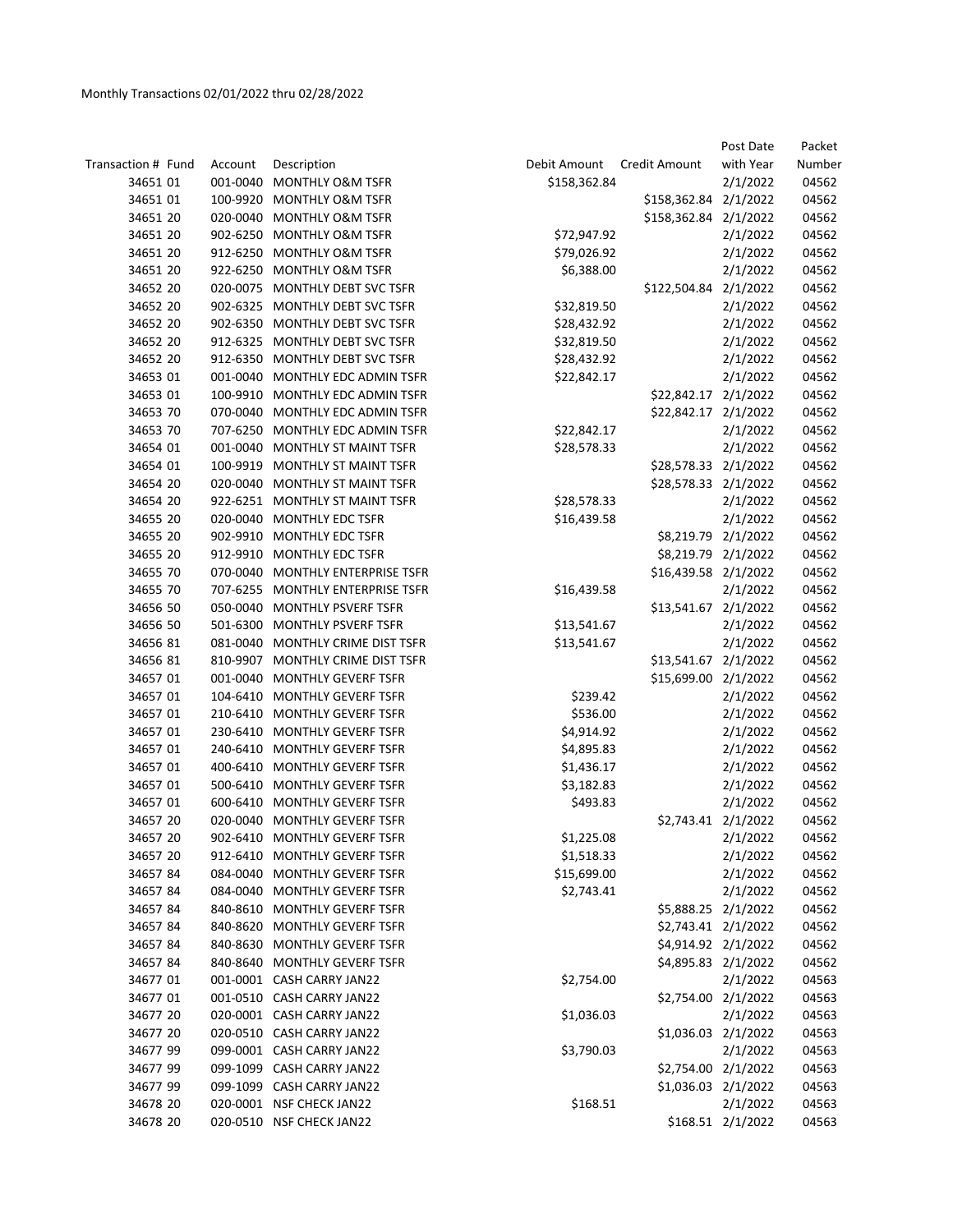| 34678 99 |                  | 099-0001 NSF CHECK JAN22              | \$168.51     |                        | 2/1/2022          | 04563 |
|----------|------------------|---------------------------------------|--------------|------------------------|-------------------|-------|
| 34678 99 | 099-1099         | <b>NSF CHECK JAN22</b>                |              |                        | \$168.51 2/1/2022 | 04563 |
| 34679 01 |                  | 001-0001 CENTERPOINT FRANCHISE        | \$33,716.78  |                        | 2/1/2022          | 04563 |
| 34679 01 |                  | 100-7210 CENTERPOINT FRANCHISE        |              | \$33,716.78 2/1/2022   |                   | 04563 |
| 34679 99 |                  | 099-0001 CENTERPOINT FRANCHISE        | \$33,716.78  |                        | 2/1/2022          | 04563 |
| 34679 99 |                  | 099-1099 CENTERPOINT FRANCHISE        |              | \$33,716.78 2/1/2022   |                   | 04563 |
| 34680 01 |                  | 001-0001 CURRENT & DELINQUENT TAX     | \$316,180.30 |                        | 2/1/2022          | 04563 |
| 34680 01 |                  | 100-7010 CURRENT & DELINQUENT TAX     |              | \$315,430.70 2/1/2022  |                   | 04563 |
| 34680 01 |                  | 100-7020 CURRENT & DELINQUENT TAX     |              |                        | \$630.95 2/1/2022 | 04563 |
| 34680 01 |                  | 100-7300 CURRENT & DELINQUENT TAX     |              |                        | \$118.65 2/1/2022 | 04563 |
| 34680 99 |                  | 099-0001 CURRENT & DELINQUENT TAX     | \$316,180.30 |                        | 2/1/2022          | 04563 |
| 34680 99 | 099-1099         | <b>CURRENT &amp; DELINQUENT TAX</b>   |              | \$316,180.30 2/1/2022  |                   | 04563 |
| 34681 08 | 008-0040         | <b>BOND PMTS DUE FROM ENT</b>         | \$131,476.50 |                        | 2/1/2022          | 04563 |
| 34681 08 | 008-0500         | <b>BOND PMTS DUE FROM ENT</b>         |              | \$131,476.50 2/1/2022  |                   | 04563 |
| 34681 20 | 020-0040         | BOND PMTS DUE TO DEBT SVC             |              | \$131,476.50 2/1/2022  |                   | 04563 |
| 34681 20 |                  | 020-0075 SEABRKCO-20 INTEREST PMT     | \$126,036.00 |                        | 2/1/2022          | 04563 |
| 34681 20 |                  | 020-0075 GO 2013 INTEREST PMT         | \$5,440.50   |                        | 2/1/2022          | 04563 |
| 34682 01 | 001-0001 AG FEES |                                       |              |                        | \$4.50 2/2/2022   | 04563 |
| 34682 01 | 107-5025 AG FEES |                                       | \$4.50       |                        | 2/2/2022          | 04563 |
| 34682 99 | 099-0001 AG FEES |                                       |              |                        | \$4.50 2/2/2022   | 04563 |
| 34682 99 | 099-1099 AG FEES |                                       | \$4.50       |                        | 2/2/2022          | 04563 |
| 34683 01 |                  | 001-0001 CLIENT ANALYSIS REV 0621     | \$2,610.88   |                        | 2/2/2022          | 04563 |
| 34683 01 |                  | 107-5025 CLIENT ANALYSIS REV 1021     |              |                        | \$890.80 2/2/2022 | 04563 |
| 34683 01 |                  | 107-5025 CLIENT ANALYSIS REV 0621     |              | \$1,720.08 2/2/2022    |                   | 04563 |
| 34683 99 |                  | 099-0001 CLIENT ANALYSIS REV 1021     | \$890.80     |                        | 2/2/2022          | 04563 |
| 34683 99 |                  | 099-0001 CLIENT ANALYSIS REV 0621     | \$1,720.08   |                        | 2/2/2022          | 04563 |
| 34683 99 |                  | 099-1099 CLIENT ANALYSIS REV 0621     |              | \$2,610.88 2/2/2022    |                   | 04563 |
| 34684 70 |                  | 070-0001 CLIENT ANALYSIS EDC REV 0221 | \$13.27      |                        | 2/2/2022          | 04563 |
| 34684 70 |                  | 070-0001 CLIENT ANALYSIS EDC REV 1121 | \$43.50      |                        | 2/2/2022          | 04563 |
| 34684 70 |                  | 707-5465 CLIENT ANALYSIS EDC REV 0221 |              |                        | \$13.27 2/2/2022  | 04563 |
| 34684 70 |                  | 707-5465 CLIENT ANALYSIS EDC REV 1121 |              |                        | \$43.50 2/2/2022  | 04563 |
| 34685 01 | 001-0001         | BAYPORT POLY IDA PMT                  | \$131,111.00 |                        | 2/2/2022          | 04563 |
| 34685 01 | 100-9524         | BAYPORT POLY IDA PMT                  |              | \$131,111.00 2/2/2022  |                   | 04563 |
| 34685 20 |                  | 020-0001 BAYPORT POLY IDA PMT         |              | \$131,111.00           | 2/2/2022          | 04563 |
| 34685 20 | 902-9520         | BAYPORT POLY IDA PMT CORR             | \$131,111.00 |                        | 2/2/2022          | 04563 |
| 34686 01 |                  | 001-0001 CURRENT & DELINQUENT TAX     | \$550,563.93 |                        | 2/3/2022          | 04563 |
| 34686 01 |                  | 100-7010 CURRENT & DELINQUENT TAX     |              | \$550,146.78 2/3/2022  |                   | 04563 |
| 34686 01 |                  | 100-7020 CURRENT & DELINQUENT TAX     |              |                        | \$376.57 2/3/2022 | 04563 |
| 34686 01 |                  | 100-7300 CURRENT & DELINQUENT TAX     |              |                        | \$40.58 2/3/2022  | 04563 |
| 34686 99 |                  | 099-0001 CURRENT & DELINQUENT TAX     | \$550,563.93 |                        | 2/3/2022          | 04563 |
| 34686 99 |                  | 099-1099 CURRENT & DELINQUENT TAX     |              | \$550,563.93 2/3/2022  |                   | 04563 |
| 34687 07 |                  | 007-0001 CHILD SAFETY REVENUE         | \$1,117.89   |                        | 2/4/2022          | 04563 |
| 34687 07 |                  | 701-9506 CHILD SAFETY REVENUE         |              | \$1,117.89 2/4/2022    |                   | 04563 |
| 34687 99 |                  | 099-0001 CHILD SAFETY REVENUE         | \$1,117.89   |                        | 2/4/2022          | 04563 |
| 34687 99 |                  | 099-1099 CHILD SAFETY REVENUE         |              | \$1,117.89 2/4/2022    |                   | 04563 |
| 34688 01 |                  | 001-0016 FLEX BENEFIT FLORES 020722   |              | \$1,272.91 2/7/2022    |                   | 04563 |
| 34688 01 |                  | 001-1039 FLEX BENEFIT FLORES 020722   | \$1,272.91   |                        | 2/7/2022          | 04563 |
| 34689 29 |                  | 029-0001 PG WWTP PAY APP#5 HMGP 4332  | \$72,035.03  |                        | 2/9/2022          | 04563 |
| 34689 29 |                  | 290-8250 PG WWTP PAY APP#5 HMGP 4332  |              | \$72,035.03 2/9/2022   |                   | 04563 |
| 34689 99 |                  | 099-0001 PG WWTP PAY APP#5 HMGP 4332  | \$72,035.03  |                        | 2/9/2022          | 04563 |
| 34689 99 |                  | 099-1099 PG WWTP PAY APP#5 HMGP 4332  |              | \$72,035.03 2/9/2022   |                   | 04563 |
| 34690 20 |                  | 020-0001 SIB LOAN PMT                 |              | \$129,385.71 2/10/2022 |                   | 04563 |
| 34690 20 |                  | 020-0075 SIB LOAN PMT                 | \$129,385.71 |                        | 2/10/2022         | 04563 |
| 34690 99 |                  | 099-0001 SIB LOAN PMT                 |              | \$129,385.71 2/10/2022 |                   | 04563 |
| 34690 99 |                  | 099-1099 SIB LOAN PMT                 | \$129,385.71 |                        | 2/10/2022         | 04563 |
| 34691 01 |                  | 001-0001 COMCAST FRANCHISE            | \$44,532.83  |                        | 2/9/2022          | 04563 |
| 34691 01 |                  | 100-7210 COMCAST FRANCHISE            |              | \$44,532.83 2/9/2022   |                   | 04563 |
| 3469183  |                  | 083-0001 COMCAST FRANCHISE            | \$8,906.53   |                        | 2/9/2022          | 04563 |
| 3469183  |                  | 830-7210 COMCAST FRANCHISE            |              | \$8,906.53 2/9/2022    |                   | 04563 |
|          |                  |                                       |              |                        |                   |       |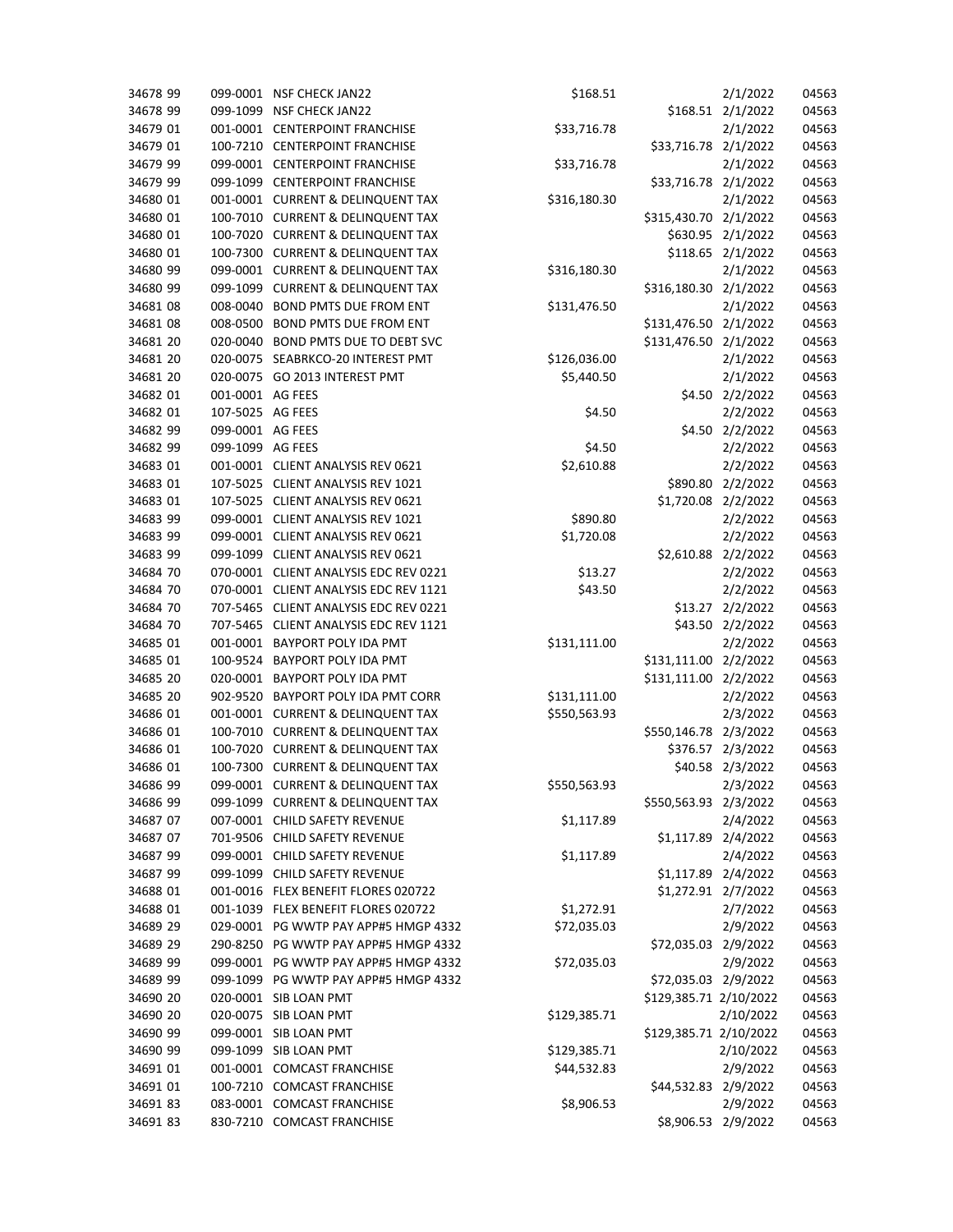| 34691 99             | 099-0001 | <b>COMCAST FRANCHISE</b>           | \$53,439.36  |                        | 2/9/2022             | 04563 |
|----------------------|----------|------------------------------------|--------------|------------------------|----------------------|-------|
| 34691 99             | 099-1099 | <b>COMCAST FRANCHISE</b>           |              | \$44,532.83 2/9/2022   |                      | 04563 |
| 34691 99             |          | 099-1099 COMCAST FRANCHISE         |              | \$8,906.53 2/9/2022    |                      | 04563 |
| 34692 50             |          | 050-0001 SALES TAX CD              | \$118,315.70 |                        | 2/11/2022            | 04563 |
| 34692 50             |          | 501-7100 SALES TAX CD              |              | \$118,315.70 2/11/2022 |                      | 04563 |
| 34692 99             |          | 099-0001 SALES TAX CD              | \$118,315.70 |                        | 2/11/2022            | 04563 |
| 34692 99             |          | 099-1099 SALES TAX CD              |              | \$118,315.70 2/11/2022 |                      | 04563 |
| 34693 01             |          | 001-0001 SALES TAX                 | \$369,680.08 |                        | 2/11/2022            | 04563 |
| 34693 01             |          | 001-0040 SALES TAX                 |              | \$118,315.70 2/11/2022 |                      | 04563 |
| 34693 01             |          | 100-7100 SALES TAX                 |              | \$251,364.38 2/11/2022 |                      | 04563 |
| 34693 70             |          | 070-0040 SALES TAX                 | \$118,315.70 |                        | 2/11/2022            | 04563 |
| 34693 70             |          | 707-7100 SALES TAX                 |              | \$118,315.70 2/11/2022 |                      | 04563 |
| 34693 99             |          | 099-0001 SALES TAX                 | \$369,680.08 |                        | 2/11/2022            | 04563 |
| 34693 99             |          | 099-1099 SALES TAX                 |              | \$369,680.08 2/11/2022 |                      | 04563 |
| 34694 01             |          | 001-0001 CURRENT & DELINQUENT TAX  | \$141,323.08 |                        | 2/11/2022            | 04563 |
| 34694 01             |          | 100-7010 CURRENT & DELINQUENT TAX  |              | \$139,024.28 2/11/2022 |                      | 04563 |
| 34694 01             |          | 100-7020 CURRENT & DELINQUENT TAX  |              |                        | \$2,062.70 2/11/2022 | 04563 |
| 34694 01             |          | 100-7300 CURRENT & DELINQUENT TAX  |              |                        | \$236.10 2/11/2022   | 04563 |
| 34694 99             |          | 099-0001 CURRENT & DELINQUENT TAX  | \$141,323.08 |                        | 2/11/2022            | 04563 |
| 34694 99             |          | 099-1099 CURRENT & DELINQUENT TAX  |              | \$141,323.08 2/11/2022 |                      | 04563 |
| 34695 01             |          | 001-0001 CURRENT TAX REND          | \$551.70     |                        | 2/11/2022            | 04563 |
| 34695 01             |          | 100-7010 CURRENT TAX REND          |              |                        | \$551.70 2/11/2022   | 04563 |
| 34695 99             |          | 099-0001 CURRENT TAX REND          | \$551.70     |                        | 2/11/2022            | 04563 |
|                      |          | 099-1099 CURRENT TAX REND          |              |                        |                      |       |
| 34695 99<br>34696 01 |          |                                    |              |                        | \$551.70 2/11/2022   | 04563 |
|                      |          | 001-0001 CLIENT ANALYSIS           |              |                        | \$650.40 2/11/2022   | 04563 |
| 34696 01             |          | 107-5025 CLIENT ANALYSIS           | \$650.40     |                        | 2/11/2022            | 04563 |
| 34696 99             |          | 099-0001 CLIENT ANALYSIS           |              |                        | \$650.40 2/11/2022   | 04563 |
| 34696 99             |          | 099-1099 CLIENT ANALYSIS           | \$650.40     |                        | 2/11/2022            | 04563 |
| 34697 70             |          | 070-0001 CLIENT ANALYSIS EDC       |              |                        | \$7.11 2/11/2022     | 04563 |
| 34697 70             | 707-5465 | <b>CLIENT ANALYSIS EDC</b>         | \$7.11       |                        | 2/11/2022            | 04563 |
| 34698 15             | 015-0040 | POMMEL HOT TAX QE 123121           | \$12,000.00  |                        | 2/11/2022            | 04563 |
| 34698 15             | 150-7110 | POMMEL HOT TAX QE 123121           |              | \$12,000.00 2/11/2022  |                      | 04563 |
| 34698 20             | 020-0040 | POMMEL HOT TAX QE 123121           |              | \$12,000.00 2/11/2022  |                      | 04563 |
| 34698 20             |          | 902-8510 POMMEL HOT TAX QE 123121  | \$12,000.00  |                        | 2/11/2022            | 04563 |
| 34699 01             |          | 001-0001 CENTERPOINT GAS FRANCHISE | \$17,976.45  |                        | 2/14/2022            | 04563 |
| 34699 01             |          | 100-7210 CENTERPOINT GAS FRANCHISE |              | \$17,976.45 2/14/2022  |                      | 04563 |
| 34699 99             |          | 099-0001 CENTERPOINT GAS FRANCHISE | \$17,976.45  |                        | 2/14/2022            | 04563 |
| 34699 99             |          | 099-1099 CENTERPOINT GAS FRANCHISE |              | \$17,976.45 2/14/2022  |                      | 04563 |
| 34700 01             |          | 001-0001 CURRENT & DELINQUENT TAX  | \$689,565.68 |                        | 2/14/2022            | 04563 |
| 34700 01             |          | 100-7010 CURRENT & DELINQUENT TAX  |              | \$689,565.17 2/14/2022 |                      | 04563 |
| 34700 01             |          | 100-7020 CURRENT & DELINQUENT TAX  |              |                        | \$0.46 2/14/2022     | 04563 |
| 34700 01             |          | 100-7300 CURRENT & DELINQUENT TAX  |              |                        | \$0.05 2/14/2022     | 04563 |
| 34700 99             |          | 099-0001 CURRENT & DELINQUENT TAX  | \$689,565.68 |                        | 2/14/2022            | 04563 |
| 34700 99             |          | 099-1099 CURRENT & DELINQUENT TAX  |              | \$689,565.68 2/14/2022 |                      | 04563 |
| 34701 01             |          | 001-0001 PAYROLL CASH TSFR         |              | \$205,028.19 2/14/2022 |                      | 04563 |
| 34701 01             |          | 001-0030 PAYROLL CASH TSFR         | \$205,028.19 |                        | 2/14/2022            | 04563 |
| 34701 99             |          | 099-0001 PAYROLL CASH TSFR         |              | \$205,028.19 2/14/2022 |                      | 04563 |
| 34701 99             |          | 099-1099 PAYROLL CASH TSFR         | \$205,028.19 |                        | 2/14/2022            | 04563 |
| 34702 01             |          | 001-0001 CURRENT & DELINQUENT TAX  | \$529,070.55 |                        | 2/15/2022            | 04563 |
| 34702 01             |          | 100-7010 CURRENT & DELINQUENT TAX  |              | \$524,409.92 2/15/2022 |                      | 04563 |
| 34702 01             |          | 100-7020 CURRENT & DELINQUENT TAX  |              |                        | \$3,416.96 2/15/2022 | 04563 |
| 34702 01             |          | 100-7300 CURRENT & DELINQUENT TAX  |              |                        | \$737.41 2/15/2022   | 04563 |
| 34702 01             |          | 100-7300 CURRENT & DELINQUENT TAX  |              |                        | \$506.26 2/15/2022   | 04563 |
| 34702 99             |          | 099-0001 CURRENT & DELINQUENT TAX  | \$529,070.55 |                        | 2/15/2022            | 04563 |
| 34702 99             |          | 099-1099 CURRENT & DELINQUENT TAX  |              | \$529,070.55 2/15/2022 |                      | 04563 |
| 34703 01             |          | 001-0001 EBT CASH TRANSFER         |              | \$125,000.00 2/16/2022 |                      | 04563 |
| 34703 01             |          | 001-0016 EBT CASH TRANSFER         | \$125,000.00 |                        | 2/16/2022            | 04563 |
| 34703 99             |          | 099-0001 EBT CASH TRANSFER         |              | \$125,000.00 2/16/2022 |                      | 04563 |
| 34703 99             |          | 099-1099 EBT CASH TRANSFER         | \$125,000.00 |                        | 2/16/2022            | 04563 |
|                      |          |                                    |              |                        |                      |       |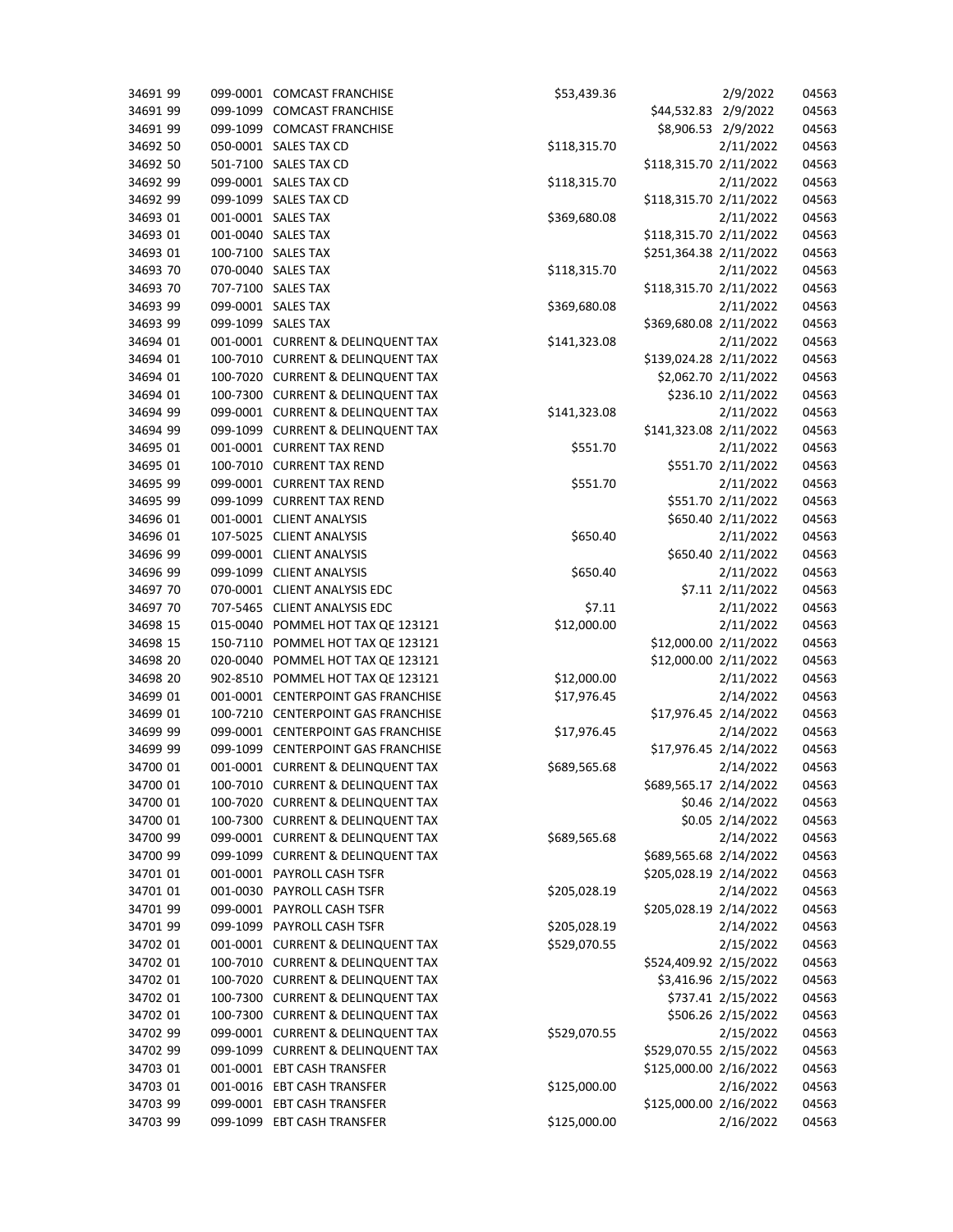| 34704 01 |                  | 001-0001 EDC CASH TRANSFER              |             | \$40,000.00 2/16/2022  |                    | 04563 |
|----------|------------------|-----------------------------------------|-------------|------------------------|--------------------|-------|
| 34704 01 |                  | 001-0040 EDC CASH TRANSFER              | \$40,000.00 |                        | 2/16/2022          | 04563 |
| 34704 70 |                  | 070-0001 EDC CASH TRANSFER              | \$40,000.00 |                        | 2/16/2022          | 04563 |
| 34704 70 |                  | 070-0040 EDC CASH TRANSFER              |             | \$40,000.00 2/16/2022  |                    | 04563 |
| 34704 99 |                  | 099-0001 EDC CASH TRANSFER              |             | \$40,000.00 2/16/2022  |                    | 04563 |
| 34704 99 |                  | 099-1099 EDC CASH TRANSFER              | \$40,000.00 |                        | 2/16/2022          | 04563 |
| 34707 01 |                  | 001-0710 UNEMPLOYMENT TAX 1FQ22         |             | \$885.65 2/1/2022      |                    | 04559 |
| 34707 01 |                  | 102-3350 UNEMPLOYMENT TAX 1FQ22         | \$264.37    |                        | 2/1/2022           | 04559 |
| 34707 01 |                  | 200-3350 UNEMPLOYMENT TAX 1FQ22         | \$252.00    |                        | 2/1/2022           | 04559 |
| 34707 01 |                  | 240-3350 UNEMPLOYMENT TAX 1FQ22         | \$129.52    |                        | 2/1/2022           | 04559 |
| 34707 01 |                  | 400-3350 UNEMPLOYMENT TAX 1FQ22         | \$222.96    |                        | 2/1/2022           | 04559 |
| 34707 01 |                  | 700-3350 UNEMPLOYMENT TAX 1FQ22         | \$16.80     |                        | 2/1/2022           | 04559 |
| 34714 01 |                  | 001-0001 2554 BREAUX TRACE DEPOSIT CORR |             |                        | \$100.00 2/28/2022 | 04566 |
| 34714 01 |                  | 001-1000 2554 BREAUX TRACE DEPOSIT CORR | \$100.00    |                        | 2/28/2022          | 04566 |
| 34714 20 |                  | 020-0001 2554 BREAUX TRACE DEPOSIT CORR | \$100.00    |                        | 2/28/2022          | 04566 |
| 34714 20 |                  | 902-9520 2554 BREAUX TRACE DEPOSIT CORR |             |                        | \$100.00 2/28/2022 | 04566 |
| 34729 01 |                  | 001-0040 DS PTAX DT/DF AUG21 CLEARING   | \$6,763.79  |                        | 2/1/2022           | 04567 |
| 34729 01 |                  | 001-0509 DS PTAX DT/DF AUG21 CLEARING   |             | \$6,763.79 2/1/2022    |                    | 04567 |
| 34729 08 |                  | 008-0040 DS PTAX DT/DF AUG21 CLEARING   |             | \$6,763.79 2/1/2022    |                    | 04567 |
| 34729 08 |                  | 008-1060 DS PTAX DT/DF AUG21 CLEARING   | \$6,763.79  |                        | 2/1/2022           | 04567 |
| 34730 01 |                  | 001-1000 LUBRIZOL REIMB FOR CTEH PMT    | \$4,355.13  |                        | 2/15/2022          | 04567 |
| 34730 01 |                  | 100-9520 LUBRIZOL REIMB FOR CTEH PMT    |             | \$4,355.13 2/15/2022   |                    | 04567 |
| 34731 01 | 001-0001 AG FEES |                                         |             |                        | \$4.50 2/16/2022   | 04567 |
| 34731 01 | 107-5025 AG FEES |                                         | \$4.50      |                        | 2/16/2022          | 04567 |
| 34731 99 | 099-0001 AG FEES |                                         |             |                        | \$4.50 2/16/2022   | 04567 |
| 34731 99 | 099-1099 AG FEES |                                         | \$4.50      |                        | 2/16/2022          | 04567 |
| 34732 01 |                  | 001-0001 PAYROLL CASH TSFR CORR         |             |                        | \$120.92 2/17/2022 | 04567 |
| 34732 01 |                  | 001-0030 PAYROLL CASH TSFR CORR         | \$120.92    |                        | 2/17/2022          | 04567 |
| 34732 99 |                  | 099-0001 PAYROLL CASH TSFR CORR         |             |                        | \$120.92 2/17/2022 | 04567 |
| 34732 99 |                  | 099-1099 PAYROLL CASH TSFR CORR         | \$120.92    |                        | 2/17/2022          | 04567 |
| 34733 01 |                  | 001-0001 EMS CCD TRANSFER 021022        | \$958.05    |                        | 2/10/2022          | 04567 |
| 34733 01 |                  | 001-0017 EMS CCD TRANSFER 021022        |             |                        | \$958.05 2/10/2022 | 04567 |
| 34733 99 |                  | 099-0001 EMS CCD TRANSFER 021022        | \$958.05    |                        | 2/10/2022          | 04567 |
| 34733 99 |                  | 099-1099 EMS CCD TRANSFER 021022        |             |                        | \$958.05 2/10/2022 | 04567 |
| 34734 01 |                  | 001-0001 MIXED BEVERAGE TAX             | \$13,505.00 |                        | 2/18/2022          | 04567 |
| 34734 01 |                  | 100-7220 MIXED BEVERAGE TAX             |             | \$13,505.00 2/18/2022  |                    | 04567 |
| 34734 99 |                  | 099-0001 MIXED BEVERAGE TAX             | \$13,505.00 |                        | 2/18/2022          | 04567 |
| 34734 99 |                  | 099-1099 MIXED BEVERAGE TAX             |             | \$13,505.00 2/18/2022  |                    | 04567 |
| 34735 06 |                  | 006-0001 LEOSE GRANT FUNDS              | \$1,881.28  |                        | 2/18/2022          | 04567 |
| 34735 06 |                  | 601-8251 LEOSE GRANT FUNDS              |             | \$1,881.28 2/18/2022   |                    | 04567 |
| 34735 99 |                  | 099-0001 LEOSE GRANT FUNDS              | \$1,881.28  |                        | 2/18/2022          | 04567 |
| 34735 99 |                  | 099-1099 LEOSE GRANT FUNDS              |             | \$1,881.28 2/18/2022   |                    | 04567 |
| 34736 01 |                  | 001-0016 FLEX BENEFIT FLORES 022222     |             | \$1,272.91 2/22/2022   |                    | 04567 |
| 34736 01 |                  | 001-1039 FLEX BENEFIT FLORES 022222     | \$1,272.91  |                        | 2/22/2022          | 04567 |
| 34737 01 |                  | 001-0001 EMS CCD TRANSFER 022422        | \$720.96    |                        | 2/24/2022          | 04567 |
| 34737 01 |                  | 001-0017 EMS CCD TRANSFER 022422        |             |                        | \$720.96 2/24/2022 | 04567 |
| 34737 99 |                  | 099-0001 EMS CCD TRANSFER 022422        | \$720.96    |                        | 2/24/2022          | 04567 |
| 34737 99 |                  | 099-1099 EMS CCD TRANSFER 022422        |             |                        | \$720.96 2/24/2022 | 04567 |
| 34738 29 |                  | 029-0001 PGWWTP P2 HMGP 4332-0358 RFR#1 | \$61,354.56 |                        | 2/28/2022          | 04567 |
| 34738 29 |                  | 290-8250 PGWWTP P2 HMGP 4332-0358 RFR#1 |             | \$61,354.56 2/28/2022  |                    | 04567 |
| 34738 99 |                  | 099-0001 PGWWTP P2 HMGP 4332-0358 RFR#1 | \$61,354.56 |                        | 2/28/2022          | 04567 |
| 34738 99 |                  | 099-1099 PGWWTP P2 HMGP 4332-0358 RFR#1 |             | \$61,354.56 2/28/2022  |                    | 04567 |
| 34739 01 |                  | 001-0001 DEBT SVC CASH TSFR             |             | \$35,000.00 2/28/2022  |                    | 04567 |
| 34739 01 |                  | 001-0040 DEBT SVC CASH TSFR             | \$35,000.00 |                        | 2/28/2022          | 04567 |
| 34739 08 |                  | 008-0001 DEBT SVC CASH TSFR             | \$35,000.00 |                        | 2/28/2022          | 04567 |
| 34739 08 |                  | 008-0040 DEBT SVC CASH TSFR             |             | \$35,000.00 2/28/2022  |                    | 04567 |
| 34739 99 |                  | 099-0001 DEBT SVC CASH TSFR             |             | \$35,000.00 2/28/2022  |                    | 04567 |
| 34739 99 |                  | 099-1099 DEBT SVC CASH TSFR             | \$35,000.00 |                        | 2/28/2022          | 04567 |
|          |                  |                                         |             |                        |                    |       |
| 34740 01 |                  | 001-0001 PAYROLL CASH TSFR              |             | \$207,888.75 2/28/2022 |                    | 04567 |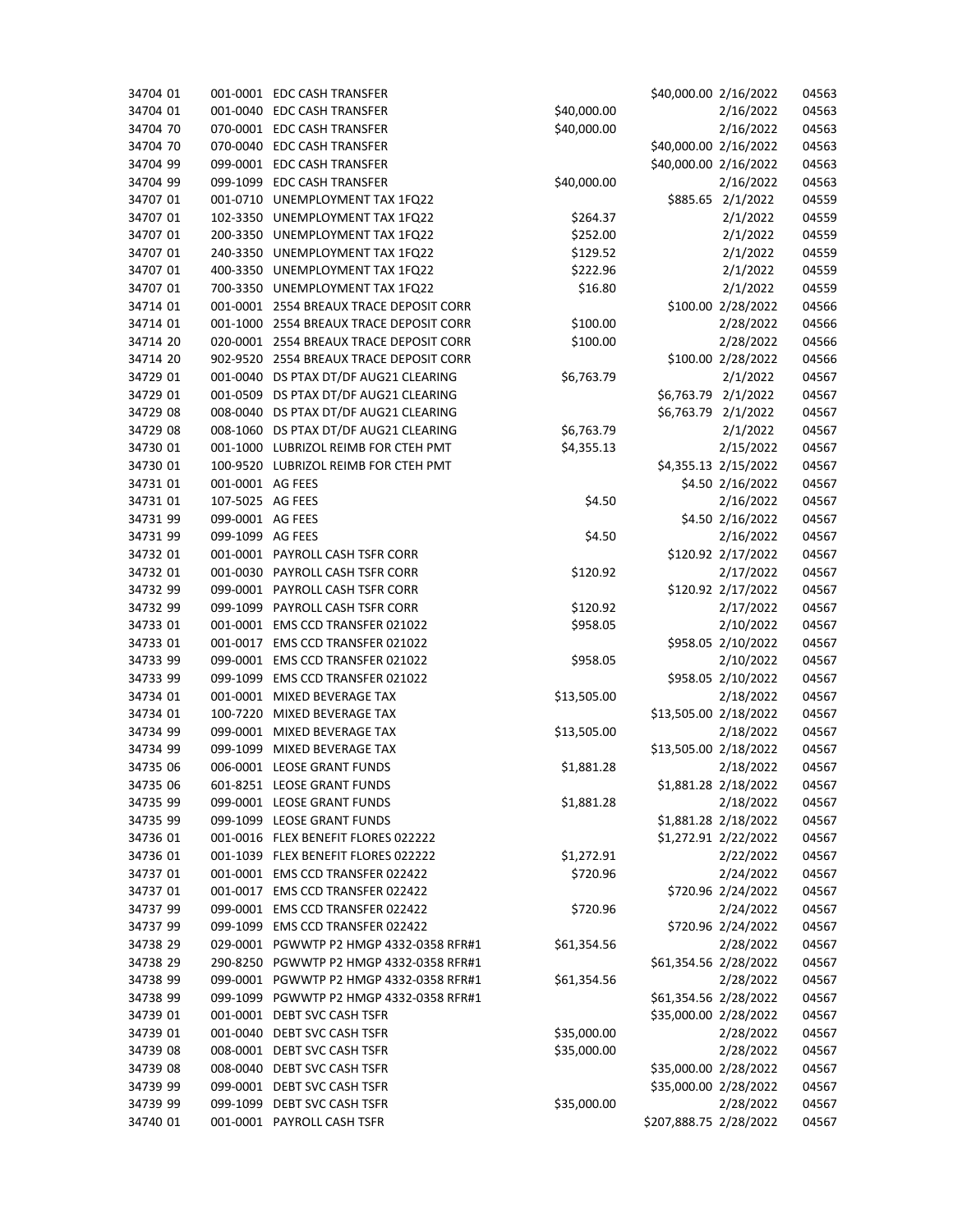| 34740 01 |          | 001-0030 PAYROLL CASH TSFR        | \$207,888.75 |                        | 2/28/2022            | 04567 |
|----------|----------|-----------------------------------|--------------|------------------------|----------------------|-------|
| 34740 99 |          | 099-0001 PAYROLL CASH TSFR        |              | \$207,888.75 2/28/2022 |                      | 04567 |
| 34740 99 |          | 099-1099 PAYROLL CASH TSFR        | \$207,888.75 |                        | 2/28/2022            | 04567 |
| 34741 70 |          | 070-0001 EDC BANK INTEREST FEB22  | \$3.38       |                        | 2/28/2022            | 04567 |
| 34741 70 | 707-9510 | EDC BANK INTEREST FEB22           |              |                        | \$3.38 2/28/2022     | 04567 |
| 34742 01 |          | 001-0016 HSA BANK FEES            |              |                        | \$52.00 2/28/2022    | 04567 |
| 34742 01 |          | 107-5025 HSA BANK FEES            | \$52.00      |                        | 2/28/2022            | 04567 |
| 34743 20 |          | 020-0001 SALES TAX PMT            |              | \$11,167.38 2/12/2022  |                      | 04567 |
| 34743 20 |          | 020-1001 SALES TAX PMT            | \$11,167.38  |                        | 2/12/2022            | 04567 |
| 34743 99 |          | 099-0001 SALES TAX PMT            |              | \$11,167.38 2/12/2022  |                      | 04567 |
| 34743 99 |          | 099-1099 SALES TAX PMT            | \$11,167.38  |                        | 2/12/2022            | 04567 |
| 34744 01 |          | 001-0040 EDC CHARGES FEB22        | \$25.16      |                        | 2/28/2022            | 04567 |
| 34744 01 |          | 001-0507 EDC CHARGES FEB22        |              |                        | \$25.16 2/28/2022    | 04567 |
| 34744 70 |          | 070-0040 EDC CHARGES FEB22        |              |                        | \$25.16 2/28/2022    | 04567 |
| 34744 70 |          | 707-5400 EDC PHONE JAN22          | \$25.16      |                        | 2/28/2022            | 04567 |
| 34745 01 |          | 001-0040 AMERICAN STAX CLRG DEC21 |              |                        | \$219.92 2/16/2022   | 04567 |
| 34745 01 |          | 100-7100 AMERICAN STAX CLRG DEC21 | \$219.92     |                        | 2/16/2022            | 04567 |
| 34745 70 |          | 070-0040 AMERICAN STAX CLRG DEC21 | \$219.92     |                        | 2/16/2022            | 04567 |
| 34745 70 |          | 070-0506 AMERICAN STAX CLRG DEC21 |              |                        | \$219.92 2/16/2022   | 04567 |
| 34746 01 |          | 001-0001 FUEL REPORT FEB22        | \$712.98     |                        | 2/28/2022            | 04567 |
| 34746 01 |          | 001-0001 FUEL REPORT FEB22        | \$1,648.41   |                        | 2/28/2022            | 04567 |
| 34746 01 |          | 107-4050 FUEL REPORT FEB22        |              | \$10,151.06 2/28/2022  |                      | 04567 |
| 34746 01 |          | 200-4040 FUEL REPORT FEB22        | \$4,033.36   |                        | 2/28/2022            | 04567 |
| 34746 01 |          | 210-4040 FUEL REPORT FEB22        | \$246.59     |                        | 2/28/2022            | 04567 |
| 34746 01 |          | 220-4040 FUEL REPORT FEB22        | \$156.45     |                        | 2/28/2022            | 04567 |
| 34746 01 |          | 230-4040 FUEL REPORT FEB22 EM OPS | \$85.78      |                        | 2/28/2022            | 04567 |
| 34746 01 |          | 230-4040 FUEL REPORT FEB22 SVFD   | \$462.35     |                        | 2/28/2022            | 04567 |
| 34746 01 |          | 240-4040 FUEL REPORT FEB22        | \$561.02     |                        | 2/28/2022            | 04567 |
| 34746 01 |          | 400-4040 FUEL REPORT FEB22        | \$1,153.45   |                        | 2/28/2022            | 04567 |
| 34746 01 |          | 500-4040 FUEL REPORT FEB22        | \$944.66     |                        | 2/28/2022            | 04567 |
| 34746 01 |          | 600-4040 FUEL REPORT FEB22        | \$146.01     |                        | 2/28/2022            | 04567 |
| 34746 20 |          | 020-0001 FUEL REPORT FEB22        |              |                        | \$1,648.41 2/28/2022 | 04567 |
| 34746 20 |          | 902-4040 FUEL REPORT FEB22        | \$784.72     |                        | 2/28/2022            | 04567 |
| 34746 20 |          | 912-4040 FUEL REPORT FEB22        | \$863.69     |                        | 2/28/2022            | 04567 |
| 34746 50 |          | 050-0001 FUEL REPORT FEB22        |              |                        | \$712.98 2/28/2022   | 04567 |
| 34746 50 |          | 501-4040 FUEL REPORT FEB22        | \$712.98     |                        | 2/28/2022            | 04567 |
| 34747 01 |          | 001-0001 POSTAGE FEB22            | \$258.27     |                        | 2/28/2022            | 04567 |
| 34747 01 |          | 107-4011 POSTAGE FEB22            |              |                        | \$395.25 2/28/2022   | 04567 |
| 34747 01 |          | 600-4011 POSTAGE FEB22            | \$136.98     |                        | 2/28/2022            | 04567 |
| 34747 20 |          | 020-0001 POSTAGE FEB22            |              |                        | \$258.27 2/28/2022   | 04567 |
| 34747 20 |          | 905-4011 POSTAGE FEB22            | \$258.27     |                        | 2/28/2022            | 04567 |
| 34748 20 |          | 902-8550 PENALTY ALLOCATION       | \$3,516.82   |                        | 2/25/2022            | 04567 |
| 34748 20 |          | 912-8550 PENALTY ALLOCATION       |              | \$2,691.20 2/25/2022   |                      | 04567 |
| 34748 20 |          | 922-8550 PENALTY ALLOCATION       |              |                        | \$825.62 2/25/2022   | 04567 |
| 34751 01 |          | 001-0001 CURRENT & DELINQUENT TAX | \$266,142.79 |                        | 2/16/2022            | 04568 |
| 34751 01 |          | 100-7010 CURRENT & DELINQUENT TAX |              | \$270,645.11 2/16/2022 |                      | 04568 |
| 34751 01 |          | 100-7020 CURRENT & DELINQUENT TAX | \$5,433.50   |                        | 2/16/2022            | 04568 |
| 34751 01 |          | 100-7300 CURRENT & DELINQUENT TAX |              |                        | \$888.46 2/16/2022   | 04568 |
| 34751 01 |          | 100-7300 CURRENT & DELINQUENT TAX |              |                        | \$42.72 2/16/2022    | 04568 |
| 34751 99 |          | 099-0001 CURRENT & DELINQUENT TAX | \$266,142.79 |                        | 2/16/2022            | 04568 |
| 34751 99 |          | 099-1099 CURRENT & DELINQUENT TAX |              | \$266,142.79 2/16/2022 |                      | 04568 |
| 34752 01 |          | 001-0001 CURRENT & DELINQUENT TAX | \$69,877.36  |                        | 2/24/2022            | 04568 |
| 34752 01 |          | 100-7010 CURRENT & DELINQUENT TAX |              | \$68,011.23 2/24/2022  |                      | 04568 |
| 34752 01 |          | 100-7020 CURRENT & DELINQUENT TAX |              |                        | \$902.99 2/24/2022   | 04568 |
| 34752 01 |          | 100-7300 CURRENT & DELINQUENT TAX |              |                        | \$765.88 2/24/2022   | 04568 |
| 34752 01 |          | 100-7300 CURRENT & DELINQUENT TAX |              |                        | \$256.65 2/24/2022   | 04568 |
| 34752 01 |          | 102-5222 CURRENT & DELINQUENT TAX | \$59.39      |                        | 2/24/2022            | 04568 |
| 34752 99 |          | 099-0001 CURRENT & DELINQUENT TAX | \$69,877.36  |                        | 2/24/2022            | 04568 |
| 34752 99 |          | 099-1099 CURRENT & DELINQUENT TAX |              | \$69,877.36 2/24/2022  |                      | 04568 |
|          |          |                                   |              |                        |                      |       |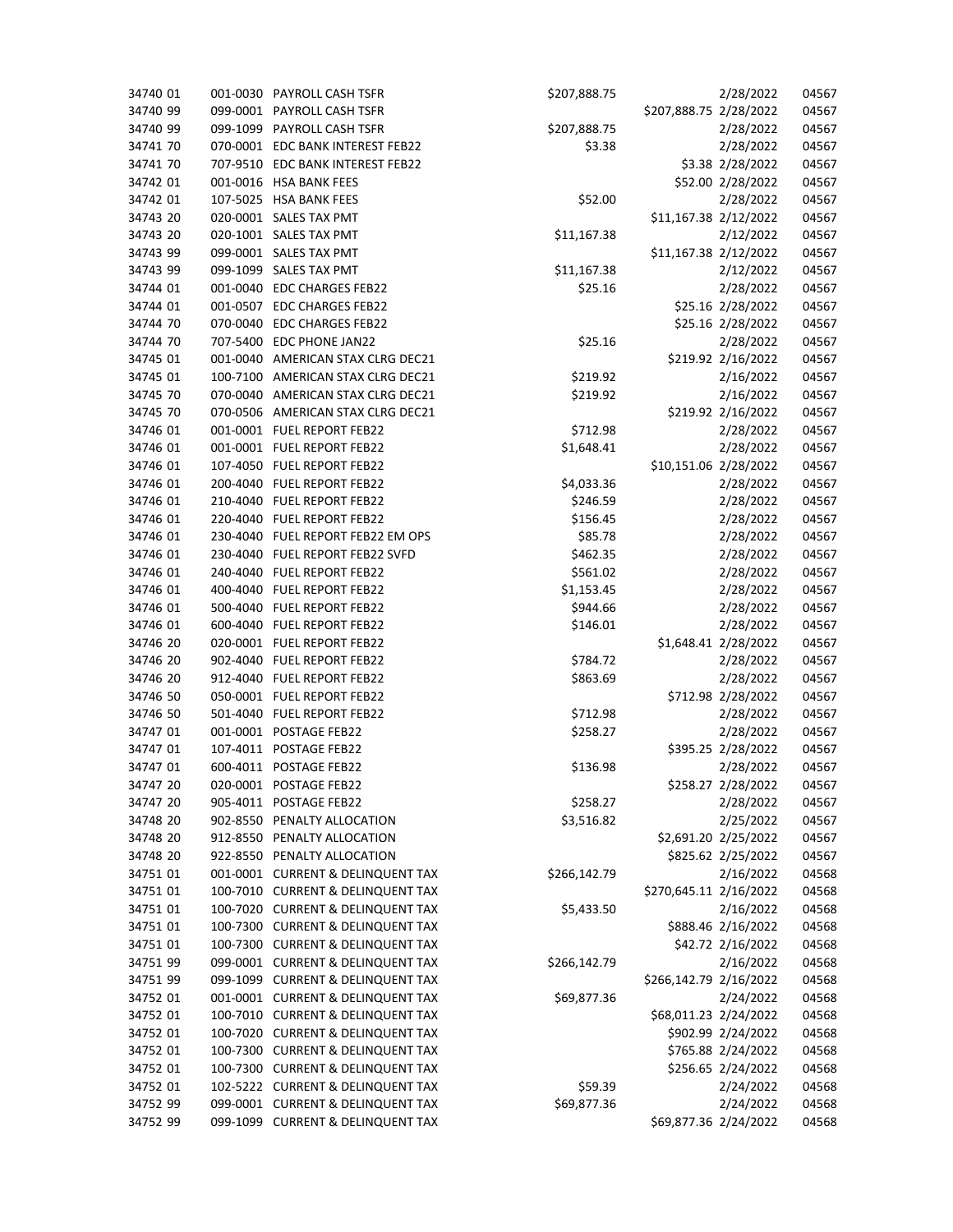| 34753 01 |          | 001-0001 CURRENT & DELINQUENT TAX      | \$59,767.09 |                       | 2/25/2022            | 04568 |
|----------|----------|----------------------------------------|-------------|-----------------------|----------------------|-------|
| 34753 01 | 100-7010 | <b>CURRENT &amp; DELINQUENT TAX</b>    |             | \$58,545.61 2/25/2022 |                      | 04568 |
| 34753 01 | 100-7020 | <b>CURRENT &amp; DELINQUENT TAX</b>    |             |                       | \$912.96 2/25/2022   | 04568 |
| 34753 01 | 100-7300 | <b>CURRENT &amp; DELINQUENT TAX</b>    |             |                       | \$272.25 2/25/2022   | 04568 |
| 34753 01 | 100-7300 | <b>CURRENT &amp; DELINQUENT TAX</b>    |             |                       | \$36.27 2/25/2022    | 04568 |
| 34753 99 | 099-0001 | <b>CURRENT &amp; DELINQUENT TAX</b>    | \$59,767.09 |                       | 2/25/2022            | 04568 |
| 34753 99 | 099-1099 | <b>CURRENT &amp; DELINQUENT TAX</b>    |             | \$59,767.09 2/25/2022 |                      | 04568 |
| 34754 01 |          | 001-0001 PROP TAX 3YR OVERPMT          | \$4,444.34  |                       | 2/28/2022            | 04568 |
| 34754 01 | 100-9520 | PROP TAX 3YR OVERPMT                   |             |                       | \$4,444.34 2/28/2022 | 04568 |
| 34754 99 | 099-0001 | PROP TAX 3YR OVERPMT                   | \$4,444.34  |                       | 2/28/2022            | 04568 |
| 34754 99 | 099-1099 | PROP TAX 3YR OVERPMT                   |             |                       | \$4,444.34 2/28/2022 | 04568 |
| 34755 01 | 001-0001 | <b>CURRENT TAX</b>                     | \$2,564.13  |                       | 2/28/2022            | 04568 |
| 34755 01 | 100-7010 | <b>CURRENT TAX</b>                     |             |                       | \$2,398.10 2/28/2022 | 04568 |
| 34755 01 | 100-7300 | <b>CURRENT TAX</b>                     |             |                       | \$166.03 2/28/2022   | 04568 |
| 34755 99 |          | 099-0001 CURRENT TAX                   | \$2,564.13  |                       | 2/28/2022            | 04568 |
| 34755 99 | 099-1099 | <b>CURRENT TAX</b>                     |             |                       | \$2,564.13 2/28/2022 | 04568 |
| 34757 01 |          | 001-0001 ASSET 271 DISPOSAL KOHLER GEN |             | \$4,450.00 2/1/2022   |                      | 04571 |
| 34757 01 |          | 001-1000 ASSET 271 DISPOSAL KOHLER GEN | \$4,450.00  |                       | 2/1/2022             | 04571 |
| 34757 20 |          | 020-0001 ASSET 271 DISPOSAL KOHLER GEN | \$4,450.00  |                       | 2/1/2022             | 04571 |
| 34757 20 |          | 020-0920 ASSET 271 DISPOSAL KOHLER GEN |             | \$18,500.00 2/1/2022  |                      | 04571 |
| 34757 20 |          | 020-0946 ASSET 271 DISPOSAL KOHLER GEN | \$18,500.00 |                       | 2/1/2022             | 04571 |
| 34757 20 | 902-9522 | ASSET 271 DISPOSAL KOHLER GEN          |             | \$4,450.00 2/1/2022   |                      | 04571 |
| 34758 01 |          | 001-0001 ASSET 686 DISPOSAL 2011 F150  |             | \$6,500.00 2/1/2022   |                      | 04571 |
| 34758 01 | 001-1000 | ASSET 686 DISPOSAL 2011 F150           | \$6,500.00  |                       | 2/1/2022             | 04571 |
| 34758 20 | 020-0920 | ASSET 686 DISPOSAL 2011 F150           |             | \$17,499.00           | 2/1/2022             | 04571 |
| 34758 20 | 020-0946 | ASSET 686 DISPOSAL 2011 F150           | \$17,499.00 |                       | 2/1/2022             | 04571 |
| 34758 84 |          | 084-0001 ASSET 686 DISPOSAL 2011 F150  | \$6,500.00  |                       | 2/1/2022             | 04571 |
| 34758 84 | 840-9520 | ASSET 686 DISPOSAL 2011 F150           |             | \$6,500.00            | 2/1/2022             | 04571 |
| 34759 01 |          | 001-0001 ASSET 688 DISPOSAL 2011 F150  |             | \$10,800.00 2/1/2022  |                      | 04571 |
| 34759 01 |          | 001-1000 ASSET 688 DISPOSAL 2011 F150  | \$10,800.00 |                       | 2/1/2022             | 04571 |
| 34759 20 | 020-0920 | ASSET 688 DISPOSAL 2011 F150           |             | \$16,899.00 2/1/2022  |                      | 04571 |
| 34759 20 | 020-0946 | ASSET 688 DISPOSAL 2011 F150           | \$16,899.00 |                       | 2/1/2022             | 04571 |
| 34759 84 |          | 084-0001 ASSET 688 DISPOSAL 2011 F150  | \$10,800.00 |                       | 2/1/2022             | 04571 |
| 34759 84 |          | 840-9520 ASSET 688 DISPOSAL 2011 F150  |             | \$10,800.00           | 2/1/2022             | 04571 |
| 34760 01 |          | 001-0001 ASSET 687 DISPOSAL 2011 F150  |             | \$7,800.00 2/1/2022   |                      | 04571 |
| 34760 01 | 001-1000 | ASSET 687 DISPOSAL 2011 F150           | \$7,800.00  |                       | 2/1/2022             | 04571 |
| 34760 25 |          | 025-0920 ASSET 687 DISPOSAL 2011 F150  |             | \$16,899.00 2/1/2022  |                      | 04571 |
| 34760 25 |          | 025-0921 ASSET 687 DISPOSAL 2011 F150  | \$16,899.00 |                       | 2/1/2022             | 04571 |
| 34760 84 |          | 084-0001 ASSET 687 DISPOSAL 2011 F150  | \$7,800.00  |                       | 2/1/2022             | 04571 |
|          |          |                                        |             |                       |                      |       |
| 34760 84 |          | 840-9520 ASSET 687 DISPOSAL 2011 F150  |             | \$7,800.00 2/1/2022   |                      | 04571 |
| 34761 01 |          | 001-0001 ASSET 136 DISPOSAL 2013 TAHOE |             | \$9,100.00 2/1/2022   |                      | 04571 |
| 34761 01 |          | 001-1000 ASSET 136 DISPOSAL 2013 TAHOE | \$9,100.00  |                       | 2/1/2022             | 04571 |
| 34761 25 |          | 025-0920 ASSET 136 DISPOSAL 2013 TAHOE |             | \$27,522.00 2/1/2022  |                      | 04571 |
| 34761 25 |          | 025-0921 ASSET 136 DISPOSAL 2013 TAHOE | \$27,522.00 |                       | 2/1/2022             | 04571 |
| 3476181  |          | 081-0001 ASSET 136 DISPOSAL 2013 TAHOE | \$9,100.00  |                       | 2/1/2022             | 04571 |
| 3476181  |          | 810-9520 ASSET 136 DISPOSAL 2013 TAHOE |             | \$9,100.00 2/1/2022   |                      | 04571 |
| 34762 01 |          | 001-0001 ASSET 878 DISPOSAL 2018 F150  |             | \$5,523.21 2/1/2022   |                      | 04572 |
| 34762 01 |          | 001-0001 ASSET 878 DISPOSAL 2018 F150  |             | \$10,076.79 2/1/2022  |                      | 04572 |
| 34762 01 |          | 001-1000 ASSET 878 DISPOSAL 2018 F150  | \$15,600.00 |                       | 2/1/2022             | 04572 |
| 34762 20 |          | 020-0001 ASSET 878 DISPOSAL 2018 F150  | \$5,523.21  |                       | 2/1/2022             | 04572 |
| 34762 20 |          | 020-0920 ASSET 878 DISPOSAL 2018 F150  |             | \$23,671.00 2/1/2022  |                      | 04572 |
| 34762 20 |          | 020-0946 ASSET 878 DISPOSAL 2018 F150  | \$18,147.79 |                       | 2/1/2022             | 04572 |
| 34762 84 |          | 084-0001 ASSET 878 DISPOSAL 2018 F150  | \$10,076.79 |                       | 2/1/2022             | 04572 |
| 34762 84 |          | 840-9520 ASSET 878 DISPOSAL 2018 F150  |             | \$10,076.79 2/1/2022  |                      | 04572 |
| 34763 01 |          | 001-0001 ASSET 762 DISPOSAL 2013 TAHOE |             | \$6,000.00 2/1/2022   |                      | 04573 |
| 34763 01 |          | 001-1000 ASSET 762 DISPOSAL 2013 TAHOE | \$6,000.00  |                       | 2/1/2022             | 04573 |
| 34763 25 |          | 025-0920 ASSET 762 DISPOSAL 2013 TAHOE |             | \$39,631.01 2/1/2022  |                      | 04573 |
| 34763 25 |          | 025-0921 ASSET 762 DISPOSAL 2013 TAHOE | \$39,631.01 |                       | 2/1/2022             | 04573 |
| 34763 81 |          | 081-0001 ASSET 762 DISPOSAL 2013 TAHOE | \$6,000.00  |                       | 2/1/2022             | 04573 |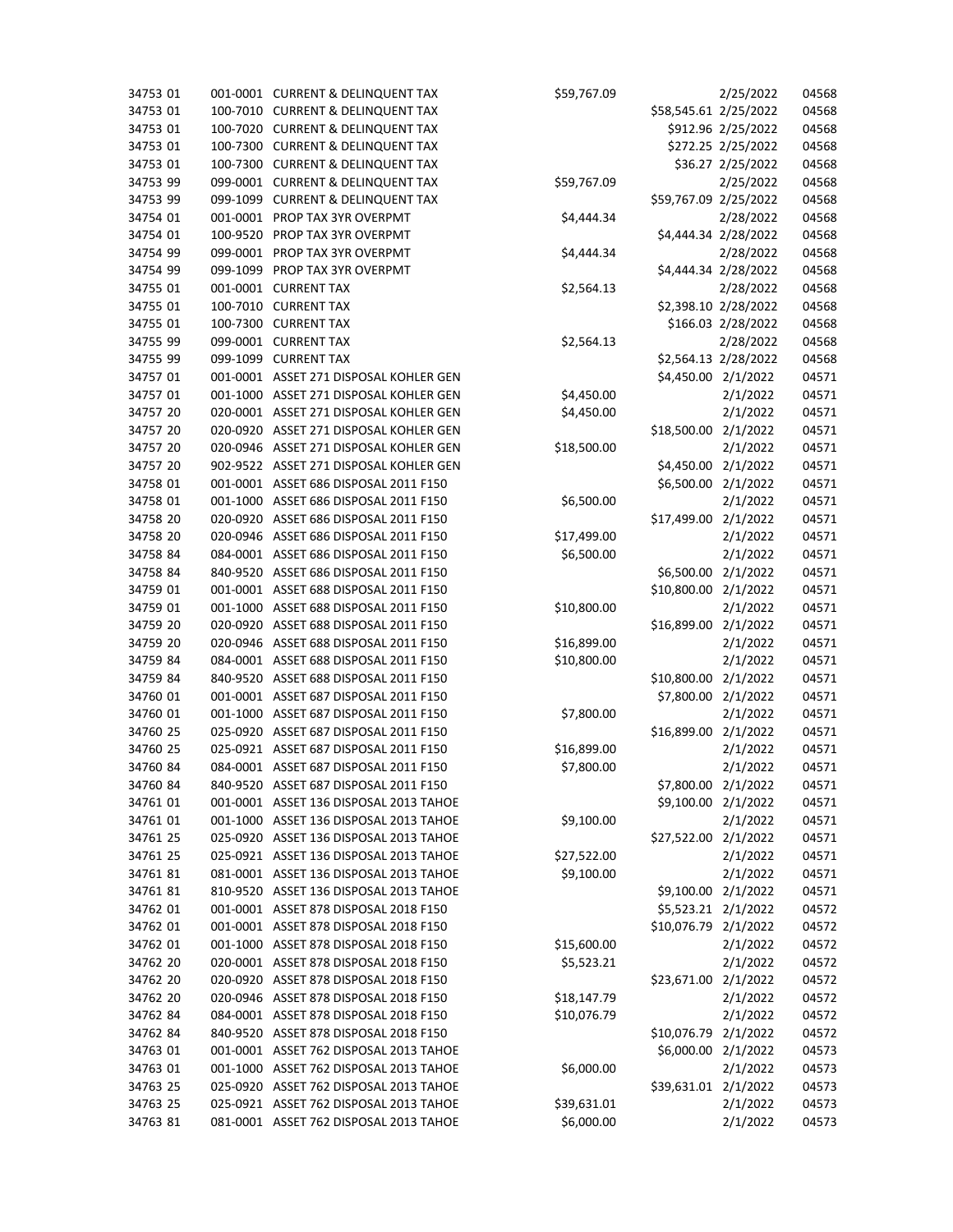| 34763 81 |                   | 810-9520 ASSET 762 DISPOSAL 2013 TAHOE  |                | \$6,000.00 2/1/2022      |                    | 04573 |
|----------|-------------------|-----------------------------------------|----------------|--------------------------|--------------------|-------|
| 34766 01 |                   | 001-0040 DS PORTION PROP TAX            |                | \$672,633.43 2/28/2022   |                    | 04569 |
| 34766 01 |                   | 100-7010 DS PORTION PROP TAX            | \$670,795.67   |                          | 2/28/2022          | 04569 |
| 34766 01 |                   | 100-7020 DS PORTION PROP TAX            | \$744.94       |                          | 2/28/2022          | 04569 |
| 34766 01 | 100-7300          | DS PORTION PROP TAX                     | \$763.13       |                          | 2/28/2022          | 04569 |
| 34766 01 |                   | 100-7300 DS PORTION PROP TAX            | \$329.69       |                          | 2/28/2022          | 04569 |
| 34766 08 |                   | 008-0040 DS PORTION PROP TAX            | \$672,633.43   |                          | 2/28/2022          | 04569 |
| 34766 08 |                   | 808-7010 DS PORTION PROP TAX            |                | \$670,795.67 2/28/2022   |                    | 04569 |
| 34766 08 |                   | 808-7020 DS PORTION PROP TAX            |                |                          | \$744.94 2/28/2022 | 04569 |
| 34766 08 | 808-7300          | DS PORTION PROP TAX                     |                | \$1,092.82 2/28/2022     |                    | 04569 |
| 34767 01 | 102-3022 EDC FICA |                                         | \$850.17       |                          | 2/28/2022          | 04569 |
| 34767 01 |                   | 102-3023 EDC RETIREMENT                 | \$1,754.78     |                          | 2/28/2022          | 04569 |
| 34767 01 | 102-3100 EDC FICA |                                         |                |                          | \$850.17 2/28/2022 | 04569 |
| 34767 01 |                   | 102-3110 EDC RETIREMENT                 |                | \$1,754.78 2/28/2022     |                    | 04569 |
| 34768 20 |                   | 020-0109 EL LAGO WATER FEB22            |                | \$24,030.95 2/28/2022    |                    | 04569 |
| 34768 20 |                   | 020-0110 EL LAGO WATER FEB22            | \$24,030.95    |                          | 2/28/2022          | 04569 |
| 34768 20 |                   | 902-8510 EL LAGO WATER FEB22            | \$24,030.95    |                          | 2/28/2022          | 04569 |
| 34768 20 |                   | 902-8512 EL LAGO WATER FEB22            |                | \$24,030.95 2/28/2022    |                    | 04569 |
| 34769 20 |                   | 020-0111 EL JARDIN SEWER FEB22          |                |                          | 2/28/2022          | 04569 |
| 34769 20 |                   | 912-8521 EL JARDIN SEWER FEB22          | \$1,287.14     | \$1,287.14 2/28/2022     |                    | 04569 |
| 34770 01 |                   |                                         |                |                          |                    |       |
|          |                   | 001-0511 EMS TRIP TICKETS FEB22         | \$69,120.33    |                          | 2/28/2022          | 04569 |
| 34770 01 |                   | 001-1571 EMS TRIP TICKETS FEB22         |                | \$48,384.23 2/28/2022    |                    | 04569 |
| 34770 01 |                   | 100-8604 EMS TRIP TICKETS FEB22         |                | \$20,736.10 2/28/2022    |                    | 04569 |
| 34771 01 |                   | 001-0001 BRASS METER RECYCLING PROCEEDS |                | \$41,101.14 2/28/2022    |                    | 04569 |
| 34771 01 | 001-1000          | BRASS METER RECYCLING PROCEEDS          | \$41,101.14    |                          | 2/28/2022          | 04569 |
| 34771 20 |                   | 020-0001 BRASS METER RECYCLING PROCEEDS | \$41,101.14    |                          | 2/28/2022          | 04569 |
| 34771 20 |                   | 902-9520 BRASS METER RECYCLING PROCEEDS |                | \$41,101.14 2/28/2022    |                    | 04569 |
| 34772 01 |                   | 001-0001 CS2021 BASKETS SALES TAX       | \$1,383.59     |                          | 2/1/2022           | 04569 |
| 34772 01 |                   | 001-1000 BOA CHARGES LD OCT21 CLRG      |                | \$1,383.59 2/1/2022      |                    | 04569 |
| 34772 15 |                   | 015-0001 CS2021 BASKETS SALES TAX       |                | \$1,383.59 2/1/2022      |                    | 04569 |
| 34772 15 | 150-4010          | 6360122 SIGN LABELS QTY 2               | \$123.98       |                          | 2/1/2022           | 04569 |
| 34772 15 |                   | 150-4010 6360122 SIGN LABELS TAX        | \$10.23        |                          | 2/1/2022           | 04569 |
| 34772 15 |                   | 150-5467 CS2021 ADMISSION TICKETS       | \$425.01       |                          | 2/1/2022           | 04569 |
| 34772 15 |                   | 150-5467 CS2021 ADMISSION TKTS INTL FEE | \$12.75        |                          | 2/1/2022           | 04569 |
| 34772 15 |                   | 150-5467 CS2021 RACK CARDS QTY 500      | \$132.95       |                          | 2/1/2022           | 04569 |
| 34772 15 |                   | 150-5467 CS2021 RACK CARDS SALES TAX    | \$10.97        |                          | 2/1/2022           | 04569 |
| 34772 15 |                   | 150-5467 CS2021 FB ADS 092121 TO 092921 | \$266.25       |                          | 2/1/2022           | 04569 |
| 34772 15 |                   | 150-5467 CS2021 BIRTHDAY SIGNAGE        | \$76.50        |                          | 2/1/2022           | 04569 |
| 34772 15 |                   | 150-5467 CS2021 BIRTHDAY SIGNAGE TAX    | \$6.31         |                          | 2/1/2022           | 04569 |
| 34772 15 |                   | 150-5467 CS2021 I HEART SEABRK SIGN     | \$55.00        |                          | 2/1/2022           | 04569 |
| 34772 15 |                   | 150-5467 CS2021 LAUNDRY BSKTS QTY 8     | \$63.92        |                          | 2/1/2022           | 04569 |
| 34772 15 |                   | 150-5467 CS2021 STACKING BSKTS QTY 37   | \$179.63       |                          | 2/1/2022           | 04569 |
| 34772 15 |                   | 150-5467 CS2021 BASKETS SALES TAX       | \$20.09        |                          | 2/1/2022           | 04569 |
| 34773 01 |                   | 001-0001 REALLOCATE FUNDS               |                | \$1,502,000.00 2/28/2022 |                    | 04574 |
| 34773 01 |                   | 001-0040 REALLOCATE FUNDS               | \$1,502,000.00 |                          | 2/28/2022          | 04574 |
| 34773 36 |                   | 036-0001 REALLOCATE FUNDS               | \$1,500,000.00 |                          | 2/28/2022          | 04574 |
| 34773 36 |                   | 036-0040 REALLOCATE FUNDS               |                | \$1,500,000.00 2/28/2022 |                    | 04574 |
| 34773 41 |                   | 041-0001 REALLOCATE FUNDS               | \$2,000.00     |                          | 2/28/2022          | 04574 |
| 34773 41 |                   | 041-0040 REALLOCATE FUNDS               |                | \$2,000.00 2/28/2022     |                    | 04574 |
| 34773 99 |                   | 099-0001 REALLOCATE FUNDS               | \$1,502,000.00 |                          | 2/28/2022          | 04574 |
| 34773 99 |                   | 099-0001 REALLOCATE FUNDS               |                | \$1,502,000.00 2/28/2022 |                    | 04574 |
| 34773 99 | 099-1099          | <b>REALLOCATE FUNDS</b>                 |                | \$1,500,000.00 2/28/2022 |                    | 04574 |
| 34773 99 |                   | 099-1099 REALLOCATE FUNDS               |                | \$2,000.00 2/28/2022     |                    | 04574 |
| 34773 99 | 099-1099          | <b>REALLOCATE FUNDS</b>                 | \$1,502,000.00 |                          | 2/28/2022          | 04574 |
| 34774 01 |                   | 001-0040 TEXPOOL INTEREST FEB22         | \$442.30       |                          | 2/28/2022          | 04575 |
| 34774 01 |                   | 100-9510 TEXPOOL INTEREST FEB22         |                |                          | \$442.30 2/28/2022 | 04575 |
| 34774 05 |                   | 005-0040 TEXPOOL INTEREST FEB22         | \$2.34         |                          | 2/28/2022          | 04575 |
| 34774 05 |                   | 205-9510 TEXPOOL INTEREST FEB22         |                |                          | \$2.34 2/28/2022   | 04575 |
| 34774 07 |                   | 007-0040 TEXPOOL INTEREST FEB22         | \$0.75         |                          | 2/28/2022          | 04575 |